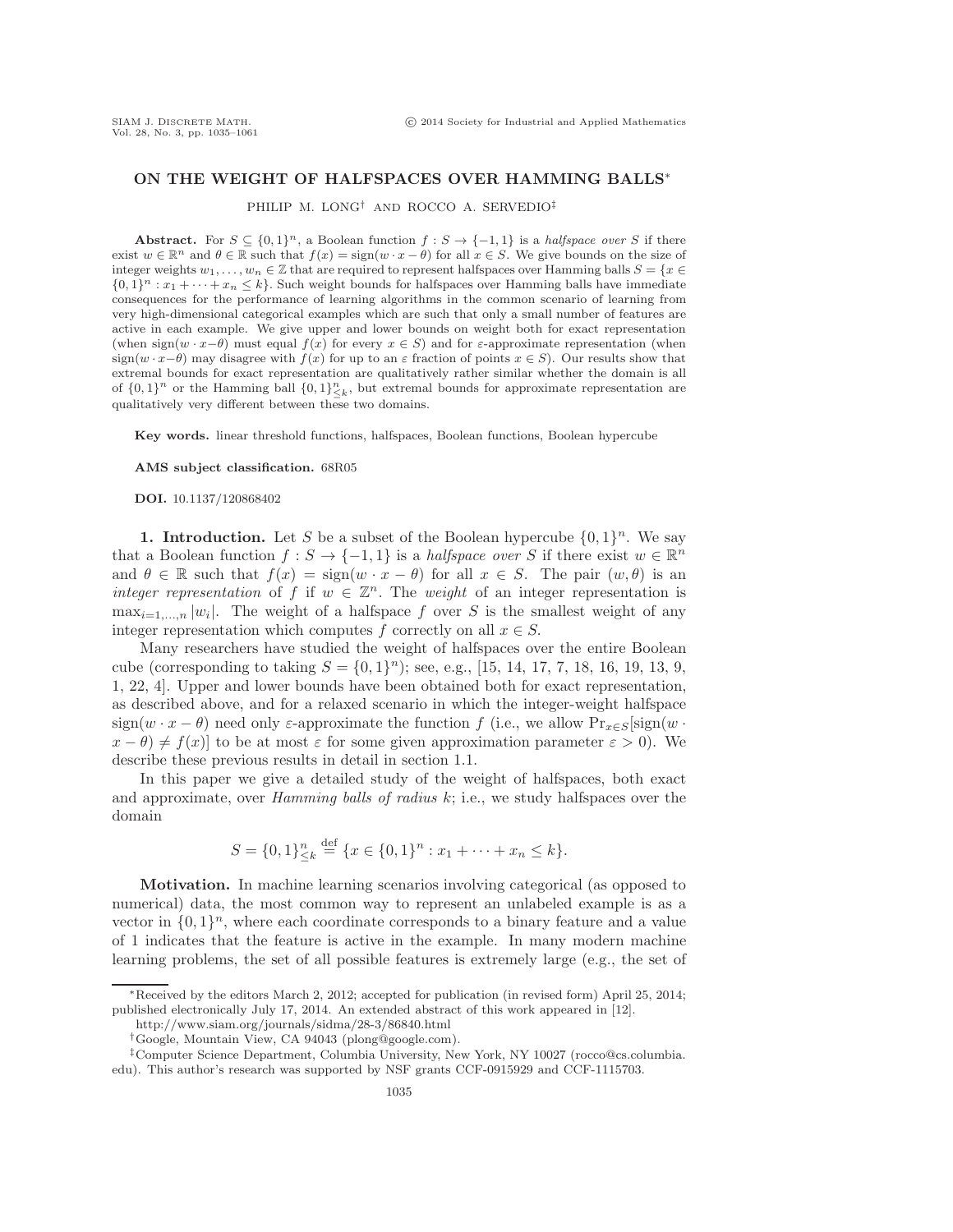all possible words) but each example has only a small number of active features (e.g., the set of words in a given search query). In such a setting, the space of all possible examples is contained in a Hamming ball  $\{0,1\}_{-\kappa}^n$ , where  $k \ll n$ . A natural question<br>is what types of learning algorithms are particularly well suited to this sort of data is what types of learning algorithms are particularly well suited to this sort of data.

In machine learning, various notions of the "margin" of a binary classifier on an input formalize in different ways the extent to which the classifier makes a clear-cut prediction on that input [\[2,](#page-25-2) [21\]](#page-26-11). The margin of a classifier on a set of inputs is taken to be the minimum margin over all inputs in the set. Upper and lower bounds on the margin of a halfspace classifier f over a set of inputs are known to be closely related to the weight of  $f$  [\[11,](#page-26-12) [5,](#page-26-13) [21,](#page-26-11) [23\]](#page-26-14). Thus, bounds on the weights of halfspaces provide a way to bound their margins. Since halfspaces play a fundamental role in machine learning, and the margin of a halfspace  $H$  is an important measure of the difficulty of learning  $H$ , we are naturally motivated to understand the weight of halfspaces over Hamming balls, as an initial step toward understanding the impact of sparsity in feature vectors on learning complexity.

<span id="page-1-0"></span>**1.1. Previous work and our results.** In this section we review prior work on the weight of halfspaces (all of the previous work that we are aware of deals with halfspaces over the entire Boolean cube  $\{0, 1\}^n$ , and we state our results for halfspaces over the Hamming ball  $\{0,1\}_{\leq k}^n$ .

**Prior work on exact representation of halfspaces over**  $\{0,1\}^n$ **.** It has been known at least since the 1960s [\[15\]](#page-26-0) that every halfspace over  $\{0,1\}^n$  has weight at most  $n^{O(n)}$  (this fact has been rediscovered several times; see, e.g., [\[10,](#page-26-15) [17\]](#page-26-2)). Since there are  $2^{\Omega(n^2)}$  halfspaces over  $\{0,1\}^n$  a counting argument shows that there exist<br>halfspaces over  $\{0,1\}^n$  that require weight  $2^{\Omega(n)}$  and specific halfspaces that require halfspaces over  $\{0,1\}^n$  that require weight  $2^{\Omega(n)}$ , and specific halfspaces that require weight  $2^{\Omega(n)}$  have been known for decades [14, 8]. Hastad [9] exhibited a specific weight  $2^{\Omega(n)}$  have been known for decades [\[14,](#page-26-1) [8\]](#page-26-16). Håstad [\[9\]](#page-26-8) exhibited a specific halfspace that has weight  $n^{\Omega(n)}$ , and his construction was subsequently refined in [\[1\]](#page-25-0).<br>So the weight of exact representations of halfspaces over all of  $I(0,1)^n$  is by now quite So the weight of exact representations of halfspaces over all of  $\{0, 1\}^n$  is by now quite well understood.

Our results on exact representation of halfspaces over  $\{0,1\}_{\leq k}^n$ . We give an essentially complete picture of the weight of halfspaces over Hamming balls  $\{0,1\}_{k=0}^n$  for all values of k. First, it is easy to see that for  $k \in \{0,1\}$  every halfspace<br>over  $\overline{0,1}$  l<sup>n</sup> has an integer representation of weight 1. For  $k=2$  by analyzing a over  $\{0,1\}_{-\kappa}^n$  has an integer representation of weight 1. For  $k=2$ , by analyzing a greedy construction we show (Theorem 2.2) that every halfspace over  $\{0,1\}^n$  has greedy construction we show (Theorem [2.2\)](#page-4-0) that every halfspace over  $\{0,1\}_{\leq 2}^n$  has weight  $O(n)$ , and we observe that a simple explicit halfspace has weight  $\Theta(n)$ .

Things get more interesting beyond  $k = 2$ . Using a linear programming argument, we show (Theorem [2.1\)](#page-3-0) that for every  $k \geq 3$ , every halfspace over  $\{0,1\}_{\leq k}^n$  has an integration of maintain  $(k+2)(n+1)/2$  and we also that also be far  $k = 3$ integer representation of weight  $(k+2)^{(n+1)/2}$ , and we show that already for  $k = 3$ <br>there is a simple explicit halfspace for which any integer representation must have there is a simple explicit halfspace for which any integer representation must have weight  $2^{\Omega(n)}$ . Our main lower bound result for exact representation (Theorem 3.1) is . Our main lower bound result for exact representation (Theorem [3.1\)](#page-8-0) is<br>seen bound showing that for every  $k > 3$  there is an explicit halfspace over a general lower bound showing that for every  $k \geq 3$ , there is an explicit halfspace over<br> $\Omega(1)^n$  that requires integer weight  $k^{\Omega(n)}$ . This is established via a construction that  $\{0,1\}_{\leq k}^n$  that requires integer weight  $k^{\Omega(n)}$ . This is established via a construction that carefully combines Hastad's halfspace [9] with a "decision list"-type construction. Our carefully combines Håstad's halfspace [\[9\]](#page-26-8) with a "decision list"-type construction. Our lower bound shows that our upper bound on the weight of halfspaces over  $\{0,1\}_{\leq k}^n$  is essentially the best possible essentially the best possible.

**Prior work on approximation over**  $\{0,1\}^n$ **.** The lower bound of [\[9\]](#page-26-8) immediately implies that there is an *n*-variable halfspace f over  $\{0,1\}^n$  which is such that any ε-approximating halfspace  $sign(w \cdot x - \theta)$  (i.e., w satisfies  $Pr_{x \in \{0,1\}^n} [sign(w \cdot x) \neq$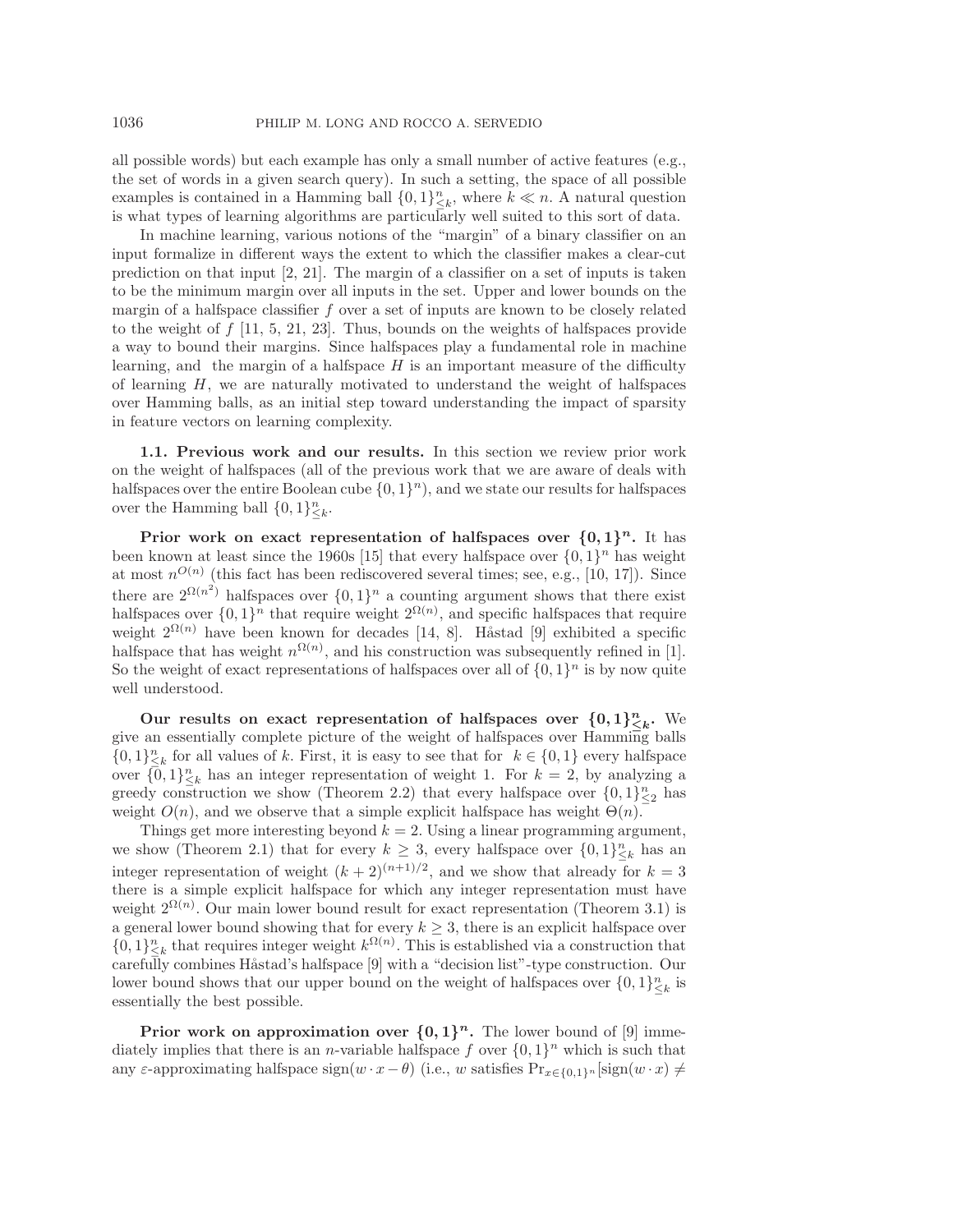$f(x) \leq \varepsilon$ ) must have weight  $1/\varepsilon^{\Omega(\log \log(1/\varepsilon))}$ . The paper [\[22\]](#page-26-9) showed that every n-variable halfspace over  $\{0,1\}^n$  can be  $\varepsilon$ -approximated by a halfspace of weight  $\sqrt{n} \cdot 2^{\tilde{O}(1/\varepsilon^2)}$ , and showed an  $\Omega(\sqrt{n})$  lower bound for constant  $\varepsilon$ . The upper bound was subsequently improved (as a function of  $\varepsilon$ ) to weight  $n^{3/2} \cdot 2^{\tilde{O}(1/\varepsilon^{2/3})}$  in [\[4\]](#page-25-1), and very recently [\[3\]](#page-25-3) was further improved to  $\sqrt{n} \cdot (1/\varepsilon)^{O(\log^2(1/\varepsilon))}$ .

**Our results on approximation over**  $\{0, 1\}^n_{\leq k}$ **.** We study the weight required to  $\varepsilon$ -approximate halfspaces over  $\{0,1\}_{\leq k}^n$ , i.e., given a halfspace f we now allow<br>the integer-weight halfspace sign(w,  $x = \theta$ ) to disagree with  $f(x)$  on an  $\varepsilon$  fraction the integer-weight halfspace  $sign(w \cdot x - \theta)$  to disagree with  $f(x)$  on an  $\varepsilon$  fraction of all points in  $\{0,1\}_{\leq k}^n$ . (For the informal discussion here k should be viewed as<br>"small" compared to us precise bounds on k are given in the actual detailed theorem "small" compared to  $n$ ; precise bounds on  $k$  are given in the actual detailed theorem statements.) As our main positive result (Theorem [5.1\)](#page-14-0), we show that for every halfspace f over  $\{0,1\}_{\leq k}^n$  there is a halfspace that  $\varepsilon$ -approximates f and has integer weights each of which is at most  $k^{O(k/\varepsilon)}$ , independent of n. This proof combines linear programming arguments with upper bounds on the edge boundary of monotone Boolean-valued functions over the discrete domain  $\{1,\ldots,t\}^k$ .

As our main negative result (Theorem [6.1\)](#page-17-0), we show that for any constant  $k \geq 3$ there is a simple explicit halfspace  $f$  (the "decision list" halfspace, which we denote DL) which is such that any  $\varepsilon$ -approximator of f over  $\{0,1\}_{\leq k}^n$  must have weight  $k^{\Omega(1/\varepsilon^{1/(k-1)})}$ . This shows that an inverse exponential dependence on  $1/\varepsilon$  is necessary in any upper bound for  $\{0,1\}_{\leq k}^n$  when  $k = O(1)$ , in contrast to the  $\sqrt{n} \cdot (1/\varepsilon)^{O(\log^2(1/\varepsilon))}$ <br>upper bound over all of  $f(0,1)$ <sup>n</sup> recently established in [3] upper bound over all of  $\{0,1\}^n$  recently established in [\[3\]](#page-25-3).

Finally, we give a detailed analysis of the specific "decision list" halfspace  $DL$  and show (Theorem [7.1\)](#page-23-0) that for this particular function the general weight upper bound of Theorem [5.1](#page-14-0) can be strengthened to  $k^{O(k/\sqrt{\varepsilon})}$ . This shows that strengthening the<br>analysis of the *DL* function that is given in Theorem 6.1 will not be enough to improve analysis of the DL function that is given in Theorem [6.1](#page-17-0) will not be enough to improve that lower bound to match the general upper bound of Theorem [5.1.](#page-14-0)

**Discussion.** Our results show that (as long as  $k \geq 3$ ) the extremal bounds on the weights required for exact representation of halfspaces are fairly similar whether the domain is  $\{0,1\}_{\leq k}^n$  or  $\{0,1\}^n$ ; in the former case the "right" weight bound is  $k^{\Theta(n)}$ , while in the latter case it is  $n^{\Theta(n)}$ . For  $\varepsilon$ -approximate representation, though, our results show that there are two interesting qualitative differences between the "right" results show that there are two interesting qualitative differences between the "right" weight bounds for the two domains. First, our  $k^{O(k/\varepsilon)}$  upper bound (independent of weight bounds for the two domains. First, our  $\kappa$  and  $\kappa$  is upper bound (independent of n) for  $\{0,1\}^n_{\leq k}$  stands in contrast with the  $\Omega(\sqrt{n})$  lower bound of [\[22\]](#page-26-9) for  $\{0,1\}^n$ ; so for Hamming balls no depen for Hamming balls *no* dependence on n is necessary in the weights, whereas for the Boolean cube a polynomial dependence is required. Second, our  $k^{\Omega(1/\varepsilon^{1/(k-1)})}$  lower bound shows that for any fixed constant k, some halfspaces over  $\{0,1\}_{\leq k}^n$  require any<br>separator to have weights that are exponential in  $1/\varepsilon$ . This is in sharp contrast  $\varepsilon$ -approximator to have weights that are *exponential* in  $1/\varepsilon$ . This is in sharp contrast with the recent [\[3\]](#page-25-3) upper bound, which shows that over  $\{0, 1\}^n$  it is always possible to construct an  $\varepsilon$ -approximating halfspace with integer weights that are only quasipolynomial in  $1/\varepsilon$ . Intuitively, this disparity may be viewed as a consequence of the "nice structure" of the uniform distribution over  $\{0, 1\}^n$  (with attractive properties such as independence between coordinates, sub-Gaussian tails for linear forms  $w \cdot x$ , etc.) which is not present in the uniform distribution over  $\{0,1\}_{\leq k}^n$ .

**Preliminaries.** Note that under the correspondence  $-1 \leftrightarrow 0$ ,  $1 \leftrightarrow 1$  an integerweight halfspace sign( $w \cdot x - \theta$ ) over the hypercube  $\{-1, 1\}^n$  corresponds to an integerweight halfspace  $sign(2w \cdot x-(\theta+w_1+\cdots+w_n))$  over the hypercube  $\{0,1\}^n$ . So we may work either over the Hamming ball  $\{0,1\}_{\leq k}^n = \{x \in \{0,1\}^n : x_1 + \cdots + x_k \leq k\}$  of the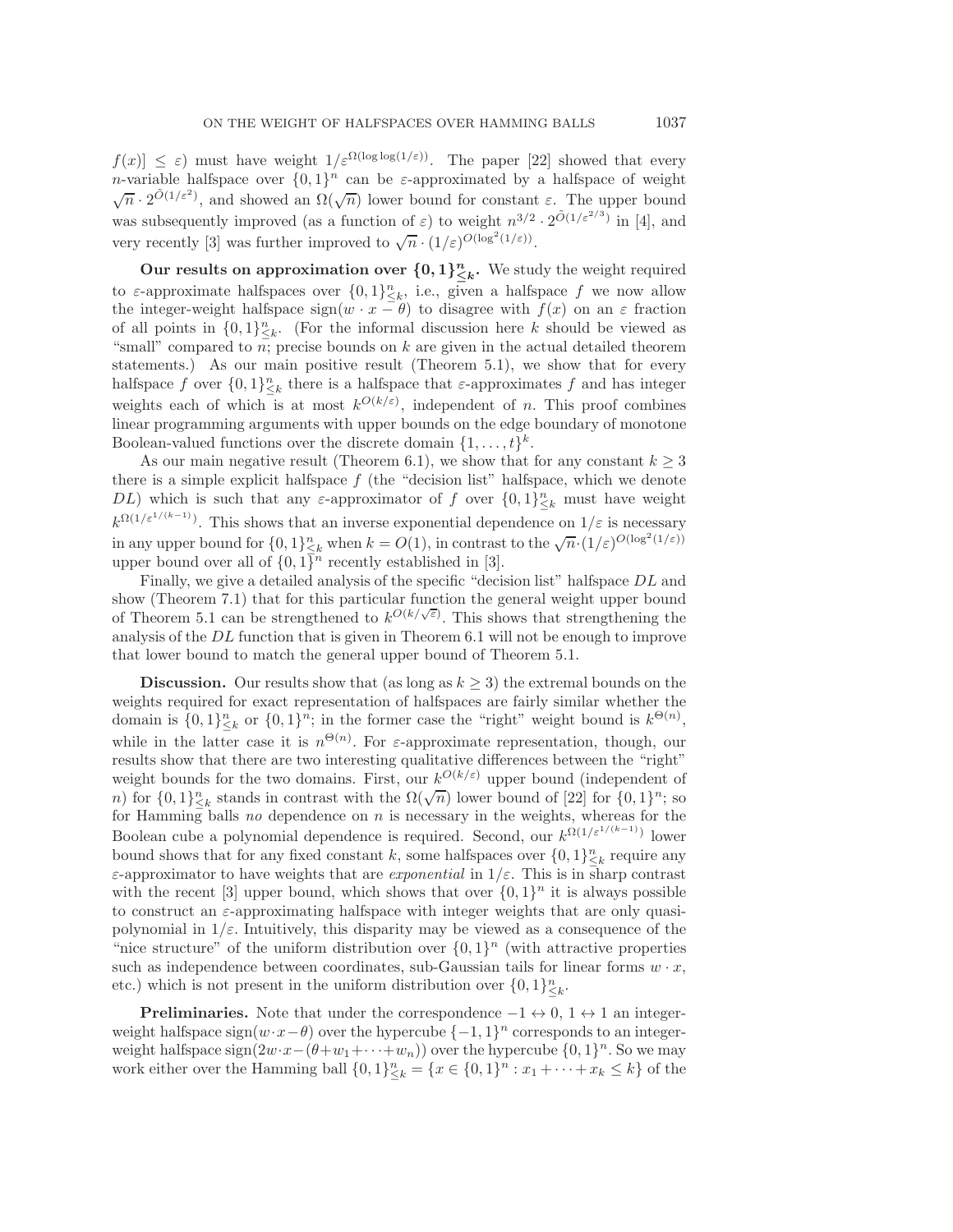0/1 hypercube or over the Hamming ball  $\{-1,1\}_{-\infty}^n = \{x \in \{-1,1\}^n : x_1 + \cdots + x_k \le$ <br> $-n+2k$  of the  $+1/-1$  hypercube; weight bounds obtained for one domain will carry  $-n+2k$  of the  $+1/-1$  hypercube; weight bounds obtained for one domain will carry over to the other one with at most a factor of 2 difference. Similarly we may also work over  $\{-1,1\}_{\geq n-k}^n = \{x \in \{-1,1\}^n : x_1 + \cdots + x_k \geq n-2k\}$ ; sometimes this will be the most convenient.

Some more useful observations: If  $sign(w \cdot x - \theta)$  is a halfspace with integer coefficients over any subset  $S \subseteq \{-1,1\}^n$  or  $S \subseteq \{0,1\}^n$ , then it is easy to see that without loss of generality we may modify the threshold  $\theta$  to be of the form (integer  $+\frac{1}{2}$ ). We also note that if sign( $w \cdot x - \theta$ ) is an integer-weight halfspace with such a threshold that computes a function f over  $f = 1, 1$ <sup>n</sup> then  $\sin(-w \cdot x + \theta)$  is a a threshold that computes a function f over  $\{-1,1\}_{\leq k}^n$ , then  $sign(-w \cdot x + \theta)$  is a halfspace of the same weight computing  $-f$  over  $f=1,1$ <sup>n</sup>  $\cdot$  so to bound the weight halfspace of the same weight computing  $-f$  over  $\{-1,1\}^n_{\leq k}$ ; so to bound the weight of  $f$  over  $f-1,1\}^n$  it is enough to bound the weight of  $-f$ of f over  $\{-1,1\}_{\leq k}^n$  it is enough to bound the weight of  $-f$ .<br>Finally we establish some useful notation. We denote

Finally, we establish some useful notation. We denote  $\{1,\ldots,n\}$  by  $[n]$ . For  $i \in [n]$  we write  $e_i$  to denote the unit vector in  $\mathbb{R}^n$  whose only nonzero entry is a 1 in the *i*th coordinate. We let  $DL(x)$  denote the "decision list" halfspace over  $\{0, 1\}^n$ that is defined as follows:  $DL(x)$  equals  $(-1)^i$ , where i is the largest index such that  $x_i = 1$  (If x is the all-0 string  $(0)^n$  then  $DL(x) = 1$ ) To see that  $DL(x)$  is a  $x_i = 1$ . (If x is the all-0 string  $(0)^n$ , then  $DL(x) = 1$ .) To see that  $DL(x)$  is a halfspace, we observe that it can be represented as  $DL(x) = sign(\sum_{i=1}^{n}(-2)^{i}x_{i}+1)$ .<br>The function is called the "decision list" halfspace because it computes the decision The function is called the "decision list" halfspace because it computes the decision list "if  $x_n = 1$ , then output  $(-1)^n$ , else if  $x_{n-1} = 1$ , then output  $(-1)^{n-1}$ , else ...."

**2. Upper bounds for exact representation.** We start with a general upper bound. The proof is a straightforward modification of standard integer-weight upper bound arguments for halfspaces over  $\{0,1\}^n$  (see, e.g., [\[15,](#page-26-0) [9\]](#page-26-8)) adapted to the domain  $\{0,1\}_{k=1}^n$ .

<span id="page-3-0"></span>THEOREM 2.1. For  $3 \leq k \leq n$ , *every halfspace over*  $\{0,1\}_{\leq k}^n$  *has weight at most*<br>  $\Omega(n+1)/2$  $(k+2)^{(n+1)/2}$ .

*Proof.* Fix f to be any halfspace over  $\{0,1\}_{\leq k}^n$ . Each point x in  $\{0,1\}_{\leq k}^n$  with  $f(x) = y \in \{-1, 1\}$  provides a linear constraint

$$
y(w_1x_1 + \dots + w_nx_n + w_{n+1}) \ge 1
$$

over the weights  $w_1, \ldots, w_{n+1}$  which define the halfspace  $f(x) = \text{sign}(w_1x_1 + \cdots +$  $w_n x_n + w_{n+1}$ ). Since f is a halfspace the above system of  $\sum_{j=0}^k {n \choose j}$  linear inequalities<br>over variables  $w_n = w_{n+1}$  is fassible. A standard result in the theory of linear over variables  $w_1, \ldots, w_{n+1}$  is feasible. A standard result in the theory of linear programming (see, e.g., [\[15,](#page-26-0) [9\]](#page-26-8)) implies that there is a subset of  $n + 1$  of the above inequalities which is such that if each inequality is replaced with an equality, the resulting set of  $n+1$  equalities defines a unique weight vector  $(w_1,\ldots,w_{n+1}) \in \mathbb{R}^{n+1}$ which is a feasible solution to the entire set of  $\sum_{j=0}^{k} \binom{n}{j}$  inequalities. In other words, there is a representation sign( $w \cdot x + w_{n+1}$ ) computing f where  $(w_1, \ldots, w_{n+1}) \in \mathbb{R}^{n+1}$ is the solution to a linear system

 $Aw = b$ .

where  $b \in \{-1,1\}^{n+1}$  and A is an  $(n+1) \times (n+1)$  0/1 matrix in which the first n entries of each row have at most k ones and the last entry is 1. Let  $\frac{\det(A_i)}{\det(A)}$  be the expression for a solution  $w_i$  using Cramer's rule. Since sociar the components of  $w_i$  by expression for a solution  $w_i$  using Cramer's rule. Since scaling the components of w by the same constant factor does not affect the behavior of f, setting each  $w_i = \det(A_i)$ also works. Fix an arbitrary i, let  $B = A_i$ , and let  $B_1, \ldots, B_{n+1}$  be the rows of B. Hadamard's inequality (see, e.g., [\[6,](#page-26-17) p. 233]) gives  $\det(B) \le \prod_{j=1}^{n+1} ||B_j||$ , where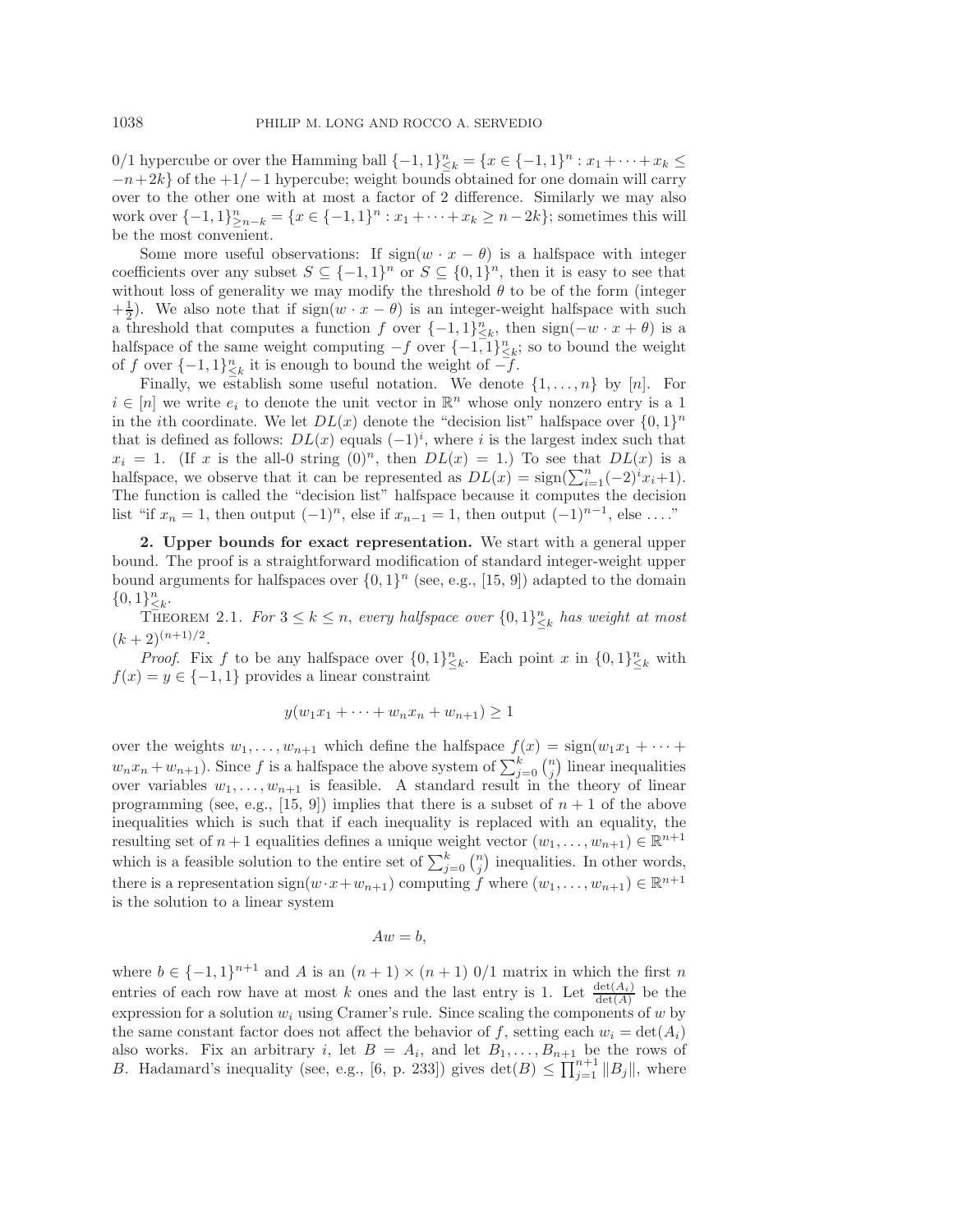$||B_j||$  denotes the 2-norm of  $B_j$  viewed as a vector in  $\mathbb{R}^{n+1}$ . Let  $\ell_j \leq k+2$  be the number of nonzero components in  $B_j$ ; since these components are all  $\pm 1$ , we have  $||B_j|| = \sqrt{\ell_j}$ , so that  $\det(B) \le \prod_{j=1}^{n+1} \sqrt{\ell_j} \le (k+2)^{(n+1)/2}$ . So f can be realized using integer weights of at most this magnitude.

We note that the proof given above actually holds for all  $k \geq 1$  (not just  $k \geq 3$  as in the theorem statement), but much stronger bounds are possible for  $k = 1, 2$ . For  $k = 1$ , it is easy to see that every halfspace over  $\{0, 1\}_{\geq 1}^n$  has an integer representation<br>of weight 1. For  $k = 2$  Theorem 2.1 only gives an upper bound that is exponential in of weight 1. For  $k = 2$  Theorem [2.1](#page-3-0) only gives an upper bound that is exponential in n, but the true extremal value for  $k = 2$  is actually linear in n.

<span id="page-4-0"></span>THEOREM 2.2. *Every halfspace* f *over*  $\{0,1\}_{\infty}^n$  *has weight*  $O(n)$ .<br>Before giving the proof here is some high-level intuition. Since

Before giving the proof, here is some high-level intuition. Since we are working over  $\{0,1\}_{\infty}^n$ , intuitively in order to set the weight  $v_j$  of variable  $x_j$  correctly the "only constraint that matters" is how many of the other  $n-1$  variables  $x_j$  are such "only constraint that matters" is how many of the other  $n-1$  variables  $x_i$  are such that  $f(e_i + e_j) = 1$ . The proof shows that a suitable greedy approach of setting the weights can satisfy all these constraints taking all the weights to be  $O(n)$  in absolute value.

*Proof of Theorem* [2.2.](#page-4-0) Since f is a halfspace over  $\{0,1\}_{\infty}^n$ , it has some represen-<br>on as  $f(x) = \sin(w, x - \theta)$ , where  $w_i = w_i - \theta$  are real numbers. We will use tation as  $f(x) = \text{sign}(w \cdot x - \theta)$ , where  $w_1, \ldots, w_n, \theta$  are real numbers. We will use this representation to construct an integer-weight representation sign( $v \cdot x - \theta'$ ) that agrees with f on all points in  $\{0,1\}_{\leq 2}^n$  and where each  $|v_i| \leq O(n)$ .<br>By negating f if necessary (which does not change the integer v

By negating  $f$  if necessary (which does not change the integer weight required for a representation) we may assume that  $f(0^n) = -1$ . This means that  $sign(-\theta) = -1$ , and thus we have  $\theta > 0$ .

We may suppose without loss of generality that  $w_1 < \cdots < w_n$  and all n weights  $w_1, \ldots, w_n$  are nonzero (since if the weights do not satisfy these conditions they can be reordered and perturbed to satisfy them). We note that if  $w_n < 0$ , then every input  $x \in \{0,1\}_{\leq 2}^n$  (and indeed every input in  $\{0,1\}^n$ ) has  $w \cdot x \leq 0 < \theta$ ; in this case f is the constant  $-1$  function and f trivially has a representation of weight 0. Thus f is the constant  $-1$  function and f trivially has a representation of weight 0. Thus we assume going forth that  $w_n > 0$ .<br>Let  $\ell \in \{1, ..., n\}$  be such that  $w_{\ell-1} < 0 < w_{\ell}$  (so  $\ell = 1$  if  $w_1 > 0$ ). Now,

Let  $\ell \in \{1,\ldots,n\}$  be such that  $w_{\ell-1} < 0 < w_{\ell}$  (so  $\ell = 1$  if  $w_1 > 0$ ). Now,

- let  $w' \in \mathbb{R}^{n+1}$  be  $(w_1, \ldots, w_{\ell-1}, 0, w_{\ell}, \ldots, w_n);$ <br>• for each  $r \in \{0, 1\}^n$ , let  $x' \in \{0, 1\}^{n+1} (x, \ldots, x)$
- for each  $x \in \{0,1\}_{n=2}^n$ , let  $x' \in \{0,1\}_{n=2}^{n+1} = (x_1,\ldots,x_{\ell-1},0,x_\ell,\ldots,x_n);$ <br>• for each  $x \in \{0,1\}_{n=1}^n$  let  $x' \in \{0,1\}_{n=1}^{n+1} = (x_1,\ldots,x_{\ell-1},1,x_\ell,\ldots,x_n);$
- for each  $x \in \{0,1\}_{n=1}^n$ , let  $x' \in \{0,1\}_{n=1}^{n+1} = (x_1,\ldots,x_{\ell-1},1,x_\ell,\ldots,x_n);$ <br>
 when  $x = 0^n$  let  $x' \in \{0,1\}_{n=1}^{n+1}$  be  $(0, 0)$
- when  $x = 0^n$ , let  $x' \in \{0, 1\}^{n+1}$  be  $(0, \ldots, 0)$ .<br>
ote that for all  $x \in I_0$  1  $\lambda^n$  sign(w',  $x' = \theta$ ).

Note that, for all  $x \in \{0,1\}_{\leq 2}^n$ ,  $sign(w' \cdot x' - \theta) = sign(w \cdot x - \theta)$ , and, for all x<br>ont  $\theta^n$ ,  $x'$  has quantly two once. Eurthermore, if we have a weight vector  $y \in \mathbb{R}^{n+1}$ except  $0^n$ , x' has exactly two ones. Furthermore, if we have a weight vector  $v \in \mathbb{R}^{n+1}$ such that  $v_{\ell} = 0$ , if we define  $\hat{v} \in \mathbb{R}^n$  by  $\hat{v} = (v_1, \ldots, v_{\ell-1}, v_{\ell+1}, v_{n+1})$ , then, for all  $x \in \{0,1\}_{\leq 2}^n$  and all real  $\theta$ , we have  $sign(v \cdot x' - \theta) = sign(\hat{v} \cdot x - \theta)$ . So, our problem reduces to the problem of finding a vector  $v \in \mathbb{R}^{n+1}$  with small integer weights for which  $v_{\ell} = 0$  and there is a  $\theta'$  such that

$$
sign(v \cdot x - \theta') = sign(w' \cdot x - \theta)
$$

for all  $x \in \{0^{n+1}\} \cup \{0, 1\}_{n=2}^{n+1}$ .<br>Now let us define an  $(n+1)$ 

Now let us define an  $(n + 1) \times (n + 1)$  matrix  $(M(i, j))_{i,j\in\{1,\ldots,n+1\}}$  with entries in  $\{-1, 1\}$  as follows. The matrix M will be symmetric, i.e.,  $M(i, j) = M(j, i)$ . It will also be monotone nondecreasing within each row and column, i.e., for each value i, the string  $M(i, 1) \ldots M(i, n + 1)$  will be of the form  $(-1)^{r}(1)^{n+1-r}$  for some  $r \in \{0, \ldots, n+1\}$ ; i.e., the first r characters will be  $-1$  and the remaining characters 1. Here is how  $M$  is defined: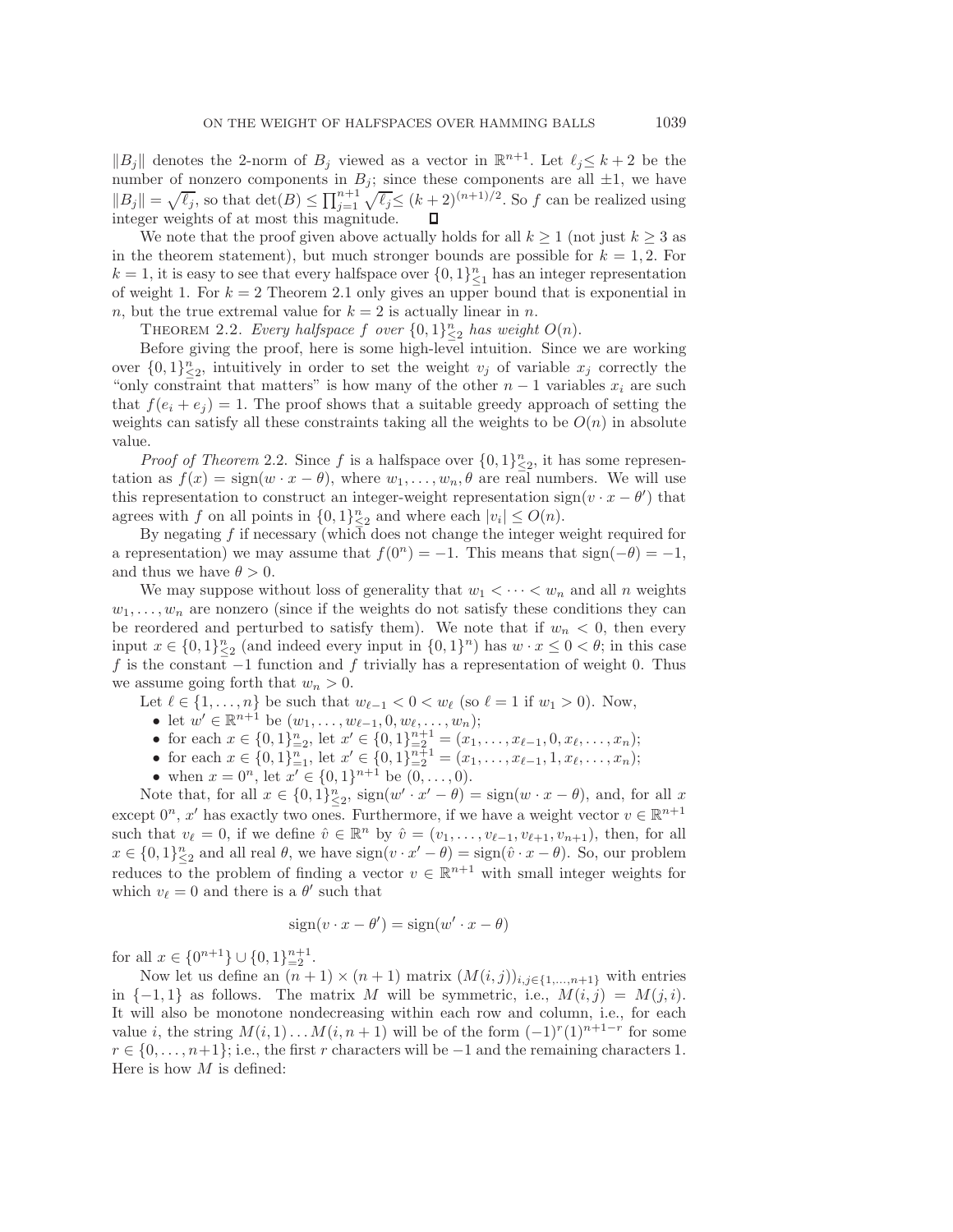- For  $\{i, j\} \subset \{1, \ldots, n + 1\}$  we have  $M(i, j) = 1$  if and only if  $sign(w' \cdot (e_i +$  $(e_j)) = 1.$
- <span id="page-5-1"></span>• Define  $M(\ell, \ell) = -1$  (recall that  $f(0^n) = -1$ ) and define the other diagonal values,  $M(i, i)$  for  $i \neq \ell$ , as follows. For  $i > 1$  simply set  $M(i, i)$  equal to  $M(i, i - 1)$ . For  $i = 1$  set  $M(1, 1)$  equal to  $M(1, 2)$ .

For example, if

(2.1) 
$$
w = (-3, -5/2, 1, 4/3, 6, 7), \qquad \theta = 1/2,
$$

then

<span id="page-5-0"></span>
$$
w' = (-3, -5/2, 0, 1, 4/3, 6, 7)
$$

and

$$
M = \begin{pmatrix} -1 & -1 & -1 & -1 & -1 & 1 & 1 \\ -1 & -1 & -1 & -1 & -1 & 1 & 1 & 1 \\ -1 & -1 & -1 & 1 & 1 & 1 & 1 & 1 \\ -1 & -1 & 1 & 1 & 1 & 1 & 1 & 1 \\ -1 & -1 & 1 & 1 & 1 & 1 & 1 & 1 \\ 1 & 1 & 1 & 1 & 1 & 1 & 1 & 1 \end{pmatrix}
$$

It is easy to check that, in general, the matrix  $M$  is indeed symmetric. By virtue of the fact that  $w_1 < \cdots < w_{\ell-1} < 0 < w_{\ell+1} < \cdots < w_n$ , we have that M is monotone increasing within each row and column. Finally, the construction of M ensures that it faithfully reflects the structure of f over  $\{0,1\}_{\leq 2}^n$ , in the following sense. Suppose<br>we can define weights  $v_i \leq \ldots \leq v_{i-1}$  and a threshold  $\theta'$  with  $v_i = 0$  such that we can define weights  $v_1 \leq \cdots \leq v_{n+1}$  and a threshold  $\theta'$  with  $v_{\ell} = 0$  such that

(2.2) 
$$
M(i,j) = 1 \text{ if and only if } v_i + v_j \ge \theta'
$$

Then the halfspace

$$
sign(v_1x_1 + \dots + v_{\ell-1}x_{\ell-1} + v_{\ell+1}x_{\ell+1} + \dots + v_{n+1}x_{n+1} - \theta')
$$

correctly computes f over  $\{0,1\}_{\leq 2}^{n+1}$ , and therefore correctly solves the original prob-<br>lem (In fact (2.2) is stronger than what is needed—all of the correct classifications lem. (In fact [\(2.2\)](#page-5-0) is stronger than what is needed—all of the correct classifications are already enforced by the off-diagonal elements, with the exception of  $0^n$ , whose correct classification is enforced by the constraint associated with  $M(\ell, \ell)$ .

<span id="page-5-2"></span>In the rest of the proof we will construct the desired  $v_1,\ldots,v_{n+1}$  satisfying [\(2.2\)](#page-5-0) where

(2.3) 
$$
v_1 \leq \cdots \leq v_{\ell-1} \leq v_{\ell} = 0 \leq v_{\ell+1} \leq \cdots \leq v_{n+1},
$$

each  $v_i$  is an integer, and each  $v_i$  satisfies  $|v_i| \leq O(n)$ .

Going forth, the following notation will be useful: we write  $M_i$  to denote the *i*th row of M, which we view as an  $(n + 1)$ -character string  $M(i, 1),...,M(i, n + 1)$  over the alphabet  $\{-1, 1\}$ , and is, of course, the same as the *i*th column of M.

We may assume that M is not the  $(n+1) \times (n+1)$  identically  $-1$  matrix (since if it is, then f is the constant  $-1$  function over  $\{0,1\}_{n=2}^n$ , so in particular the bottom<br>right entry  $M(n+1,n+1)$  equals 1. On the other hand, we know that the  $M(\ell,\ell)$ right entry  $M(n + 1, n + 1)$  equals 1. On the other hand, we know that the  $M(\ell, \ell)$ entry is  $-1$ . Since M is monotone increasing within each row and column, and is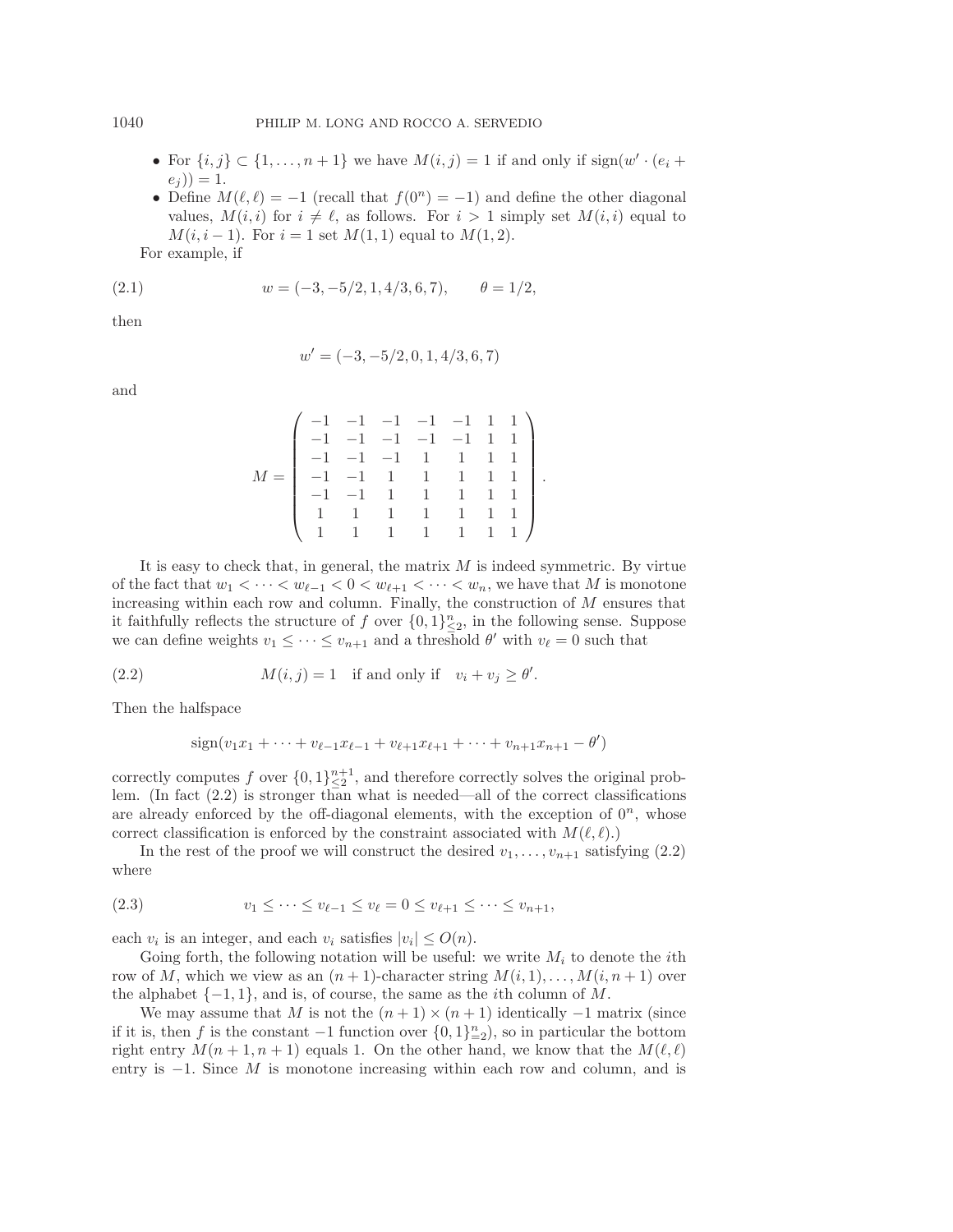symmetric, the only way that M could have all its rows  $M_1 = \cdots = M_{n+1}$  equal to each other is if M were either the identically  $+1$  or identically  $-1$  matrix. Since M is neither of these matrices, there are at least two distinct rows in M.

The weights  $v_1, \ldots, v_{n+1}$  are constructed as follows. We partition  $\{1, \ldots, n+1\}$ into  $2 \leq A \leq n+1$  intervals  $I_1, \ldots, I_A$  in the following way. The interval  $I_1$  is  $\{1,\ldots,i_1\}$ , where  $i_1$  is such that rows  $1,\ldots,i_1$  satisfy  $M_1 = \cdots = M_{i_1} \neq M_{i_1+1}$ . Let j<sub>1</sub> be such that  $M_1 = \cdots = M_{i_1} = (-1)^{n+1-j_1} (1)^{j_1}$ . Then interval  $I_2$  is  $\{i_1+1,\ldots,i_2\}$ , where similarly  $i_2$  is such that  $M_{i_1+1} = \cdots = M_{i_2} \neq M_{i_2+1}$ . As before  $j_2$  denotes the value such that  $M_{i_1+1} = \cdots = M_{i_2} = (-1)^{n+1-j_2} (1)^{j_2}$  (note that  $j_2 > j_1$ ). Continuing in this way we get intervals  $I_1, \ldots, I_A$  and values  $0 \leq j_1 < \cdots < j_A \leq n+1$ , where the right endpoint of  $I_A$  is  $n + 1$ . If  $a < b$  are both in the same interval  $I_i$ , then our construction will assign the same weight to  $v_a$  and  $v_b$ .

Returning to the example shown in [\(2.1\)](#page-5-1), we have

- $I_1 = \{1, 2\}, I_2 = \{3\}, I_3 = \{4, 5\}, I_4 = \{6, 7\},$
- $i_1 = 2, i_2 = 3, i_3 = 5, i_4 = 7,$  and
- <span id="page-6-0"></span>•  $j_1 = 2, j_2 = 4, j_3 = 5, j_4 = 7.$

Let t be the index for which  $\ell \in I_t$ . Fix any index  $i \in \{1, ..., A\}$  and consider any element  $a \in I_i$ . We have that  $M(a, n+1-j_i) = -1$ , while  $M(a, n+2-j_i) = 1$ . The idea of our construction is that we will maintain

(2.4) 
$$
v_a + v_{n+1-j_i} = A - 2t \text{ and } v_a + v_{n+2-j_i} = A - 2t + 1.
$$

Together with [\(2.3\)](#page-5-2) this ensures that [\(2.2\)](#page-5-0) holds as required, taking  $\theta' = A - 2t + 1/2$ .

<span id="page-6-1"></span>We claim that [\(2.4\)](#page-6-0), along with  $v_{\ell} = 0$ , is satisfied if, for each interval  $I_i$ , the following holds:

(2.5) 
$$
\forall a \in I_i, \ v_a = i - t.
$$

Consider the case that  $i = 1$ , and fix an  $a \in I_1$ . Recall  $M(a, j) = -1$  for  $j = 1, \ldots, n+1$  $1 - j_1$ , and  $M(a, j) = 1$  from  $j = n + 2 - j_1$  on; in particular,  $M(a, n + 2 - j_1) = 1$ . The monotonicity of M implies that columns  $n + 2 - j_1$  through  $n + 1$  consist of all 1's, and since  $M(a, n + 1 - j_1) = -1$ , this is not true of column  $n + 1 - j_1$ . Since M is symmetric, *rows*  $n + 2 - j_1$  through  $n + 1$  consist of all 1's, and row  $n + 1 - j_1$  does not. Thus  $I_A = \{n+2-j_1,\ldots,n+1\}$ , so, referring back to [\(2.5\)](#page-6-1), we have

$$
v_{n+2-j_1} = A - t,
$$

and since  $v_{n+1-j_i} \in I_{A-1}$ , we have

$$
v_{n+1-j_1} = A - 1 - t.
$$

Since  $v_a = 1 - t$ , we have that [\(2.4\)](#page-6-0) holds when  $i = 1$ .

This pattern continues for  $i = 2, 3, \ldots$ . Using induction, we can see that, for each i, the boundary between  $I_{A-i+1}$  and  $I_{A-i}$  is between  $n+2-j_i$  and  $n+1-j_i$ , so

$$
v_{n+1-j_i} = A - t - i
$$
 and  $v_{n+2-j_i} = A - t + 1 - i$ ,

which, since  $v_a = i - t$ , implies [\(2.4\)](#page-6-0), and therefore [\(2.2\)](#page-5-0).

We have constructed  $v_1,\ldots,v_{n+1}$  that satisfy [\(2.3\)](#page-5-2) where each  $v_i$  is an integer. It follows easily from the construction that each  $|v_i|$  is at most  $O(n)$ , and the theorem is proved. is proved.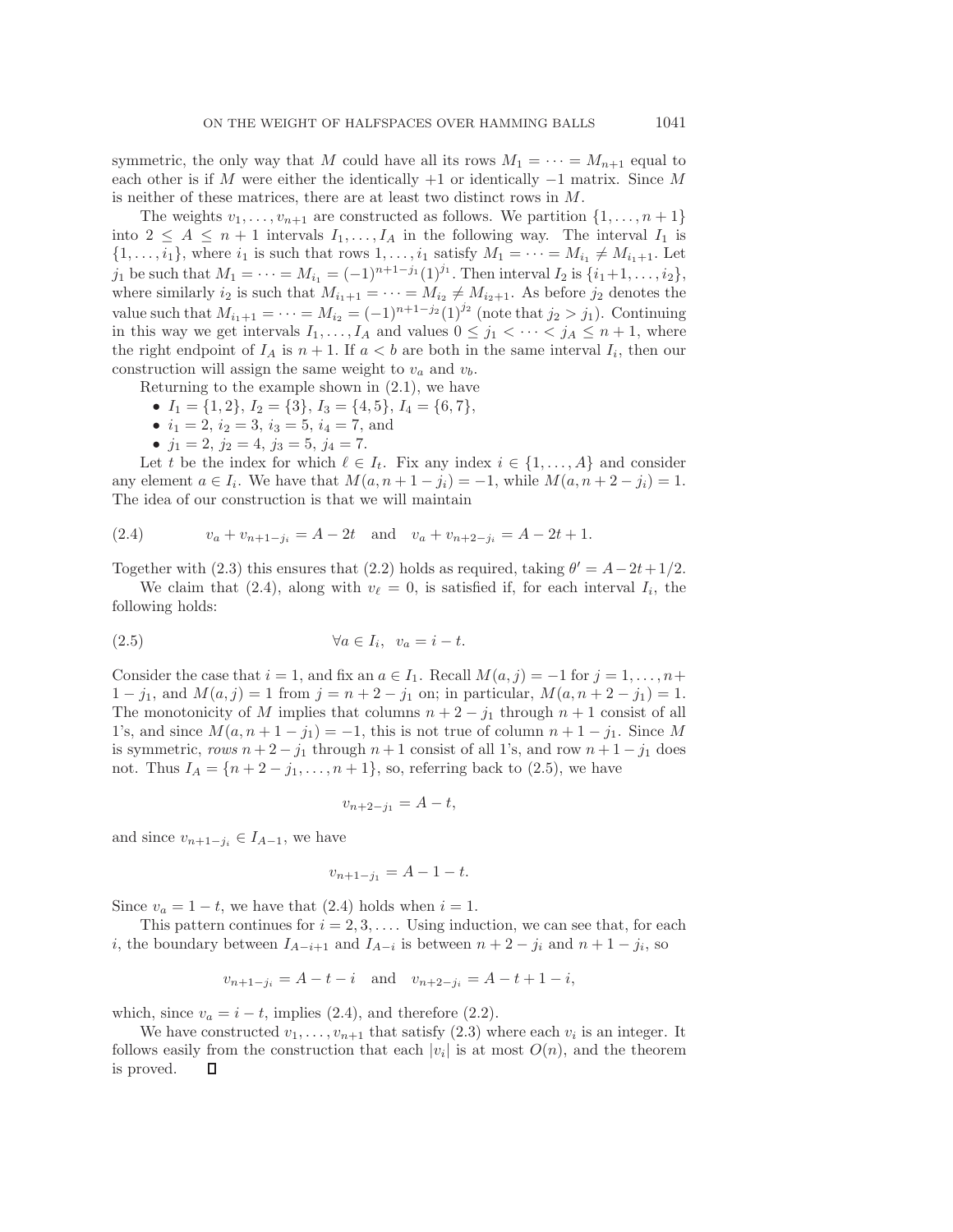We note that for odd *n* the decision list halfspace  $DL(x) = sign(\sum_{i=1}^{n} (-2)^{i}x_{i})$ <br>gives integer weight at least  $(n-1)/2$  over  $\{0, 1\}^{n}$  and thus the  $O(n)$  upper bound requires integer weight at least  $(n-1)/2$  over  $\{0,1\}_{\infty}^n$  and thus the  $O(n)$  upper bound<br>of Theorem 2.2 is tight up to a constant factor. To see this, suppose that  $\sin(n \cdot x - \theta)$ of Theorem [2.2](#page-4-0) is tight up to a constant factor. To see this, suppose that  $sign(v \cdot x - \theta)$ has integer weights and computes DL correctly over  $\{0,1\}_{\leq 2}^n$ . By considering inputs of the form  $e_1$ , where i ranges from 1 to n, we see that  $v_1 > \overline{\theta}$  for i even and  $v_1 < \theta$  for of the form  $e_i$ , where i ranges from 1 to n, we see that  $v_i \geq \overline{\theta}$  for i even and  $v_i < \theta$  for i odd. By considering inputs of the form  $e_i+e_{i+1}$  we see that  $v_1 > v_3 > v_5 > \cdots > v_n$ and  $v_2 < v_4 < v_6 < \cdots < v_{n-1}$ , so there are *n* distinct integer weights, and the largest magnitude weight must be at least  $(n-1)/2$  as claimed.

**3. Lower bounds for exact representation.** In this section we give lower bounds on the weight required to exactly represent various halfspaces over  $\{-1,1\}_{\leq k}^n$ <br>for  $k > 3$ , We first note that simple counting arguments do not give very good lower for  $k \geq 3$ . We first note that simple counting arguments do not give very good lower bounds. Let  $N(n, k)$  denote  $\sum_{i=0}^{k} {n \choose i}$ , the number of points in  $\{-1, 1\}_{i \leq k}^{n}$  (note that  $N_k \leq (en/k)^k$ . Since the VC dimension of halfspaces over  $\{-1,1\}_{\leq k}^n$  is known to be  $n+1$  the Sauer-Shelah lemma [20, 24] says that there are at most  $n+1$ , the Sauer–Shelah lemma [\[20,](#page-26-18) [24\]](#page-26-19) says that there are at most

$$
\sum_{j=0}^{n+1} \binom{N_k}{j} \le \sum_{j=0}^{n+1} \binom{(en/k)^k}{j} \le \left(\frac{e(en/k)^k}{n+1}\right)^{n+1}
$$

halfspaces over  $\{-1,1\}_{\leq k}^n$ . A standard counting argument says that if there are more<br>than  $C^n$  halfspaces over a given domain  $S \subseteq \{-1,1\}^n$  then some halfspace over than  $C^n$  halfspaces over a given domain  $S \subseteq \{-1,1\}_{\leq k}^n$ , then some halfspace over  $S$  must require integer weight  $O(C)$ . So the strongest weight lower bound that can S must require integer weight  $\Omega(C)$ . So the strongest weight lower bound that can be obtained from this kind of counting argument is  $O((en/k)^k/n)$ . This is actually quite weak; we will see that much stronger lower bounds can be obtained for explicit functions.

<span id="page-7-2"></span>**An exponential lower bound for a simple function.** We now observe that even for  $k = 3$  a simple halfspace gives an exponential lower bound.

OBSERVATION 1. *The function*  $DL(x)$  *has weight*  $2^{\Omega(n)}$  *over*  $\{0,1\}_{\leq 3}^n$ .

 $Proof.$  Let  $sign(v \cdot x - \theta)$  be a representation of DL over  $\{0,1\}_{\leq 3}^n$ . As noted in the preliminaries we may assume  $\theta$  is of the form (integer  $+\frac{1}{2}$ ) so its magnitude is at least  $1/2$ least  $1/2$ .

Since  $DL(0^n) = sign(0 - \theta)$  is +1 we have that  $\theta < 0$ . Writing each  $v_i$  as  $w_i\theta$ , we may divide through by  $|\theta|$  and reexpress sign( $v \cdot x - \theta$ ) as sign( $w \cdot x + 1$ ). Here the  $w_i$ 's may not be integers, but since  $|\theta| \ge 1/2$  it suffices to show that  $|w_n| = 2^{\Omega(n)}$ .

Since  $DL(e_j) = -1$  for j odd we have  $w_j < -1$  for j odd, and since  $DL(e_{k-1} +$  $e_k$ ) = 1 for k even we have  $w_k \ge -w_{k-1} - 1$  and thus  $w_k > 0$  for even k. For even  $k \geq 4$ , since  $DL(e_k + e_{k-1} + e_{k-3}) = 1$  we have

<span id="page-7-0"></span>
$$
(3.1) \quad |w_k| = w_k \ge -w_{k-1} - w_{k-3} - 1 = |w_{k-1}| + |w_{k-3}| - 1 \quad \text{for even } k \ge 4.
$$

For odd  $k \geq 5$ , since  $DL(e_k + e_{k-1} + e_{k-3}) = -1$  we have  $w_k < -w_{k-1} - w_{k-3} - 1$ , and since  $w_k$  is negative for odd k and positive for even k, this means

<span id="page-7-1"></span>(3.2) 
$$
|w_k| > |w_{k-1}| + |w_{k-3}| + 1
$$
 for odd  $k \ge 5$ .

An easy induction using the inequalities [\(3.1\)](#page-7-0) and [\(3.2\)](#page-7-1) and the initial condition  $w_j < 1$  for j odd gives that  $|w_n| = 2^{\Omega(n)}$ . п

**Main lower bound for exact representation.** Observation [1](#page-7-2) gives an exponential lower bound, but in general it does not match the  $k^{O(n)}$  upper bound provided by Theorem [2.1.](#page-3-0) As our main lower bound result for exact representation we match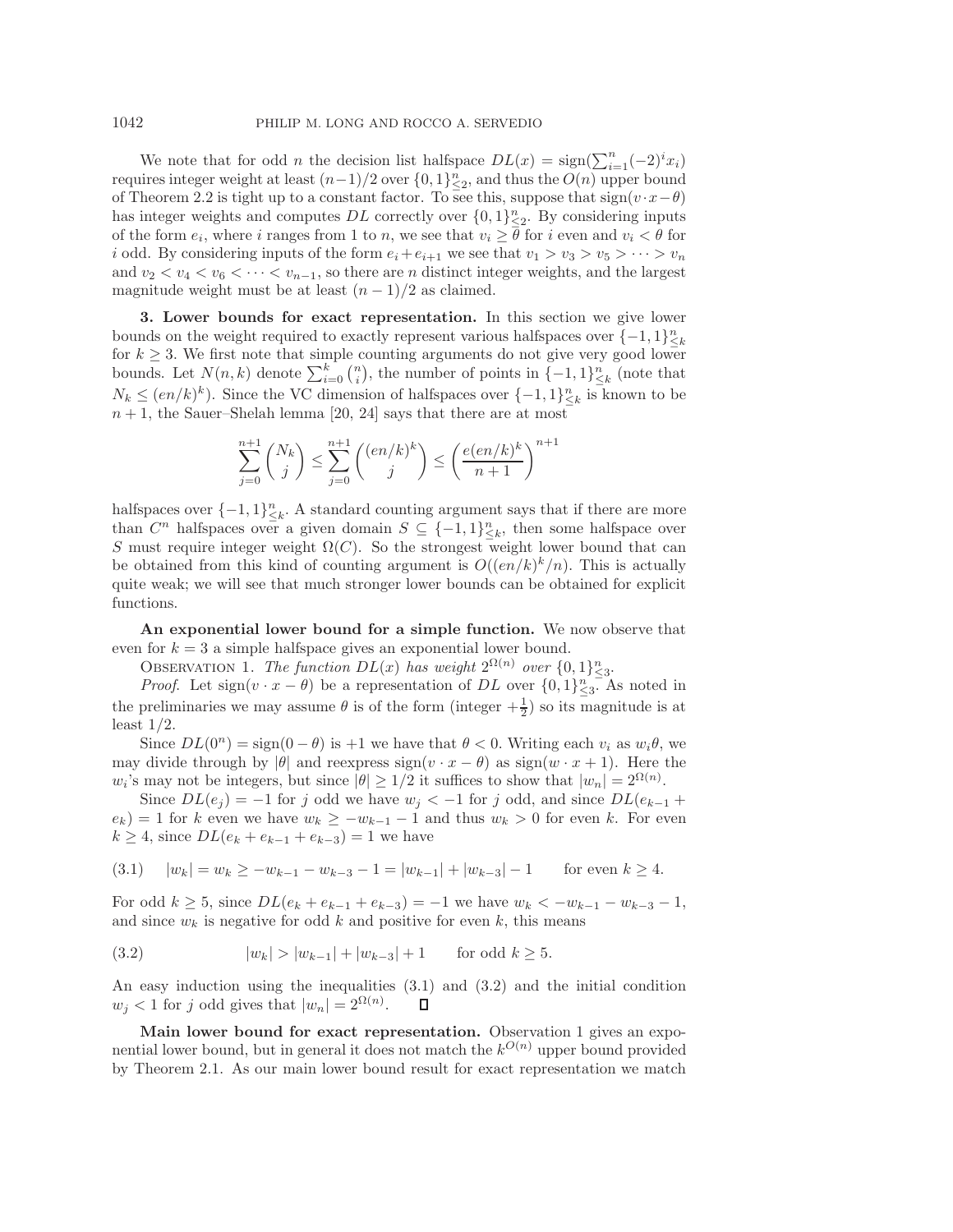<span id="page-8-0"></span>the upper bound of Theorem [2.1](#page-3-0) (up to an absolute constant in the exponent) and prove the following.

THEOREM 3.1. Let k be an integer of the form  $k = 2^{\ell}$ , and let  $n = rk + 1$  for *some integer* r. *There is a halfspace* G *(defined explicitly below) over*  $\{-1,1\}^n_{\geq n-2k-1}$ <br>for which the weight of any integer representation over  $\{-1,1\}^n$  is at least *for which the weight of any integer representation over*  $\{-1,1\}_{\geq n-2k-1}^n$  *is* at least  $\Omega(n\log k)/2-O(n)$  *i.*  $1,\Omega(n)$  $2^{(n \log k)/2 - O(n)}, i.e., k^{\Omega(n)}.$ 

We recall that in [\[9\]](#page-26-8) Håstad gave an explicit halfspace over  $\{-1,1\}^k$  and proved<br>its weight over  $\{-1,1\}^k$  is  $k^{\Theta(k)}$ . Our construction builds on his construction: that its weight over  $\{-1,1\}^k$  is  $k^{\Theta(k)}$ . Our construction builds on his construction; indeed our  $n = (rk + 1)$ -variable halfspace may be viewed as r copies of Håstad's halfspace "concatenated" in a careful way (the exact meaning of this will be clearer when we describe our construction in detail below).

**Setup.** First some notational preliminaries: Since  $k = 2^{\ell}$  we may view a k-bit string as a function from  $\{-1,1\}^{\ell}$  to  $\{-1,1\}$ , where an index  $j \in \{0,\ldots,k-1\}$ is interpreted as an  $\ell$ -bit vector. To keep the notation clean, we will refer to  $j \in \mathbb{Z}$  $\{0,\ldots,k-1\}$  and its  $\ell$ -bit binary representation interchangeably. For f a k-bit string and  $j \in \{0, \ldots, k-1\}$  we write  $f(j)$  to denote the jth coordinate of such a string (or the function f applied to j's  $\ell$ -bit representation). For  $f, g \in \{-1, 1\}^k$  we write  $(f, g)$  to denote the inner product  $\sum_{j=0}^{k-1} f(j)g(j)$ . Note that for  $f, g \in \{-1, 1\}^k$  we have  $|(f,g)| \leq k.$ 

Following the notation from [\[9\]](#page-26-8), for  $\alpha \subseteq [\ell] = \{1, \ldots, \ell\}$  let  $\varphi_{\alpha}$  denote the parity function  $\varphi_{\alpha}(x) = \prod_{i \in \alpha} x_i$  over the variables in  $\alpha$ . Again following [\[9\]](#page-26-8), let  $\alpha_0, \ldots, \alpha_{k-1}$ <br>be an ordering of subsets of [0] such that  $|\alpha_k| \leq |\alpha_{k+1}|$  and the symmetric difference be an ordering of subsets of [ $\ell$ ] such that  $|\alpha_i| \leq |\alpha_{i+1}|$  and the symmetric difference  $\alpha_i\Delta\alpha_{i+1}$  always satisfies  $|\alpha_i\Delta\alpha_{i+1}| \leq 2$ . Note that  $\alpha_0$  is the empty set and thus  $\varphi_{\alpha_0}$ is the k-bit string consisting of all 1's, while for each  $j = 1, \ldots, k - 1$  we have that  $\varphi_{\alpha_i}$  is a k-bit string with exactly half of its entries -1.

Writing  $f: \{-1,1\}^{\ell} \to \{-1,1\}$  in terms of its Fourier representation as  $f(j)$  $\sum_{i=0}^{k-1} \hat{f}(\alpha_i) \varphi_{\alpha_i}(j)$  we see that  $(f, \varphi_{\alpha_i})$  equals  $k \hat{f}(\alpha_i)$ , so we may view each inner product  $(f, \varphi_{\alpha_i})$  as a scaled Fourier coefficient of f.

For  $f \in \{-1,1\}^n$  we decompose f by writing it as  $(b, f^1, \ldots, f^r)$ , where  $b \in$  $\{-1,1\}$  and each  $f^i$  is a k-bit string. We sometimes refer to  $f^i$  as the "ith block" of f and write  $f^{i}(j)$  to denote the j<sup>th</sup> coordinate of the *i*<sup>th</sup> block of f.

<span id="page-8-1"></span>**The construction.** Let  $G: \{-1,1\}_{\geq n-2k-1}^n \to \{-1,1\}$  denote the *n*-variable tion function

(3.3) 
$$
G(b, f^{1}, \ldots, f^{r}) \stackrel{\text{def}}{=} \text{sign}\left(b + \sum_{i=1}^{r} \sum_{j=1}^{k-1} (k+1)^{k(i-1)+j} (f^{i}, \varphi_{\alpha_{j}})\right).
$$

(Note that the inner sum starts with  $j = 1$  and not 0; this will be important later.) Since each  $(f^i, \varphi_{\alpha_j})$  is a  $(\pm 1)$ -weighted sum of the coordinates of  $f^i$ , it is clear<br>that C is a halfspace with weight at most  $h^{O(n)}$ . We will show that any integer weight that G is a halfspace with weight at most  $k^{O(n)}$ . We will show that any integer-weight halfspace for G over  $f = 1, 1, 1, n$  must have some weight that is at least  $k^{\Omega(n)}$ halfspace for G over  $\{-1,1\}_{\leq n-2k-1}^n$  must have some weight that is at least  $k^{\Omega(n)}$ .<br>To get some more intuition for the function G note that for a block  $f_i$  are block

To get some more intuition for the function G, note that for a block  $f^i$  we have that  $(f^i, \varphi_{\alpha_1}) = \cdots = (f^i, \varphi_{\alpha_{k-1}}) = 0$  if and only if  $f^i$  is one of the two inputs (1) or  $(-1, -1)$  (this is because the constant  $+1$  function and the constant  $(1,\ldots,1)$  or  $(-1,\ldots,-1)$  (this is because the constant +1 function and the constant (−1) function are the only two Boolean functions that have all nonconstant Fourier coefficients equal to zero). So, in other words, given an input  $f = (b, f^1, \ldots, f^r)$  the value  $G(f)$  is obtained as follows: If any block is neither constantly  $+1$  nor constantly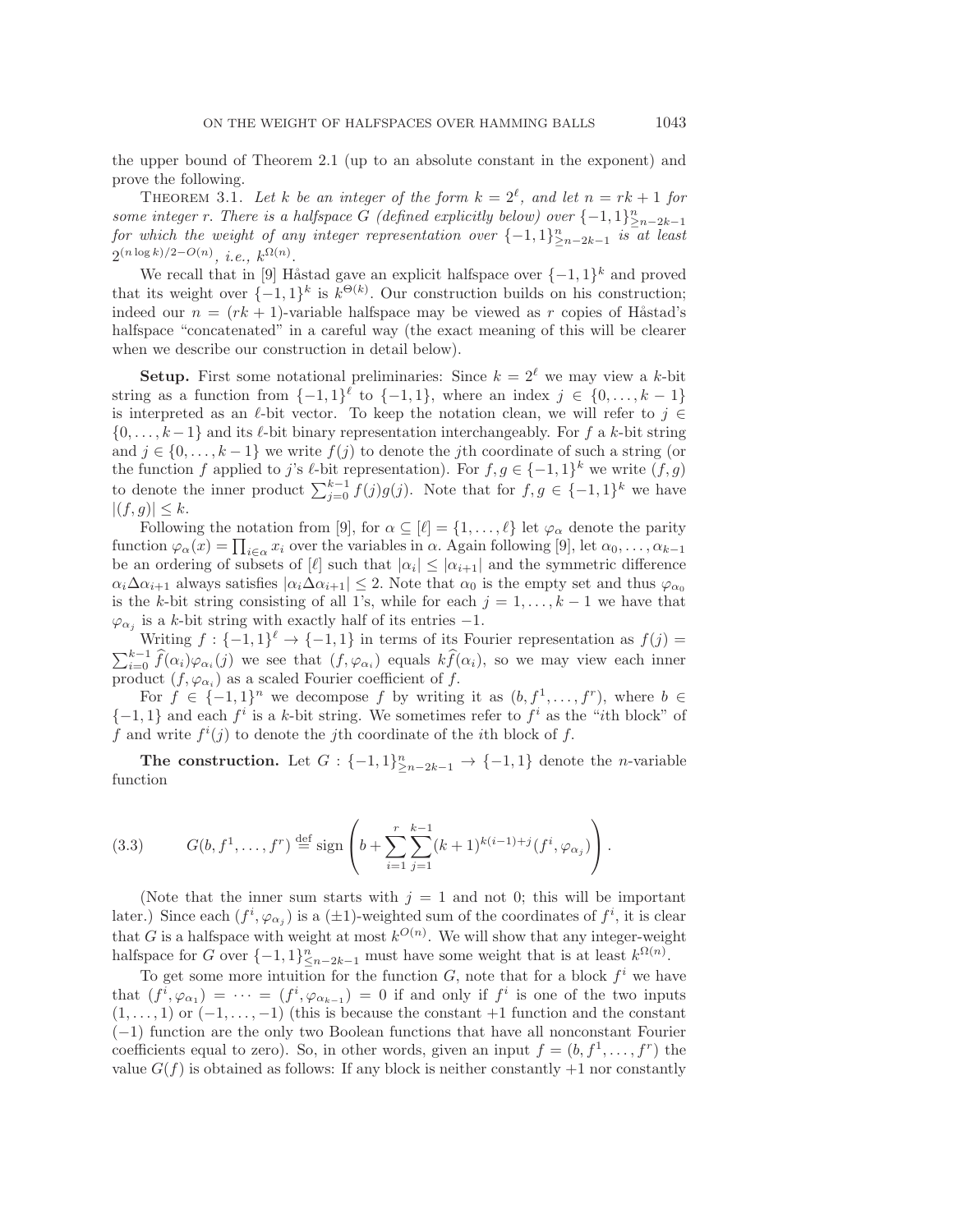−1, let *i* be the largest such block, and output the sign of the Fourier coefficient  $\hat{f}^i(\alpha_i)$ , where j is the largest index such that  $\hat{f}^i(\alpha_i)$  is nonzero. Otherwise output the bit b.

The high-level intuition behind the lower bound is as follows. Consider a single block i and fix all other bits in other blocks  $i' \neq i$  to be 1. By fixing the bit b<br>appropriately the function G computes exactly Hastad's halfspace over the k variables appropriately, the function  $G$  computes exactly Håstad's halfspace over the  $k$  variables in block i. (We recall that Håstad's k-variable halfspace F over a k-bit input string  $f \in$  ${-1, 1}^k$  is  $F(f) = \text{sign}((f, \varphi_{\alpha_i}))$ , where j is the largest index such that  $(f, \varphi_{\alpha_i}) \neq 0$ ; equivalently,  $F(f) = \text{sign}\left(\sum_{i=0}^{k-1} (k+1)^i (f, \varphi_{\alpha_i})\right)$  gives an explicit representation of the halfspace  $F$ . So applying  $H^{\text{stack}}$  over the lower bound for his halfspace  $F$  intuitively halfspace  $F$ .) So applying Håstad's weight lower bound for his halfspace  $F$ , intuitively the variables in block i should require integer weights growing as  $k^{\Omega(k)}$ . Since higher blocks dominate lower blocks in G and there are  $r = (n-1)/k$  blocks, intuitively a  $k^{\Omega(k)}$  growth factor within each of  $(n-1)/k$  blocks means that overall the weights should grow as  $(k^{\Omega(k)})^{(n-1)/k} = k^{\Omega(n)}$ .<br>Infortunately this simple reasoning

Unfortunately, this simple reasoning is not quite right when applied to the actual weights  $w_j^i$  of the input variables  $f^i(j)$ . This is because in Håstad's halfspace all<br>integer coefficients must be large but they do not actually increase by much; in fact integer coefficients must be large, but they do not actually increase by much; in fact, the integer coefficients of all  $k$  variables in Håstad's function can be taken to be within a factor of 2 of each other. But, as we shall see, the reasoning of the previous paragraph is essentially correct when a different representation is used, namely, when it is applied to the "Fourier transformed" weights  $v_j^i$  that are the coefficients of  $(f^i, \varphi_{\alpha_j})$  (see [\(3.5\)](#page-9-0) helow) and this suffices to give the desired overall weight bound. We will show that below), and this suffices to give the desired overall weight bound. We will show that the  $v_j^i$ 's must grow very rapidly, and hence some  $v_j^i$  must be large, and consequently some  $w_j^i$  must be large.

<span id="page-9-2"></span>**The analysis.** Our goal is to prove the following, which immediately gives The-orem [3.1.](#page-8-0) (Throughout this section  $\beta$  denotes the constant log<sub>2</sub>(3/2).)

<span id="page-9-3"></span>Theorem 3.2. *If the function* G *defined in* [\(3.3\)](#page-8-1) *satisfies*

(3.4) 
$$
G(f) = \text{sign}\left(\sum_{i=1}^{r} \sum_{j=0}^{k-1} w_j^{i} f^{i}(j) + w_0 b - \theta\right) \quad \forall f \in \{-1, 1\}_{\geq n-2k-1}^{n},
$$

*where each*  $w_j^i$  *and*  $w_0$  *is an integer, then for some*  $j \in \{0, \ldots, k-1\}$  *we have*  $w_j^r \ge$  $(e^{-4k^{\beta}} 2^{(k \log k)/2-k})^{(n-1)/k}/k.$ <br>Following [0] the main st

<span id="page-9-1"></span>Following [\[9\]](#page-26-8), the main step is to prove the following.

<span id="page-9-0"></span>Theorem 3.3. *Suppose that the function* G *defined in* [\(3.3\)](#page-8-1) *satisfies*

(3.5) 
$$
G(f) = \text{sign}\left(\sum_{i=1}^{r} \sum_{j=0}^{k-1} v_j^i(f^i, \varphi_{\alpha_j}) + v_0 b - t\right) \forall f = (b, f^1, \dots, f^r) \in \{-1, 1\}_{\geq n-2k-1}^n,
$$

*where each*  $v_j^i$  *and*  $v_0$  *is an integer. Then*  $v_{k-1}^r \ge (e^{-4k^{\beta}} 2^{(k \log k)/2-k})^{(n-1)/k}$ .<br>To show that Theorem 3.3 implies Theorem 3.2 we use the following claim

To show that Theorem [3.3](#page-9-1) implies Theorem [3.2](#page-9-2) we use the following claim, which is a simple consequence of Fourier analysis (see Lemma 2.3 of [\[9\]](#page-26-8)).

CLAIM 1. For any  $f \in \{-1,1\}^k$  and any  $(w_0,\ldots,w_{k-1}) \in \mathbb{R}^k$ , setting

<span id="page-9-4"></span>
$$
v_a = \frac{1}{k} \sum_{j=0}^{k-1} w_j \varphi_{\alpha_a}(j) \text{ for each } a \in \{0, \dots, k-1\},\
$$

*we have that*  $\sum_{j=0}^{k-1} w_j f(j) = \sum_{a=0}^{k-1} v_a(f, \varphi_{\alpha_a}).$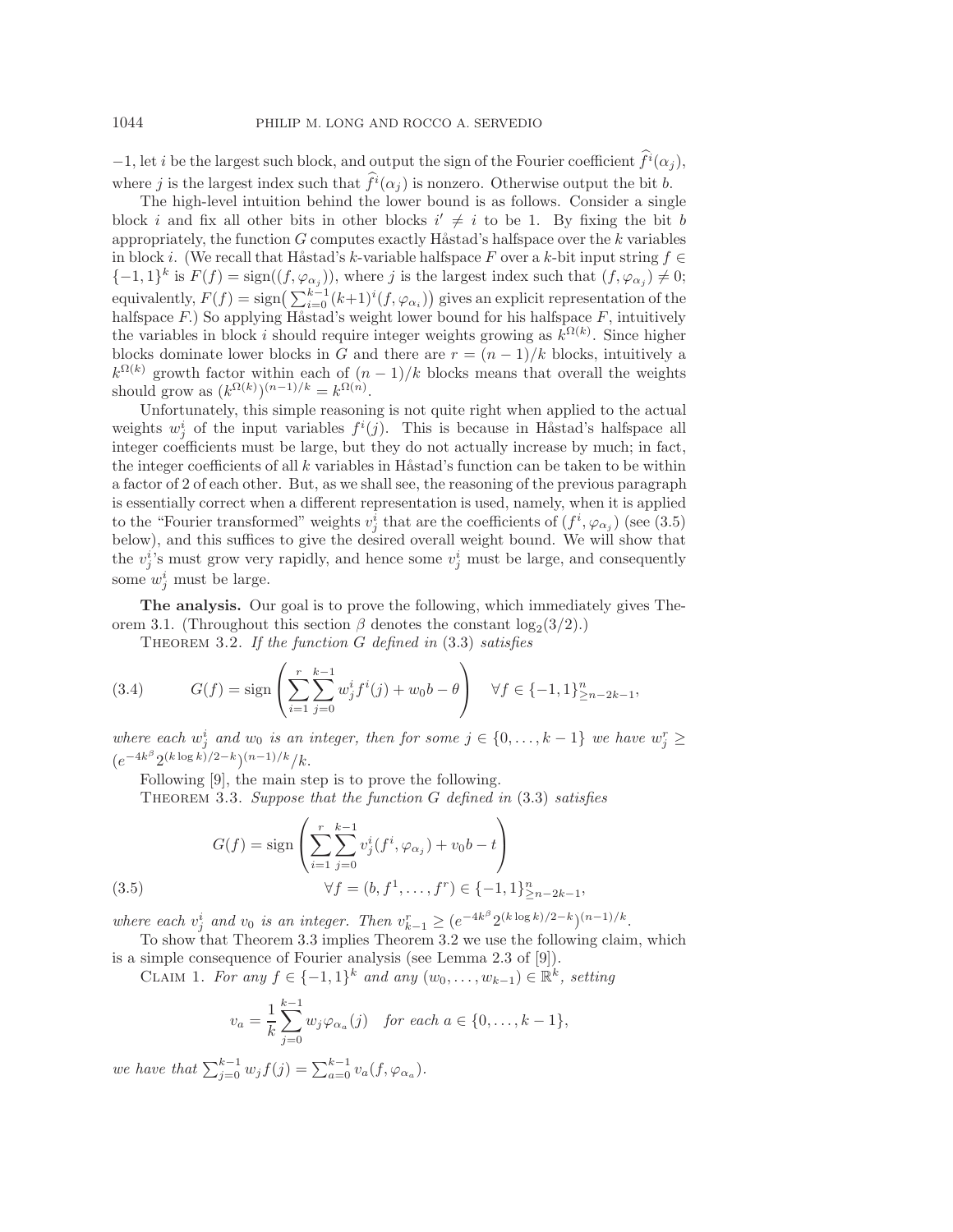*Proof of Theorem* [3.2](#page-9-2) *using Theorem* [3.3.](#page-9-1) Suppose that  $\{w_j^i\}$ ,  $w_0$ ,  $\theta$  satisfy [\(3.4\)](#page-9-3).<br>Claim 1 for all  $f \in I-1$  11<sup>n</sup> we have that By Claim [1,](#page-9-4) for all  $f \in \{-1,1\}_{\geq n-2k-1}^n$  we have that

$$
G(f) = sign\left(\sum_{i=1}^r \sum_{a=0}^{k-1} v_a^i(f^i, \varphi_{\alpha_a}) + w_0 b - \theta\right),\,
$$

where  $v_a^i = \frac{1}{k} \sum_{j=0}^{k-1} w_j^i \varphi_{\alpha_a}(j)$ . We have that  $kv_a^i$  is an integer for all i and a, and so by Theorem [3.3](#page-9-1) we get that  $kv_{k-1}^r \ge (e^{-4k^{\beta}} 2^{(k \log k)/2-k})^{(n-1)/k}$ , i.e.,  $\sum_{j=0}^{k-1} w_j^r \varphi_{\alpha_{k-1}}(j) \ge (e^{-4k^{\beta}} 2^{(k \log k)/2-k})^{(n-1)/k}$  $(e^{-4k^{\beta}} 2^{(k \log k)/2-k})^{(n-1)/k}$ , which gives Theorem [3.2](#page-9-2) since  $|\varphi_{\alpha_{k-1}}(j)| = 1$  for all  $j = 1$ j.

**3.0.1. Proof of Theorem [3.3.](#page-9-1)** Throughout this section  $\{v_j^i\}$ ,  $v_0$ ,  $t$  are as in [\(3.5\)](#page-9-0). Since all weights are integers we may assume that t is of the form (integer  $+\frac{1}{2}$ ).<br>We have with some straightforward claims that will be useful later We begin with some straightforward claims that will be useful later.

<span id="page-10-0"></span> $\sum_{i' \notin \{i,i+1\}, i' \in [r]} v_0^{i'} - t.$ CLAIM 2. *We have*  $v_0 \geq 1$ . *Moreover, for each*  $i \in [r-1]$  *we have*  $v_0 \geq$ 

*Proof.* First we observe that for  $b \in \{-1,1\}$  we have  $G(b,\varphi_{\alpha_0},\ldots,\varphi_{\alpha_0})=b$ , which follows from the fact that  $(\varphi_{\alpha_0}, \varphi_{\alpha_i}) = 0$  for all  $i \neq 0$ . By [\(3.5\)](#page-9-0) this means that we have  $sign(v_0b + \sum_{i=1}^r v_0^i - t) = b$ , so it must be the case that  $v_0 > 0$ ; since  $v_0$  is an integer this means  $v_0 > 1$ . Eurthermore, taking  $b = -1$ , we find that  $v_0 > \sum_{i=1}^r v_i^i - t$ integer, this means  $v_0 \geq 1$ . Furthermore, taking  $b = -1$ , we find that  $v_0 > \sum_{i=1}^r v_0^i - t$ .<br>For the good part of the claim, fix any  $i \in [r-1]$  and consider the input  $f =$ 

For the second part of the claim, fix any  $i \in [r-1]$  and consider the input  $f =$  $(-1, f<sup>1</sup>, \ldots, f<sup>r</sup>)$ , where  $f<sup>i'</sup> = \varphi_{\alpha_0}$  for  $i' \notin \{i, i + 1\}$  and  $f<sup>i'</sup> = -\varphi_{\alpha_0}$  for  $i' \in \{i, i + 1\}$ .<br>This input f has  $2k + 1$  bits that are  $-1$  (this is the only place in the proof where we This input f has  $2k+1$  bits that are  $-1$  (this is the only place in the proof where we use an input with this many  $-1$  bits), and since

$$
G(f) = -1 = \text{sign}\left(-v_0 + \sum_{i' \notin \{i, i+1\}, i' \in [r]} v_0^{i'} - v_0^i - v_0^{i+1} - t\right)
$$

we have that  $v_0 > \sum_{i' \notin \{i, i+1\}, i' \in [r]} v_0^{i'} - v_0^i - v_0^{i+1} - t$ . Averaging this with the earlier inequality  $v_0 > \sum_{i=1}^r v_0^i - t$  gives the second statement of the claim.

<span id="page-10-2"></span>CLAIM 3. *For every*  $i \in [r], j \in [k-1]$  *we have*  $v_j^i > v_0$  *(in particular, all these*<br>that are nogitive) *weights are positive).*

*Proof.* Fix  $i \in [r], j \in [k-1]$ . For  $\varepsilon, b \in \{-1, 1\}$  consider the input  $f =$ <br>  $f^{r} \in \{-1, 1\}$  defined by  $f^{i} = \varepsilon_{\ell}$  and  $f^{i'} = \ell_{\ell} = (1, 1, 1)$  for  $(b, f^1, \ldots, f^r) \in \{-1, 1\}^n$  defined by  $f^i = \varepsilon \varphi_{\alpha_j}$  and  $f^{i'} = \varphi_{\alpha_0} = (1, 1, \ldots, 1)$  for  $i' \neq i$  Since every  $\varphi_{\alpha_j}$  for  $i \geq 1$  corresponds to the truth table of a parity function over some nonempty subset of  $\ell$  bits, the string  $f$  has either  $k/2$  or  $k/2+1$ <br>entries that are  $-1$  (depending on whether  $h$  is  $+1$  or  $-1$ ). By the definition of  $i' \neq i$ . Since every  $\varphi_{\alpha_j}$  for  $j \geq 1$  corresponds to the truth table of a parity funcentries that are  $-1$  (depending on whether b is  $+1$  or  $-1$ ). By the definition of  $G$  we have  $G(f) = \sin(h + (k+1)^{k(i-1)+j} \varepsilon) = \varepsilon$  and referring to (3.5) we have G we have  $G(f) = \text{sign}(b + (k+1)^{k(i-1)+j}\varepsilon) = \varepsilon$ , and, referring to [\(3.5\)](#page-9-0), we have  $G(f) = \text{sign}(\varepsilon v^i + v_0 b + \nabla \cdot \dots v^{i'} - t)$ . When h is sign( $\sum_{i=1}^k (u_i - u_i)^i = 0$  $G(f) = \text{sign}(\varepsilon v_j^i + v_0 b + \sum_{i \neq i' \in [r]} v_0^{i'} - t)$ . When b is  $\text{sign}(\sum_{i \neq i' \in [r]} v_0^{i'} - t)$  and  $\epsilon = -b$ , this implies that  $v_j^i \ge v_0 + |\sum_{i \neq i' \in [r]} v_0^{i'} - t|$ , which implies  $v_j^i \ge v_0$ .<br>The proof uses two main lammas. The first lamma says that we

<span id="page-10-1"></span>The proof uses two main lemmas. The first lemma says that weights do not get smaller as we pass from the *i*th to the  $(i + 1)$ st blocks.

LEMMA 3.4. *For every*  $i \in [r-1]$  *and every*  $j \in [k-1]$  *we have*  $v_j^{i+1} \ge v_k^i$ 

*Proof.* Fix  $i \in [r-1]$ ,  $j \in [k-1]$ . Consider the input  $f = (-1, f^1, \ldots, f^r) \in$ <br>  $\begin{cases} 1 \leq i \leq 1 \end{cases}$  defined by  $f^i = -i \leq f^{i+1} - i \leq j \text{ and } f^{i'} = i \leq j \text{ for } i' \notin [j, i+1]$ . This  ${-1, 1}^n$  defined by  $f^i = -\varphi_{\alpha_{k-1}}, f^{i+1} = \varphi_{\alpha_j}$ , and  $f^{i'} = \varphi_{\alpha_0}$  for  $i' \notin \{i, i+1\}$ . This <br>f has exactly  $k+1$  entries that are  $-1$  and the definition of G implies that  $G(f) - 1$ f has exactly  $k+1$  entries that are  $-1$ , and the definition of G implies that  $G(f) = 1$ .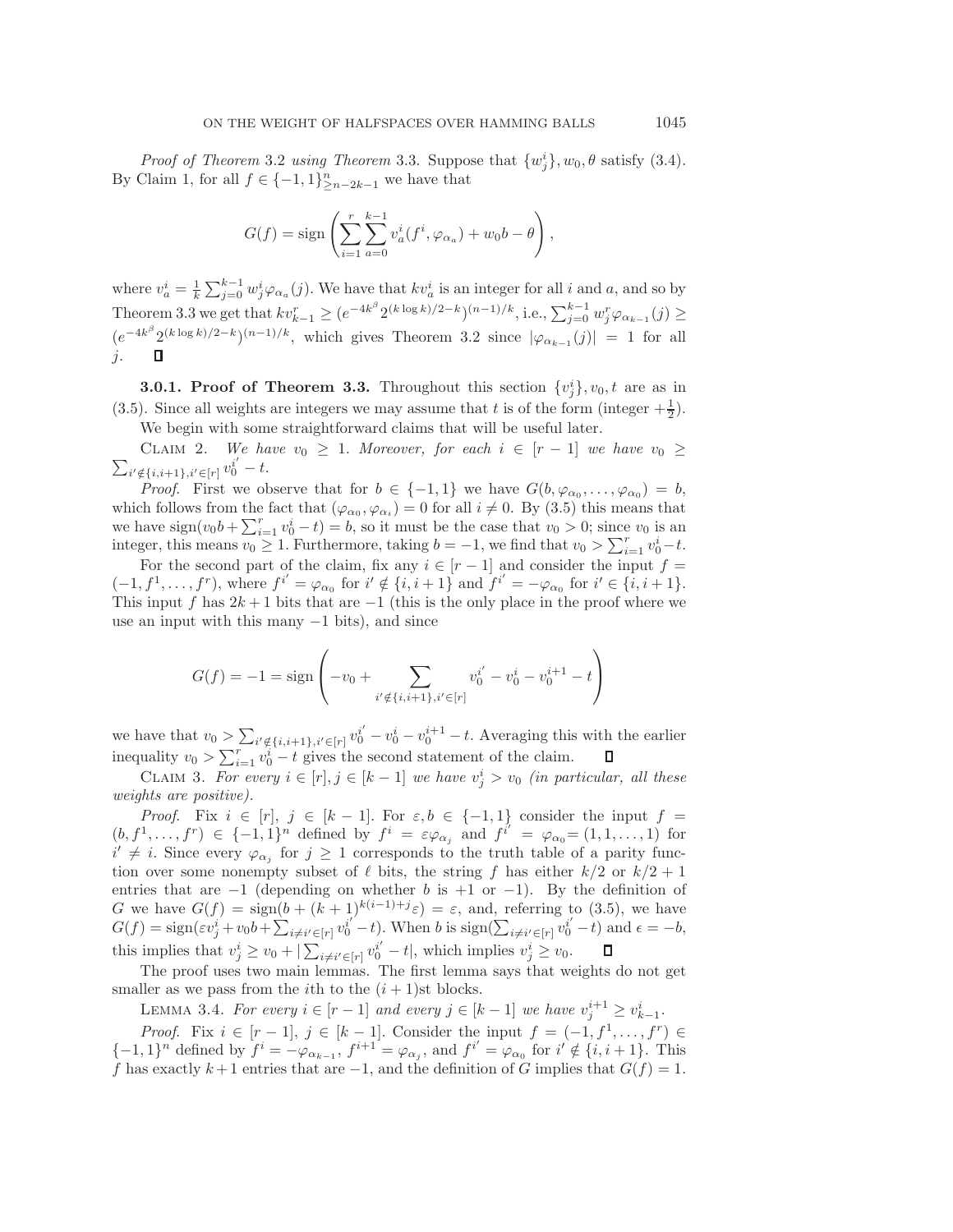So 
$$
G(f) = sign(v_j^{i+1} - v_{k-1}^i + \sum_{i' \notin \{i, i+1\}, i' \in [r]} v_0^{i'} - v_0 - t) = 1
$$
, which implies that  

$$
v_j^{i+1} \ge v_{k-1}^i - \sum_{i' \notin \{i, i+1\}, i' \in [r]} v_0^{i'} + v_0 + t \ge v_{k-1}^i,
$$

where the final inequality follows from the second statement of Claim [2.](#page-10-0)  $\Box$ 

The crucial lemma for us is Lemma [3.6,](#page-11-0) which says that the  $v_j^i$  weights grow quite significantly (by a factor of  $k^{\Omega(k)}$ ) from the "beginning" to the "end" of each block i. Because of the way the function  $G$  has been set up, we will be able to show this by a reduction to a weight lower bound that Håstad proves for his halfspace over  $k = 2^{\ell}$ variables.

<span id="page-11-0"></span>DEFINITION 3.5. Let  $t_0$  be the index of the first set in the enumeration of subsets *of* [ $\ell$ ] *such that*  $\alpha_{t_0}$  *has size* 2*.* 

LEMMA 3.6. For every  $i \in [r]$  we have

<span id="page-11-2"></span>
$$
v_{k-1}^i \ge e^{-4k^{\beta}} 2^{(k \log k)/2 - k} \cdot v_{t_0}^i.
$$

<span id="page-11-1"></span>*Proof.* Fix any  $i \in [r]$ . Consider the  $(k + 1)$ -variable function defined as

(3.6) 
$$
A(b, f^i) \stackrel{\text{def}}{=} G(b, \varphi_{\alpha_0}, \dots, \varphi_{\alpha_0}, f^i, \varphi_{\alpha_0}, \dots, \varphi_{\alpha_0})
$$

(3.7) 
$$
= \text{sign}\left(v_0 b + \sum_{j=0}^{k-1} v_j^i(f^i, \varphi_{\alpha_j}) + \sum_{i \neq i' \in [r]} k v_0^{i'} - t\right),
$$

where in line [\(3.6\)](#page-11-1)  $f^i$  appears in the *i*th of the r blocks and all other blocks are set to  $\varphi_{\alpha_0}$ . Equality [\(3.7\)](#page-11-1) holds because for each  $i' \neq i$ , we have that  $(\varphi_{\alpha_0}, \varphi_{\alpha_j})$  is 0 for  $i \neq 0$  and is k for  $i = 0$ . For every  $(h, f^i) \in \{-1, 1\}^{k+1}$  the corresponding input to  $G$  $j \neq 0$  and is k for  $j = 0$ . For every  $(b, f^i) \in \{-1, 1\}^{k+1}$  the corresponding input to G in (3.6) has at most  $k+1$  variables set to  $-1$  so by the definition of G we have that in [\(3.6\)](#page-11-1) has at most  $k + 1$  variables set to  $-1$ , so by the definition of G we have that

(3.8) 
$$
A(b, f^{i}) = \begin{cases} F_{k}(f^{i}) & \text{if } f \text{ is neither } \varphi_{\alpha_{0}} \text{ nor } -\varphi_{\alpha_{0}}, \\ b & \text{if } f^{i} \text{ is either } \varphi_{\alpha_{0}} \text{ or } -\varphi_{\alpha_{0}}, \end{cases}
$$

where  $F_k$  is Håstad's function on k variables, and  $F_k(f^i) = \text{sign}((f^i, \varphi_{\alpha_j}))$ , where j<br>is the largest index such that  $(f(\alpha)) \neq 0$ . Becall that since  $\alpha$  is the constant 1 is the largest index such that  $(f, \varphi_{\alpha_j}) \neq 0$ . Recall that since  $\varphi_{\alpha_0}$  is the constant 1 function, we have  $(f^i, \varphi_{\alpha_0}) = \sum_{j=0}^{k-1} f^i(j)$ . Thus [\(3.8\)](#page-11-2) gives us that

$$
A\left(\text{sign}\left(\sum_{j=0}^{k-1} f^i(j)\right), f^i\right) = F_k(f^i) \quad \forall f^i \in \{-1, 1\}^k.
$$

Now it is clear that flipping the value of b changes the value of  $A(b, f^i)$  only if  $f^i$ <br>ther  $\alpha$  or  $-\alpha$ . By (3.7) this implies that for all  $f^i \notin I_{\alpha}$   $-\alpha$ , but must is either  $\varphi_{\alpha_0}$  or  $-\varphi_{\alpha_0}$ . By [\(3.7\)](#page-11-1) this implies that for all  $f^i \notin {\varphi_{\alpha_0}, -\varphi_{\alpha_0}}$  we must have

<span id="page-11-3"></span>
$$
|v_0| < \left| \sum_{j=0}^{k-1} v_j^i(f^i, \varphi_{\alpha_j}) + \sum_{i \neq i' \in [r]} k v_0^{i'} - t \right|.
$$

But this means that the k-variable function  $A' : \{-1,1\}^k \to \{-1,1\},\$ 

$$
(3.9) \qquad A'(f^i) \stackrel{\text{def}}{=} \text{sign}\left(v_0\left(\frac{1}{k}\sum_{j=0}^{k-1} f^i(j)\right) + \sum_{j=0}^{k-1} v^i_j(f^i, \varphi_{\alpha_j}) + \sum_{i \neq i' \in [r]} k v^{i'}_0 - t\right),
$$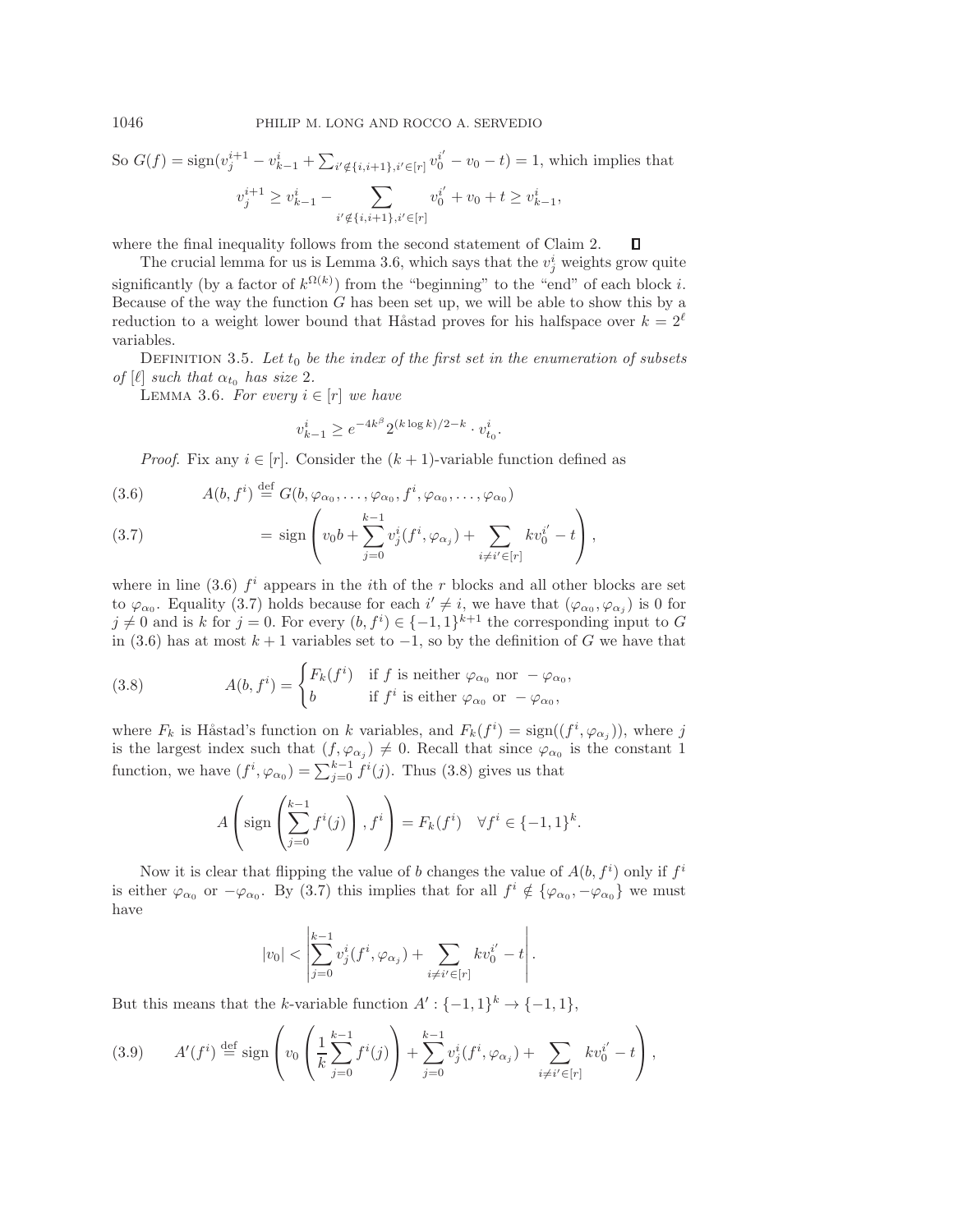must equal  $F_k(f^i)$  for all  $f^i \in \{-1,1\}^k$ , because  $\frac{1}{k} \sum_{j=0}^{k-1} f^i(j)$  is always at most 1 in magnitude and equals  $\text{sign}\left(\sum_{j=0}^{k-1} f^i(j)\right)$  when  $f^i$  is  $\varphi_{\alpha_0}$  or  $-\varphi_{\alpha_0}$ . Scaling the argument to sign( $\cdot$ ) by a factor of k in [\(3.9\)](#page-11-3), we have that

$$
A'(f^{i}) = \text{sign}\left(v_0 \sum_{j=0}^{k-1} f^{i}(j) + k \left[\sum_{j=0}^{k-1} v_j^{i}(f^{i}, \varphi_{\alpha_j}) + \sum_{i \neq i' \in [r]} k v_0^{i'} - t\right]\right)
$$

is a halfspace over  $\{-1,1\}^k$  that computes precisely Håstad's function  $F_k$ . As Håstad notes (Lemma 2.2 of his paper), we may remove the constant term  $k(\sum_{i\neq i'\in [r]} kv_0^{i'}-t)$ without changing the function. Recalling again that  $(f^i, \varphi_{\alpha_0}) = \sum_{j=0}^{k-1} f^i(j)$ , we rewrite the resulting expression for  $A'(f^i)$  as

$$
A'(f^{i}) = \text{sign}\left(\sum_{j=0}^{k-1} v'_{j}(f^{i}, \varphi_{\alpha_{j}})\right),
$$

where  $v'_j$  equals  $kv_j^i$  for  $j \neq 0$  and equals  $kv_0^i + v_0$  for  $j = 0$ . Since these coefficients are all integers, we are in precisely the situation of Håstad's Theorem 2.4. The proof of that theorem explicitly establishes (see the second-to-last highlighted equation on p. 489) that  $v'_{k-1} \geq e^{-4k^{\beta}} 2^{(k \log k)/2-k} \cdot v'_{t_0}$ , and the lemma is proved.<br>Applying Lemmas 3.4 and 3.6 repeatedly and taking *i* in Lemma

Applying Lemmas [3.4](#page-10-1) and [3.6](#page-11-0) repeatedly and taking j in Lemma 3.4 to be  $t_0$ each time, we get that

$$
v_{k-1}^r \ge (e^{-4k^{\beta}} 2^{(k \log k)/2 - k})^{(n-1)/k} v_{t_0}^1,
$$

which is at least  $(e^{-4k^{\beta}} 2^{(k \log k)/2-k})^{(n-1)/k}$  since  $v_{t_0}^1$  is at least 1 by Claim [3.](#page-10-2) This proves Theorem 3.3 proves Theorem [3.3.](#page-9-1)

**4. Preliminaries on** *ε***-approximating halfspaces over Hamming balls.** Let f be a halfspace over a domain S. We say that f has an  $\varepsilon$ -approximator of weight W *over* S if there is an integer vector  $(v_1,\ldots,v_n) \in \mathbb{Z}^n$  with  $\max_i |v_i| \leq W$  and a threshold  $\theta \in \mathbb{R}$  such that

$$
\Pr_{x \in S}[\text{sign}(v \cdot x - \theta) \neq f(x)] \leq \varepsilon,
$$

where the probability is with respect to a uniform choice of  $x$  from  $S$ . In the rest of this paper we prove upper and lower bounds on the weight of  $\varepsilon$ -approximators over the Hamming ball  $\{0,1\}_{\leq k}^n$ , where k is viewed as "small" compared to n.

**Related work.** In [\[4\]](#page-25-1) it was shown that for any fixed  $p \in (0, 1)$  and any halfspace f over  $\{0,1\}^n$ , there is an  $\varepsilon$ -approximating halfspace sign $(w \cdot x - \theta)$  of weight  $n \cdot 2^{\tilde{O}_p(1/\varepsilon^2)}$ for f with respect to the product distribution  $\mathcal{D}_p$ , i.e.,  $\Pr_{x \sim \mathcal{D}_p}[\text{sign}(w \cdot x - \theta) \neq f(x)] \leq$ ε. Here the distribution  $\mathcal{D}_p$  is the product distribution over  $\{0, 1\}^n$  such that each coordinate  $x_i$  of a draw from  $\mathcal{D}_p$  is independently set to be 1 with probability p. The " $\tilde{O}_p$ " in the exponent of the weight bound hides a dependence on p.

For constant  $p \in (0, 1/2)$  the distribution  $\mathcal{D}_p$  is rather similar to the uniform distribution on  $\{0,1\}_{\leq pn}^n$  since both distributions are close to being uniform over<br>strings of weight m. In contrast, we give upper and lower bounds that depend only strings of weight pn. In contrast, we give upper and lower bounds that depend only on k and  $\varepsilon$ , independent of n, but our bounds require that k be "small" relative to n. Thus the results of  $[4]$  may be viewed as addressing the case where k is "large" (linear in  $n$ ), while our results may be viewed as addressing the case where  $k$  is "small."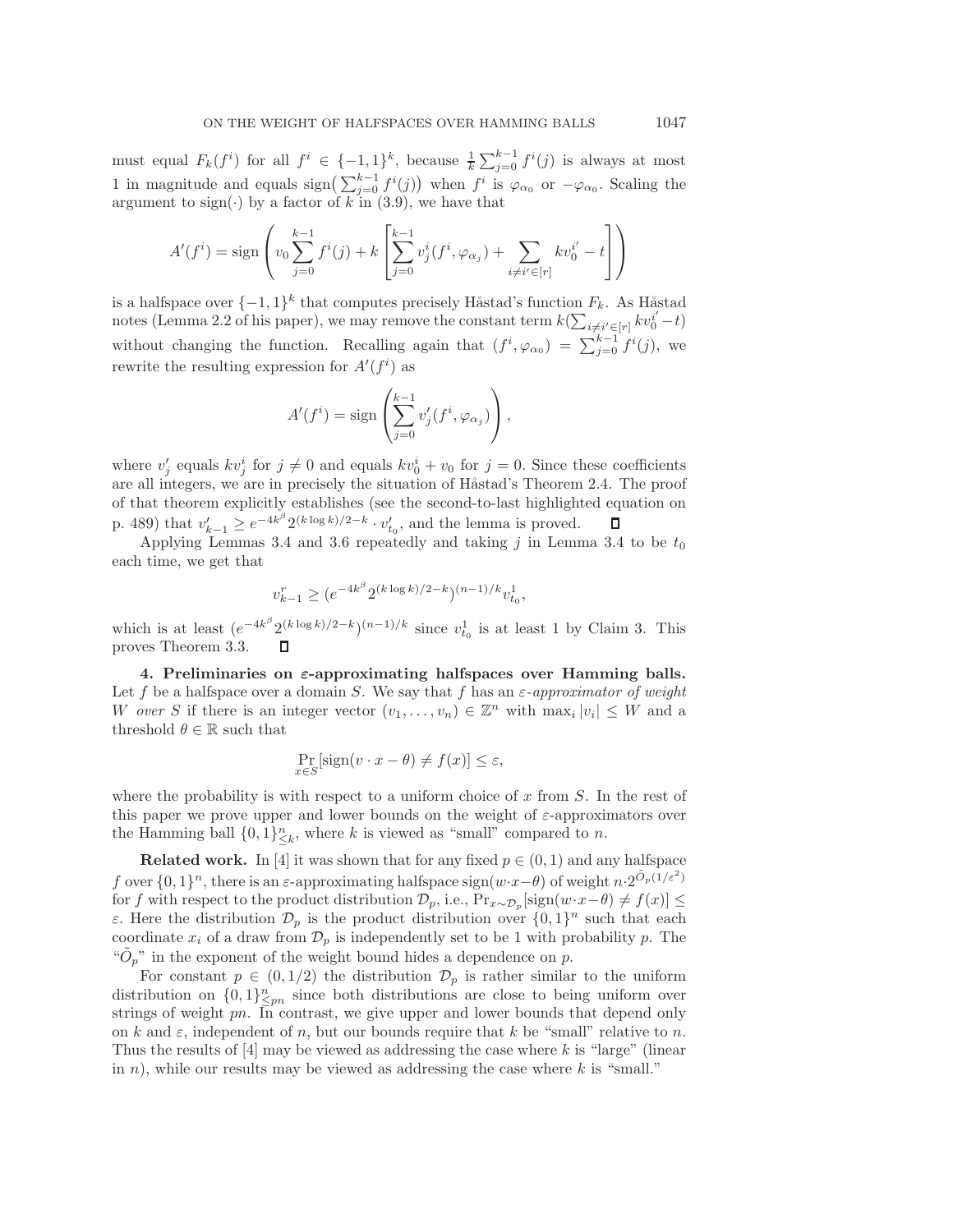**Some useful distributions.** In proving our upper and lower bounds it will often be simpler for us to work with "nice" distributions which are close to the uniform distribution over  $\{0,1\}_{\leq k}^n$ . First we prove some simple observations which we will use in the following sections.

<span id="page-13-1"></span>OBSERVATION 2. Let  $\mathcal D$  denote the uniform distribution over  $\{0,1\}_{k=k}^n$  and let<br>denote the uniform distribution over  $\{0,1\}^n$  the set of all strings with exactly k  $\mathcal{D}_1$  denote the uniform distribution over  $\{0,1\}_{k=k}^n$ , the set of all strings with exactly k<br>ones. The total variation distance  $\mathbb{D}_n \mathbb{D}_n$ , between  $\mathcal{D}_n$  and  $\mathcal{D}_n$  is at most  $4k/n$ *ones. The total variation distance*  $\|\mathcal{D} - \mathcal{D}_1\|_1$  *between*  $\mathcal{D}$  *and*  $\mathcal{D}_1$  *is at most*  $4k/n$ .

*Moreover, let*  $D_2$  *denote the distribution over*  $[k]^n$  *defined as follows: a draw of*  $D_2$  *is obtained by taking x to be e.*  $+e$ ,  $+...+e$ , where each of i.  $x \sim \mathcal{D}_2$  *is obtained by taking* x *to be*  $e_{i_1} + e_{i_2} + \cdots + e_{i_k}$ , where each of  $i_1, \ldots, i_k$ <br>*is drawn independently and writermly from [n]* Then the total variation distance *is drawn independently and uniformly from* [n]. Then the total variation distance  $||\mathcal{D} - \mathcal{D}_0||_1$  is at most  $(k^2 + 4k)/n$  $||D - D_2||_1$  *is at most*  $(k^2 + 4k)/n$ .<br>*Proof.* For the first claim, if  $k > n/4$ , then the claimed bound is trivially true, so

*Proof.* For the first claim, if  $k > n/4$ , then the claimed bound is trivially true, so resume that  $k > n/4$ . We recall that  $\binom{n}{k}$ we assume that  $k < n/4$ . We recall that  $\binom{n}{j-1}$  $\frac{1}{2}$  $\binom{n}{j} = j/(n-j+1)$ , and that this is at most  $1/2$  for  $j \leq n/4$ . So induction gives us that  $\binom{n}{k-2} \leq \frac{1}{2} \binom{n}{k-1}$ ,  $\binom{n}{k-3} \leq \frac{1}{4} \binom{n}{k-1}$ , and so on, so

<span id="page-13-0"></span>
$$
|\{0,1\}_{\leq k-1}^n| \leq \sum_{j=0}^{k-1} \frac{1}{2^j} \times |\{0,1\}_{=k-1}^n| \leq 2|\{0,1\}_{=k-1}^n|,
$$

and hence

$$
(4.1) \qquad \frac{|\{0,1\}_{\leq k-1}^n|}{|\{0,1\}_{\leq k}^n|} \leq \frac{2|\{0,1\}_{=k-1}^n|}{|\{0,1\}_{\leq k}^n|} \leq \frac{2|\{0,1\}_{=k-1}^n|}{|\{0,1\}_{=k}^n|} = \frac{2 {n \choose k-1}}{{n \choose k}} \leq 4k/n.
$$

So, the total variation distance between  $\mathcal D$  and  $\mathcal D_1$  is

$$
\sum_{x:D(x) > D_1(x)} (\mathcal{D}(x) - \mathcal{D}_1(x)) = \frac{|\{0,1\}_{\leq k}^n| - |\{0,1\}_{\leq k}^n|}{|\{0,1\}_{\leq k}^n|} = \frac{|\{0,1\}_{\leq k-1}^n|}{|\{0,1\}_{\leq k}^n|} \leq 4k/n.
$$

For the second claim, let dup be the event that  $x_i > 1$  for some i. We have

(4.2) 
$$
\mathcal{D}_2(\text{dup}) = \sum_{i=1}^{k-1} \frac{i}{n} \le \frac{k(k-1)}{2n}.
$$

Conditioned on the event ( $\neg$ dup), the distribution  $\mathcal{D}_2$  is identical to  $\mathcal{D}_1$ . Thus for any event  $E$  we have

$$
|\mathcal{D}_1(E) - \mathcal{D}_2(E)| = |\mathcal{D}_1(E) - \mathcal{D}_2(E \mid \neg \text{dup}) \mathcal{D}_2(\neg \text{dup}) - \mathcal{D}_2(E \mid \text{dup}) \mathcal{D}_2(\text{dup})|
$$
  
\n
$$
\leq |\mathcal{D}_1(E) - \mathcal{D}_2(E \mid \neg \text{dup}) \mathcal{D}_2(\neg \text{dup})| + \mathcal{D}_2(\text{dup})
$$
  
\n
$$
= |\mathcal{D}_1(E) - \mathcal{D}_1(E)\mathcal{D}_2(\neg \text{dup})| + \mathcal{D}_2(\text{dup})
$$
  
\n
$$
= \mathcal{D}_1(E) \cdot (1 - \mathcal{D}_2(\neg \text{dup})) + \mathcal{D}_2(\text{dup})
$$
  
\n
$$
\leq 1 - \mathcal{D}_2(\neg \text{dup}) + \mathcal{D}_2(\text{dup}) = 2\mathcal{D}_2(\text{dup}) \leq \frac{k(k-1)}{n}
$$

by [\(4.2\)](#page-13-0). So  $||\mathcal{D}_2 - \mathcal{D}_1||_1 \leq \frac{k(k-1)}{n}$ , which together with the first claim and the triangle inequality for variation distance gives the desired bound.

We close this section with the following notation, which will be useful later. Let  $Z_{n,k}$  denote the set

$$
Z_{n,k} = \{x = (x_1, \dots, x_n) \in \mathbb{Z}^n : x_i \ge 0 \ \forall i \text{ and } x_1 + \dots + x_n = k\}.
$$

Let  $\Phi : [n]^k \to Z_{n,k}$  denote the mapping  $\Phi(a) = \sum_{i=1}^k e_{a_i}$ . Thus a draw of  $x \sim \mathcal{D}_2$  is obtained by drawing a uniformly from  $[n]^k$  and setting  $x - \Phi(a)$ obtained by drawing a uniformly from  $[n]^k$  and setting  $x = \Phi(a)$ .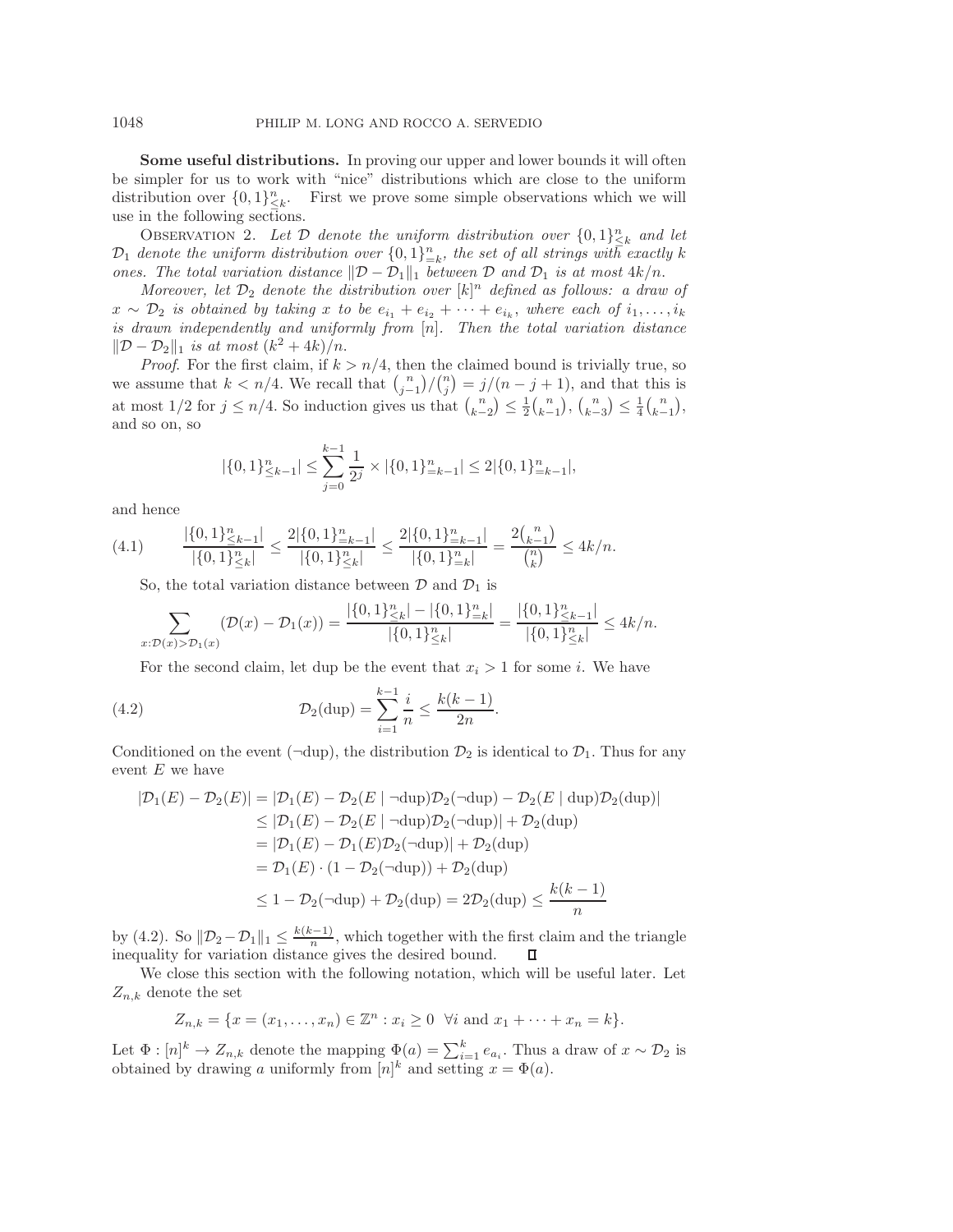**5. Upper bound for approximating halfspaces.** In this section we prove our main positive result on approximating halfspaces over  $\{0,1\}_{\leq k}^n$  using small weights, which is the following.

<span id="page-14-0"></span>THEOREM 5.1. Let f be any halfspace over  $\{0,1\}_{\leq k}^n$ . Let  $\varepsilon, k$  satisfy  $\frac{k^2}{n} \leq c\varepsilon$ ,  $\epsilon_n \geq c_1$  and  $\epsilon_n \geq c_2$  and  $\epsilon_n \geq c_2$  and  $\epsilon_n \geq c_1$  and  $\epsilon_n \geq c_2$ *where*  $c > 0$  *is a (small) universal constant. Then there is an*  $\varepsilon$ *-approximator for* f *over*  $\{0,1\}_{\leq k}^n$  *that has weight*  $k^{O(k/\varepsilon)}$ .<br>As noted in the introduction it is

As noted in the introduction, it is easy to see that there are halfspaces over the entire Boolean cube  $\{0,1\}^n$  that require weight  $\Omega(\sqrt{n})$  for  $\varepsilon$ -approximation even when  $\varepsilon$  is (say) 1/5; an example of such a halfspace is  $sign(x_1 + x_2 + \cdots + x_{n-1} + nx_n)$  (see [\[22\]](#page-26-9) for the proof). In contrast, Theorem [5.1](#page-14-0) shows that over Hamming balls of any constant radius, every halfspace can be approximated to any constant accuracy using weights that are independent of n.

Here is some intuition before the formal proof. The proof works by showing that every halfspace can be  $\varepsilon/2$ -approximated with respect to the distribution  $\mathcal{D}_2$  (this is sufficient to establish the theorem by Observation [2\)](#page-13-1). To  $\varepsilon/2$ -approximate an arbitrary halfspace f with respect to  $\mathcal{D}_2$ , the argument proceeds as follows. After sorting the weights, we first define a collection of  $t = O(k/\varepsilon)$  "key coordinates" in  $\{1,\ldots,n\}$ (these are just t coordinates which are evenly spaced out in  $\{1,\ldots,n\}$ ). Then we define a set  $S \subset Z_{n,k}$  of "key inputs," which are the elements of  $Z_{n,k}$  that have nonzero entries only in the key coordinates. Using a linear programming argument, we show that there is a halfspace  $h'$  that depends only on the t key coordinates, has weight  $k^{O(t)}$ , and agrees with f on all key inputs. An additional crucial property of  $k'$  is that its weights are sorted in the same order as the weights of f. We then define  $h'$  is that its weights are sorted in the same order as the weights of  $f$ . We then define an *n*-variable halfspace h by basing the weights of the other  $n - t$  nonkey coordinates in a natural way on the weights that  $h$  assigns to the key coordinates. We use the sortedness of the weights of  $h'$  to characterize the error points of h. Finally, we upper bound the error of  $h$  by using this characterization together with a simple upper bound on the edge boundary of monotone Boolean-valued functions over the domain  $[t]^k$ .

**Proof of Theorem [5.1.](#page-14-0)** We first note that if  $k \in \{0, 1\}$ , then there is a weight-1 exact representation of f, so we henceforth assume that  $k \geq 2$ .

Let  $w_1, \ldots, w_n, \theta'$  be a weight representation of f over  $\{0, 1\}_{\leq k}^n$ , so  $f(x) = \text{sign}(w \cdot \theta')$  for all  $x \in \{0, 1\}^n$ . We may assume that each  $w_i$  is an integer and that  $\theta'$  is  $x - \theta'$  for all  $x \in \{0,1\}_{\leq k}^n$ . We may assume that each  $w_i$  is an integer and that  $\theta'$  is of the form (integer  $+\frac{1}{2}$ ). Additionally, we may assume that the weights are sorted  $w_1 \leq \cdots \leq w_n$ , since if this is not the case, we can rename variables to make this condition hold. We use the representation  $w, \theta'$  to extend the domain of f to all of  $\mathbb{R}^n$ ; i.e., we define  $f(x) = \text{sign}(w \cdot x - \theta')$  for all  $x \in \mathbb{R}^n$ .

**Key coordinates and key inputs.** Let  $t = O(k/\varepsilon)$ . Note that if  $t \geq n$ , then by Theorem [2.1](#page-3-0) there is indeed an exact representation for f over  $\{0,1\}_{\leq k}^n$  that has weight  $k^{O(k/\varepsilon)}$ ; thus we may assume that  $t < n$ . In fact, by the assumptions on  $\varepsilon, k$ , and n in the statement of the theorem we may assume that  $k \leq n/t$ ; this will be useful later.

We define the set  $KC \subset [n], |KC| = t$  of "key coordinates" to be a fixed set

$$
KC = \{\text{key}_1 = 1, \text{key}_2, \dots, \text{key}_t = n\}
$$

of values in [n] that are equally spaced as much as possible, i.e., for all  $j, j' \in [t-1]$ we have  $\text{key}_{j+1} - \text{key}_j = \text{key}_{j'+1} - \text{key}_{j'} \pm 1.$ <br>We next define the set  $KL \subset Z$ , of "key"

We next define the set  $KI \subset Z_{n,k}$  of "key inputs" as

$$
KI = \{ x \in Z_{n,k} : \forall i, \text{ if } x_i > 0, \text{ then } i \in KC \},
$$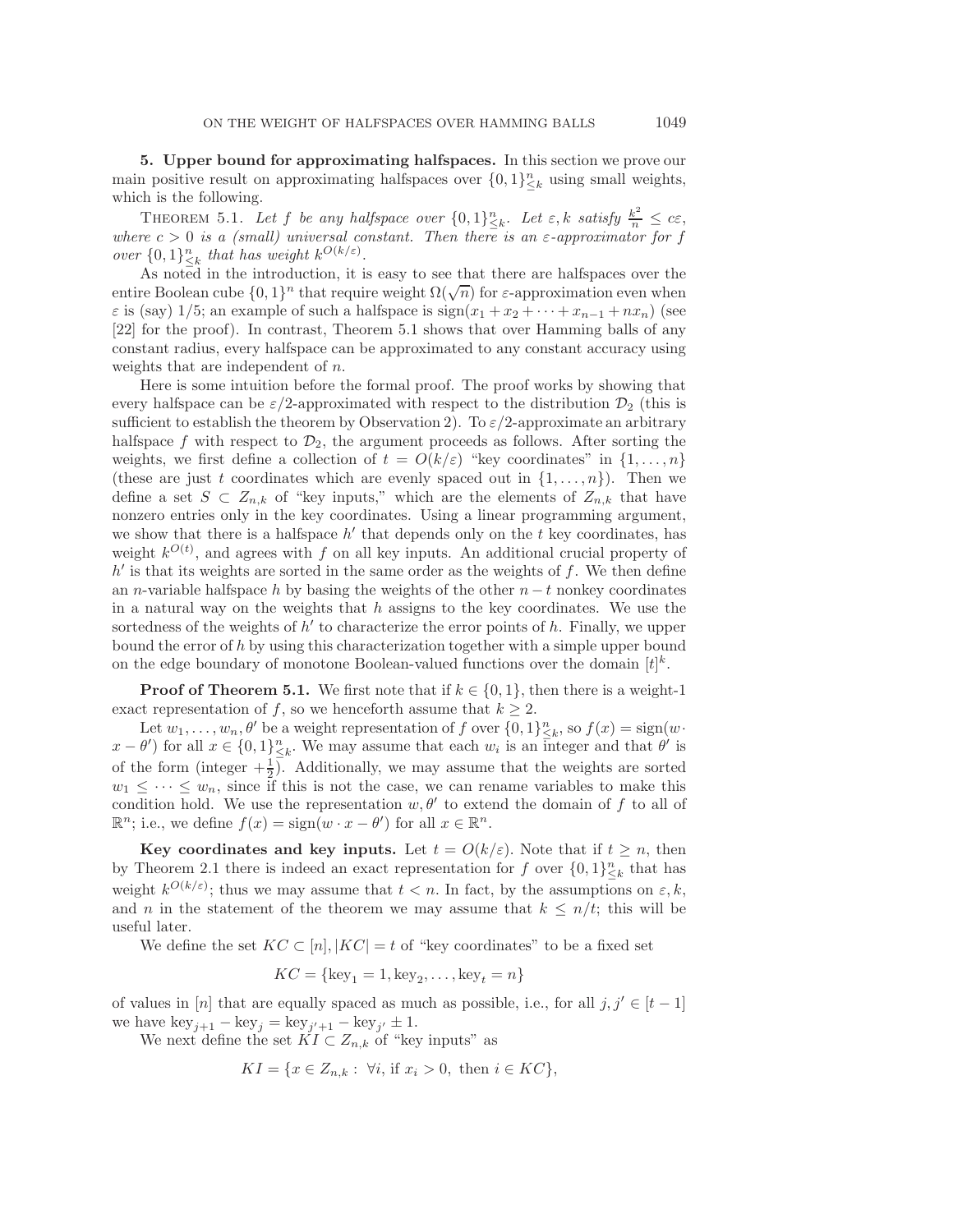so  $x \in Z_{n,k}$  is a key input if and only if all of its nonzero coordinates are key coordinates.

**A low-weight halfspace** *h* **that agrees with** *f* **on all key inputs.** Our next step is to establish the existence of a low-weight halfspace that depends only on the key coordinates and agrees with  $f$  on all key inputs. This is done via a linear programming argument quite similar to the proof of Theorem [2.1.](#page-3-0)

<span id="page-15-0"></span>LEMMA 5.2. *There is a halfspace*  $h'(x) = \text{sign}(v' \cdot x - \theta)$  *with the following properties:*

- (1) *For each*  $i \notin KC$  *we have*  $v_i' = 0$  *(so h depends only on the key coordinates).*<br>(2) *For each*  $i \in KC$  *we have that*  $v_i'$  *is an integer satisfying*  $|v_i'| < i^{O(t)}$ *.*
- (2) For each  $i \in KC$  we have that  $v'_i$  is an integer satisfying  $|v'_i| \leq k^{O(t)}$ .<br>
(3) For each  $i \in [t-1]$  we have  $v' \leq v'$
- (3) For each  $j \in [t-1]$  we have  $v'_{\text{key}_j} \leq v'_{\text{key}_{j+1}}$ .<br>  $(v'_{\text{key}_{j+1}})$
- (4)  $h'(x) = f(x)$  for every key input  $x \in K$ I.<br>Proof. We obtained the desired integer woisk

*Proof.* We obtained the desired integer weights  $(v'_i)_{i \in KC}$  and the threshold  $\theta$  as solution to a linear program, which we now describe. Each key input  $x \in KI$ the solution to a linear program, which we now describe. Each key input  $x \in K I$ defines a linear constraint over the  $t + 1$  variables  $(v'_i)_{i \in K_C}$ ,  $\theta$  in the following way:

$$
f(x) \cdot \left(\sum_{i \in KC} v_i' x_i - \theta\right) \ge 1.
$$

The linear program additionally contains  $t - 1$  constraints of the form

$$
v_{\mathrm{key}_j}' \leq v_{\mathrm{key}_{j+1}}' \qquad \forall j \in [t-1].
$$

This is a feasible linear program, since taking  $v'_i = 2w_i$  for all  $i \in KC$ ,  $v'_i = 0$ <br>all  $i \notin KC$  and  $\theta = 2\theta'$  is a feasible solution. (To see that this works, observe for all  $i \notin KC$ , and  $\theta = 2\theta'$  is a feasible solution. (To see that this works, observe that for any  $x \in KI$  the total value of  $w \cdot x$  is entirely contributed by coordinates in  $KC$ .) It is clear that any feasible solution satisfies items  $(1)$ ,  $(3)$ , and  $(4)$  of the lemma, so it remains only to show that there is a feasible solution satisfying the weight bound (2). This follows from the same arguments used in the proof of Theorem [2.1](#page-3-0) with trivial modifications (the fact that there are now  $t + 1$  unknowns in the linear program leads to the claimed bound of  $k^{O(t)}$  rather than  $k^{O(n)}$ , as was the case in Theorem 2.1) Theorem [2.1\)](#page-3-0).

Filling in the other weights. We now define the halfspace h that has weights for all coordinates (not just the key coordinates). The halfspace  $h$  is defined as  $h(x) = sign(v \cdot x - \theta)$  in a very natural way as follows: For each key coordinate  $i \in KC$  we take  $v_i = v'_i$ . For each nonkey coordinate  $i \notin KC$ , let j be such that  $kv_i \leq i \leq kv_i$ , i.e. key, i.e. the first key coordinate immediately after it we take  $key_{j-1} < i < key_j$ , i.e., key<sub>j</sub> is the first key coordinate immediately after *i*; we take  $v_i = v'_{\text{key}}$ . For example, if  $v' = (3, 0, 0, 4, 0, 6)$ , then  $v = (3, 4, 4, 4, 6, 6)$ . Note that the weights  $v_i$  satisfy  $v_1 \le v_2 \le \cdots \le v_n$ ; this will be useful later.

We will show that this halfspace  $h(x)$  is the  $\varepsilon$ -approximator for f claimed in the theorem statement. It is clear that the weight of h is at most  $k^{O(t)} = k^{O(k/\varepsilon)}$ , as desired; it remains to show that  $Pr_{x \sim \mathcal{D}_2}[h(x) \neq f(x)] \leq \varepsilon/2$ , or, equivalently, that at most an  $\varepsilon/2$  fraction of points  $a \in [n]^k$  have  $h(\Phi(a)) \neq f(\Phi(a))$ .

**Bounding**  $\Pr_{a \in [n]^k} [h(\Phi(a)) \neq f(\Phi(a))]$ **.** We define a function up :  $[n-1] \rightarrow$ <br>as follows: up(i) = koy, where koy, is the smallest element of KC satisfying KC as follows:  $\text{up}(i) = \text{key}_j$ , where  $\text{key}_j$  is the smallest element of KC satisfying  $i < \text{key}_j$ . Similarly we define down :  $[n-1] \rightarrow KC$  as down $(i) = \text{key}_j$ , where key<sub>j</sub> is the largest element of KC satisfying key<sub>j</sub>  $\leq i$ . Each  $i \in [n-1]$  has up $(i) = \text{down}(i) + 1$ .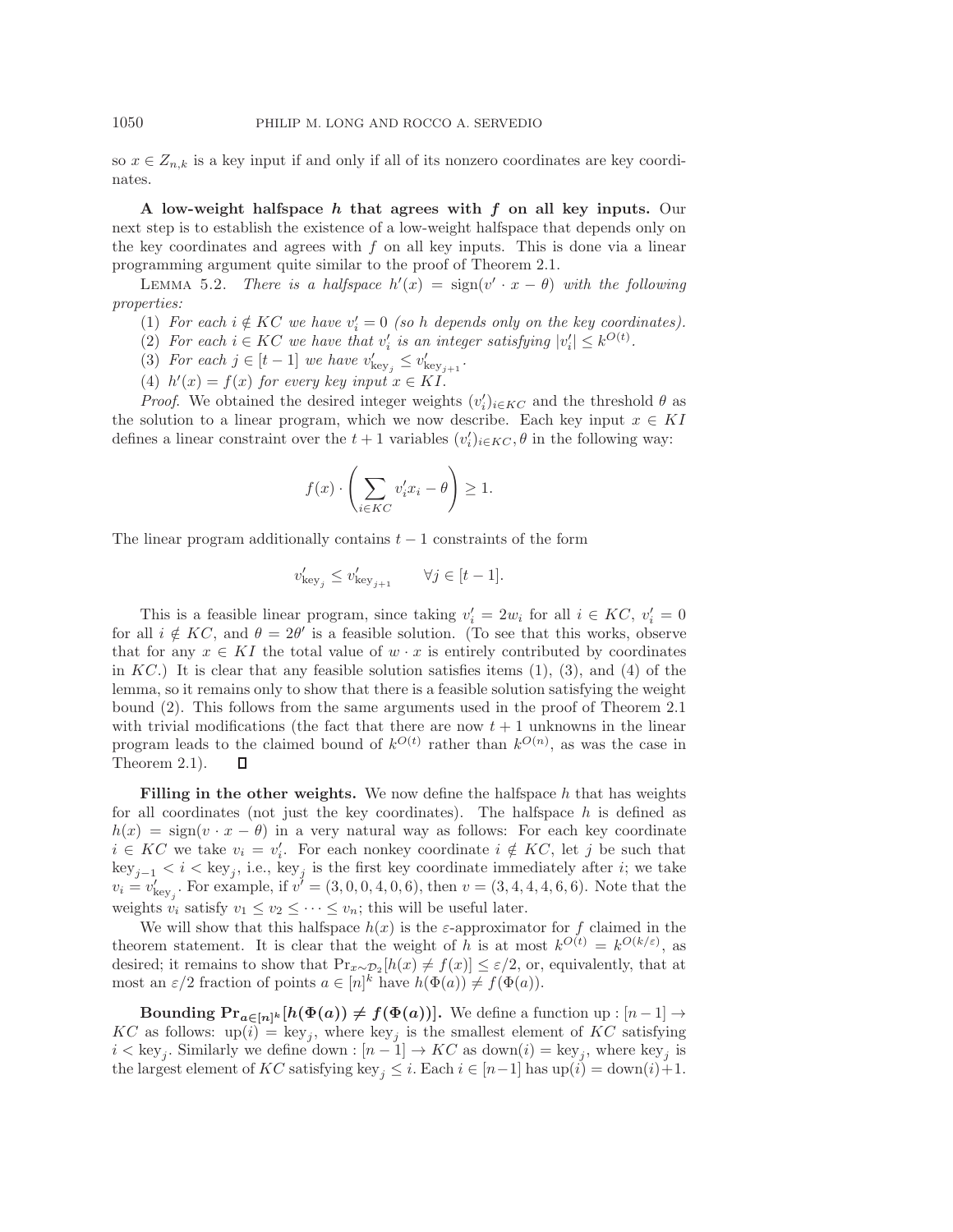For an arbitrary  $a \in [n-1]^k$  we define the "upper key neighbor" of a and "downward key neighbor" of a as

$$
\begin{aligned} \n\text{ukn}(a) &= (\text{up}(a_1), \dots, \text{up}(a_k)) \in (KC)^k, \\ \n\text{dkn}(a) &= (\text{down}(a_1), \dots, \text{down}(a_k)) \in (KC)^k, \n\end{aligned}
$$

respectively. It is easy to see that for each  $a \in [n-1]^k$ , both  $\Phi(\text{ukn}(a))$  and  $\Phi(\text{dkn}(a))$ are key inputs. Thus Lemma [5.2](#page-15-0) ensures that  $sign(v \cdot \Phi(lkn(a)) - \theta) = sign(w \cdot \theta(lkn(a)))$  $\Phi(\text{ukn}(a)) - \theta'$  for all  $a \in [n-1]^k$ , and likewise for  $\Phi(\text{dkn}(a))$ .<br>We next observe that by the monotonicity of the weights use

We next observe that by the monotonicity of the weights  $v_1, \ldots, v_n$ , we have that every  $a \in [n-1]^k$  satisfies

$$
v \cdot \Phi(\operatorname{dkn}(a)) \le v \cdot \Phi(a) \le v \cdot \Phi(\operatorname{ukn}(a)).
$$

Consequently if  $a \in [n-1]^k$  is such that  $sign(v \cdot \Phi(dkn(a)) - \theta) = sign(v \cdot \Phi(ukn(a)) - \theta)$ , then  $sign(v \cdot \Phi(a) - \theta)$  must equal the same value, and hence for such an a we have

<span id="page-16-0"></span>
$$
sign(w \cdot \Phi(dkn(a)) - \theta') = sign(v \cdot \Phi(dkn(a)) - \theta) = sign(v \cdot \Phi(a) - \theta)
$$
  
= sign(v \cdot \Phi(ukn(a)) - \theta) = sign(w \cdot \Phi(ukn(a)) - \theta').

By monotonicity of the weights  $w_1, \ldots, w_n$  we have that  $w \cdot \Phi(\text{dkn}(a)) \leq w \cdot \Phi(a) \leq$  $w \cdot \Phi(\text{ukn}(a))$ , so, if [\(5.1\)](#page-16-0) holds, all the quantities in (5.1) above are also equal to  $\text{sign}(w \cdot \Phi(a) - \theta')$ . Thus we have shown that if  $a \in [n-1]^k$  is such that  $\text{sign}(v \cdot \Phi(a)) - \theta$   $\text{sign}(w \cdot \Phi(a)) - \theta$   $\text{sign}(w \cdot \Phi(a) - \theta')$  $\Phi(\text{dkn}(a)) - \theta$  = sign(v ·  $\Phi(\text{ukn}(a)) - \theta$ ), then sign(v ·  $\Phi(a) - \theta$ ) = sign(w ·  $\Phi(a) - \theta'$ ),<br>i.e.  $h(\Phi(a)) - f(\Phi(a))$ . We observe that at most a k/n fraction of all inputs  $a \in [n]^k$ . i.e.,  $h(\Phi(a)) = f(\Phi(a))$ . We observe that at most a  $k/n$  fraction of all inputs  $a \in [n]^k$ <br>have  $a_i = n$  for any *i*; by the conditions on  $k \in \mathbb{R}$  and *n* in the statement of the theorem have  $a_i = n$  for any i; by the conditions on  $k, \varepsilon$ , and n in the statement of the theorem,  $k/n$  may be assumed to be at most  $\varepsilon/4$ . So to finish the proof of the theorem, it suffices to show the following, which we refer to as statement (∗):

(\*) At most an  $\varepsilon/4$  fraction of all points  $a \in [n-1]^k$  have  $sign(v \cdot \Phi(dkn(a)) - \theta) =$  $-1$  and sign(v ·  $\Phi(\text{ukn}(a)) - \theta$ ) = 1.

We first note that for any two elements  $i, j \in [t-1]$  we have

$$
|\text{down}^{-1}(\text{key}_i)|, |\text{down}^{-1}(\text{key}_j)| \in \{ \lfloor n/t \rfloor, \lfloor n/t \rfloor + 1 \},
$$

and we recall from the bounds on  $t$  stated at the beginning of the proof that consequently  $|\text{down}^{-1}(i)|$ ,  $|\text{down}^{-1}(j)| \ge k$ . As a result, for any two vectors  $(i_1, \ldots, i_k) \in$ <br> $[k-1]^k$  and  $(i_1, \ldots, i_k) \in [t-1]^k$  we have that the two sets  $[t-1]^k$  and  $(j_1,\ldots,j_k) \in [t-1]^k$ , we have that the two sets

$$
\{a \in [n-1]^k : \text{down}(a_\ell) = i_\ell \text{ for all } \ell = 1, ..., k\} \text{ and}
$$

$$
\{b \in [n-1]^k : \text{down}(b_\ell) = j_\ell \text{ for all } \ell = 1, ..., k\}
$$

have sizes that differ by at most a multiplicative factor of  $(1 + \frac{1}{k})^k < 3$ . Hence to get a blue that it most a  $\varepsilon/12$  fraction of all vectors  $(i, i) \in$ establish (\*) it suffices to show that at most a  $\varepsilon/12$  fraction of all vectors  $(i_1,\ldots,i_k) \in$  $[t-1]^k$  have

 $sign(v \cdot \Phi(\text{key}_{i_1}, \ldots, \text{key}_{i_k}) - \theta) = -1$  and  $sign(v \cdot \Phi(\text{key}_{i_1+1}, \ldots, \text{key}_{i_k+1}) - \theta) = 1.$ 

We define a Boolean-valued function  $F : [t-1]^k \to \{-1,1\}$  as follows:

$$
F(i_1,\ldots,i_k)=\text{sign}\left(v\cdot\Phi(\text{key}_{i_1},\ldots,\text{key}_{i_k})-\theta\right).
$$

The monotonicity of the weights  $v_{\text{key}_1}, \ldots, v_{\text{key}_{t-1}}$  implies that F is a monotone nondecreasing function over  $[t-1]^k$ : if  $r, s \in [t-1]^k$  satisfy  $r_i \leq s_i$  for all  $i \in [k]$ , then it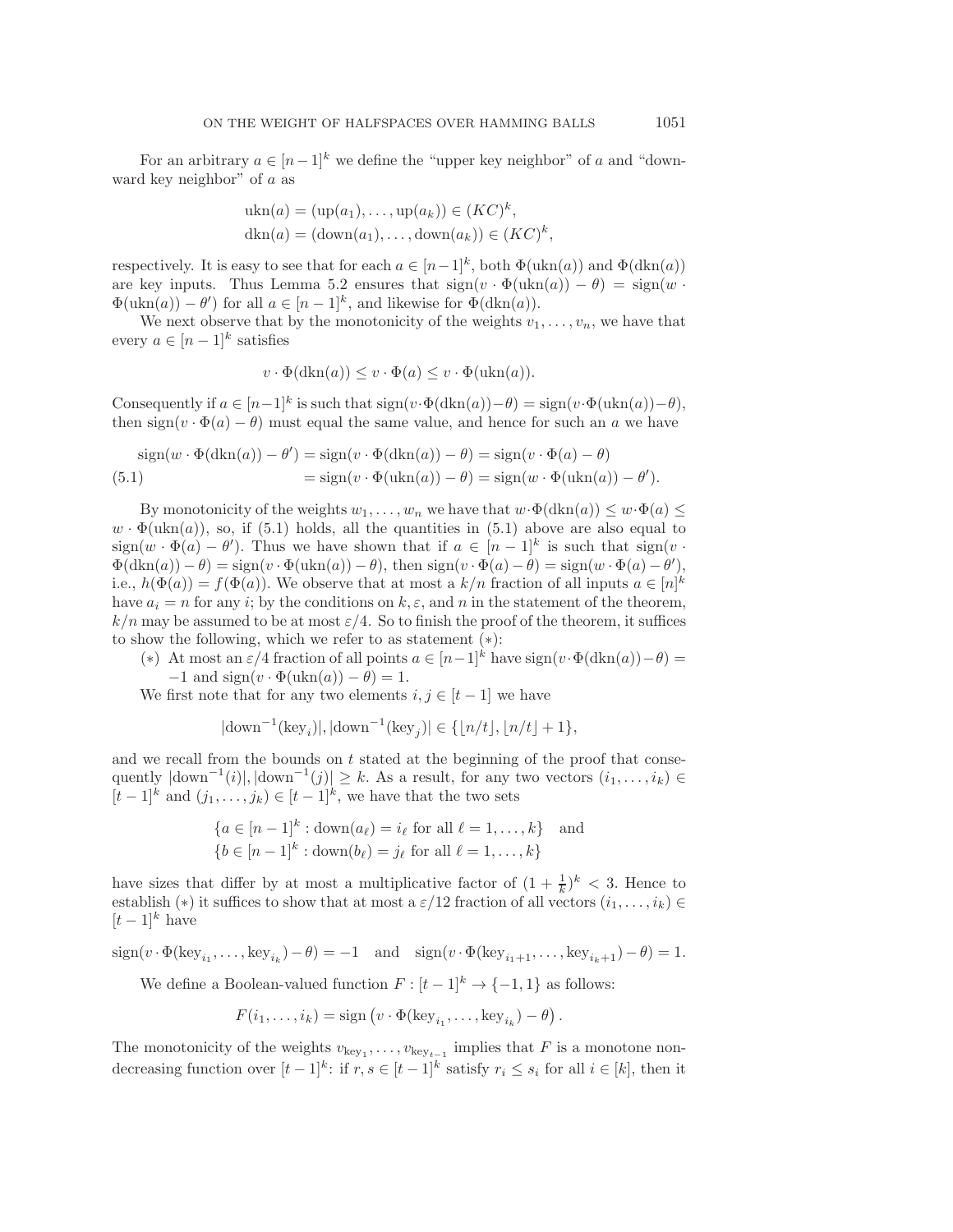cannot be the case that  $F(r) = 1$  and  $F(s) = -1$ . Now we upper bound the desired probability using a union bound:

$$
\Pr_{(i_1,\ldots,i_k)\in[t-1]^k}[F(i_1,\ldots,i_k) \neq F(i_1+1,\ldots,i_k+1)]
$$
\n
$$
\leq \Pr_{(i_1,\ldots,i_k)\in[t-1]^k}[F(i_1,\ldots,i_k) \neq F(i_1+1,i_2,\ldots,i_k)]
$$
\n
$$
+ \Pr_{(i_1,\ldots,i_k)\in[t-1]^k}[F(i_1+1,i_2,\ldots,i_k) \neq F(i_1+1,i_2+1,i_3,\ldots,i_k)] + \cdots
$$
\n
$$
+ \Pr_{(i_1,\ldots,i_k)\in[t-1]^k}[F(i_1+1,\ldots,i_{k-1}+1,i_k) \neq F(i_1+1,\ldots,i_k+1)].
$$

By the monotonicity of  $F$ , each of the k probabilities on the right-hand side (RHS) is at most  $1/(t-1)$  (since fixing all the values of the other  $k-1$  coordinates, there can be at most one setting of the remaining free coordinate which causes the value of F to change). For a suitable choice of the hidden constant in  $t = O(k/\varepsilon)$ , we have that  $1/(t-1)$  ≤  $\varepsilon/(12k)$ . Thus the RHS above is at most  $\varepsilon/12$  as desired. This concludes the proof of Theorem 5.1.  $\Box$ the proof of Theorem [5.1.](#page-14-0)

**6. Lower bounds for approximating halfspaces.** Recall that the n-variable halfspace  $DL$  is defined as  $DL(x) = \text{sign}(\sum_{i=1}^{n}(-2)^{i}x_{i}+1)$ . Our main result in this section is a lower bound on the weight of any  $\varepsilon$ -approximator for DL.

<span id="page-17-0"></span>THEOREM 6.1. *For sufficiently large*  $n, k \geq 3$  *and*  $\frac{1}{2} \cdot \left(\frac{1}{400k}\right)^k > \varepsilon \geq 4k/n$ , *any*  $\varepsilon$ -approximator for DL over  $\{0,1\}_{\leq k}^n$  *must have weight at least*  $k^{\Theta(1)/\varepsilon^{1/(k-1)}-1}$ .

**Discussion.** It is easy to see that for all  $\varepsilon$ , the function DL has an  $\varepsilon$ -approximator over  $\{0,1\}^n$  of weight  $O(1/\varepsilon)$ . So Theorem [6.1](#page-17-0) shows that for a specific natural function, taking k to be constant and letting  $\varepsilon$  vary, getting an  $\varepsilon$ -approximator over the Hamming ball  $\{0,1\}_{-\infty}^n$  (for k constant) requires weights that are *exponentially*<br>larger than the weights required for s-approximation over the entire Boolean cube larger than the weights required for  $\varepsilon$ -approximation over the entire Boolean cube. Theorem [6.1](#page-17-0) is also in sharp contrast with the recent upper bound of [\[3\]](#page-25-3), which shows that any Boolean halfspace has an  $\varepsilon$ -approximator over the entire Boolean cube which has weight at most quasipoly $(1/\varepsilon)$  (as a function of  $\varepsilon$ ).

**6.1. Proof sketch of Theorem [6.1.](#page-17-0)** Since the proof of Theorem [6.1](#page-17-0) is somewhat involved we give an outline here. At a very high level, the idea is that in order for a linear threshold function  $sign(v \cdot x - \theta)$  to be a good approximator for DL, it should be the case that (roughly speaking)  $v_i > 0$  for even i,  $v_i < 0$  for odd i, and the magnitudes of the weights  $|v_i|$  increase sharply with i; the essence of the proof is to show that if any of these conditions are "badly violated," then  $sign(v \cdot x - \theta)$  must disagree with  $DL$  on many inputs.

In more detail, let  $sign(v \cdot x - \theta)$  be an arbitrary integer weight halfspace which is a 2 $\varepsilon$ -approximator for DL with respect to  $\mathcal{D}_1$  (by Observation 1 it suffices to consider such approximators). We first show (Claim [4\)](#page-18-0) that without loss of generality we may assume that the threshold  $\theta$  is 0 and the weights  $v_i$  are positive for even i and negative for odd i. This is not too difficult; the bulk of our work is to show that overall the magnitudes of the weights must increase significantly from smallest to largest, and thus the largest magnitude weight must be very large (since the smallest magnitude weight has magnitude at least 1). To do this, we consider the weights in order of increasing magnitude and consider disjoint "blocks" of the smallest-magnitude weights, the next-smallest-magnitude weights, and so on. We show (Lemma [6.2\)](#page-20-0) that either there are large weights, or else almost all of the blocks are "pure," meaning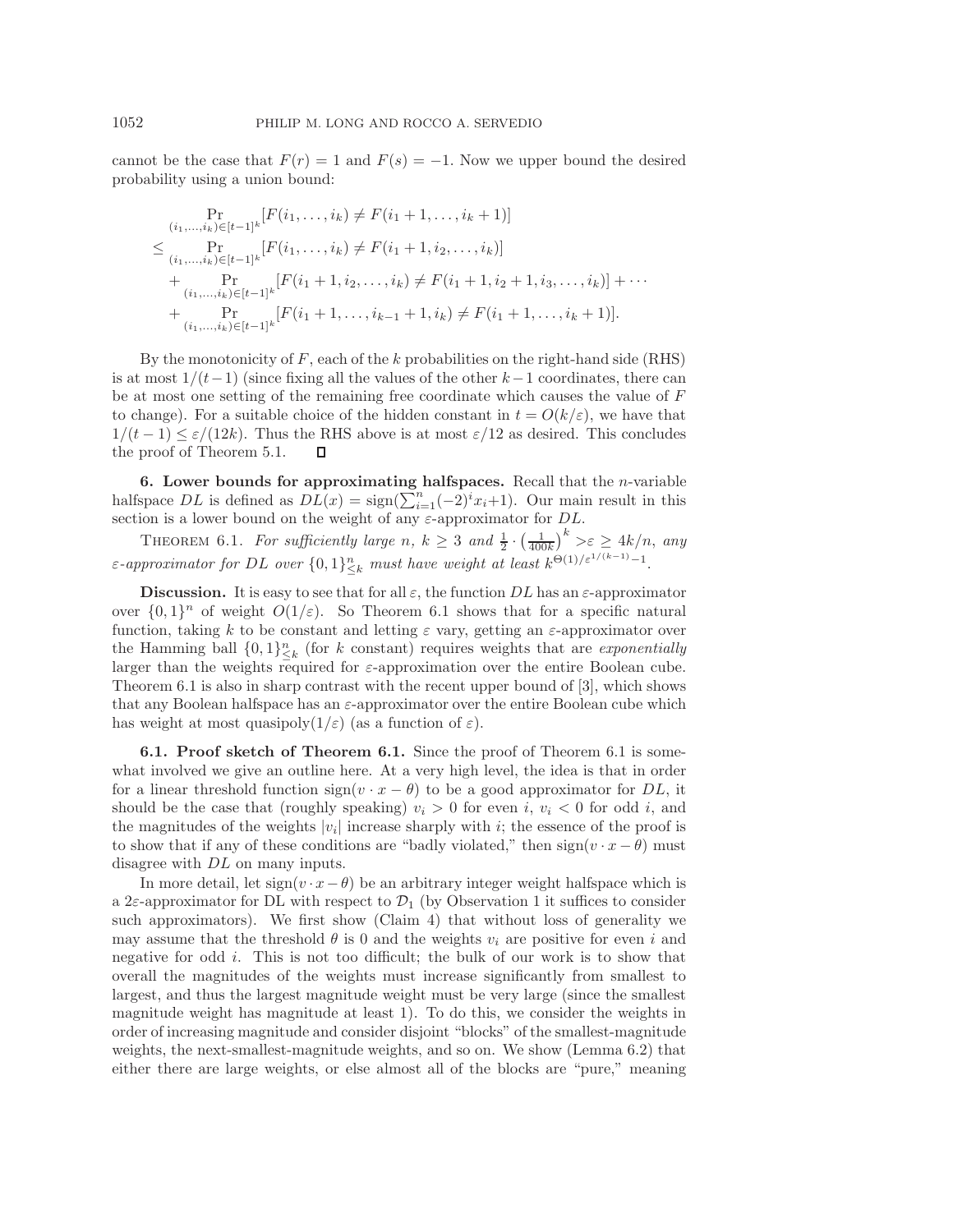that they either consist almost entirely of positive (even-index) weights, or consist almost entirely of negative (odd-index) weights. Finally, the argument concludes by showing that if almost all of the blocks are "pure" as described above, then in fact the halfspace must err on a significant fraction of all inputs.

**6.2. Proof of Theorem [6.1.](#page-17-0)** Let  $\varepsilon \geq 4k/n$ , and assume that  $\text{sign}(v \cdot x - \theta)$  is an integer-weight halfspace which is a  $2\varepsilon$ -approximator for DL with respect to  $\mathcal{D}_1$ . (Recall that  $\mathcal{D}_1$  is the uniform distribution over  $\{0, 1\}_{n=k}^n$ .) We will show that if no  $|v_i|$  exceeds  $k^{\Theta(1)/\varepsilon^{1/(k-1)}-1}$ , then sign $(v \cdot x - \theta)$  cannot be a 2 $\varepsilon$ -approximator for DL.

We first observe that the upper bound on  $\varepsilon$  in the theorem statement gives us  $\varepsilon \leq 1000^{-k}$ , and that by combining the upper and lower bounds on  $\varepsilon$  we may assume  $k \leq O(\frac{\log n}{\log \log n});$  these bounds will be useful later.<br>CLADA We may assume without loss of

<span id="page-18-0"></span>Claim 4. *We may assume without loss of generality that all of the following conditions hold:*

(1)  $\theta = 0$ ;

 $(2)$  *each coordinate*  $v_i$  *is a nonzero integer;* 

(3)  $v_i > 0$  *for i even* and  $v_i < 0$  *for i odd.* 

*Proof*. We first show how to obtain conditions (1) and (2) at the cost of only a multiplicative-factor increase of  $\Theta(k)$  in the weights (this factor of  $\Theta(k)$  corresponds to the "−1" at the end of the exponent of the weight bound of Theorem [6.1\)](#page-17-0). Then we show how to further obtain condition (3) at the cost only of decreasing n from its original value down to some  $n' \in [n/2, n]$  and of increasing  $\varepsilon$  from its original value by at most a factor of 2.

As noted in the preliminaries we may assume that  $\theta$  is of the form (integer  $+\frac{1}{2}$ ).<br>  $u \in \mathbb{R}^n$  denote the vector  $u = (1, 1)$ . It is easy to verify that the halfspace Let  $u \in \mathbb{R}^n$  denote the vector  $u = (1, \ldots, 1)$ . It is easy to verify that the halfspace sign  $((2kv - 2\theta u) \cdot x)$  agrees with  $sign(v \cdot x - \theta)$  on every  $x \in \{0, 1\}_{k=1}^n$ , because for  $x \in \{0, 1\}^n$  we have  $x \in \{0,1\}_{k=k}^{n}$  we have

$$
(2kv - 2\theta u) \cdot x = 2kv \cdot x - 2k\theta = 2k(v \cdot x - \theta).
$$

Next, we observe that since  $2kv_i$  is even and  $2\theta$  is odd, we have that each coordinate of  $(2kv - 2\theta u)$  is a nonzero integer. Thus we have achieved conditions (1) and (2) at the cost of at most a  $\Theta(k)$  multiplicative factor for the largest weight.

So, let us suppose that  $sign(v \cdot x)$  achieves conditions (1) and (2); we now deal with the signs of the weights. Let  $P \subseteq [n]$  be the set of positive weights,  $P \stackrel{\text{def}}{=} \{i : v_i > 0\}$ , and let  $N \stackrel{\text{def}}{=} [n] \setminus P$  be the set of negative weights,  $N = \{i : v_i < 0\}$ . Let  $E \subset [n]$ denote the set  $\{2, 4, ..., 2\lfloor n/2 \rfloor\}$  of even indices, and let  $O = [n] \setminus E$  denote the set of odd indices in  $[n]$ . of odd indices in  $[n]$ .<br>We claim that w

We claim that we have  $|N \cap E| \leq \frac{n}{200k}$  and  $|P \cap O| \leq \frac{n}{200k}$ . To see why this must<br>we generally  $\bigcap_{n=1}^{\infty} E_n$ . Then there are at last  $\bigcap_{n=1}^{\infty} E_n$ .  $\bigcap_{n=1}^{\infty} (200k)$  is seen be true, suppose  $|N \cap E| > \frac{n}{200k}$ . Then there are at least  $\binom{|N \cap E|}{k} \ge \binom{n/(200k)}{k}$  inputs  $x \in \Omega$  and the form  $x = e_i + \ldots + e_j$ , where is a specified and all belong  $x \in \{0,1\}_{k=0}^n$  of the form  $x = e_{i_1} + \cdots + e_{i_k}$ , where  $i_1, \ldots, i_k$  are distinct and all belong<br>to  $N \cap E$ . For each such x we have  $v, x \ge 0$  (because all the weights which contribute to  $N \cap E$ . For each such x we have  $v \cdot x < 0$  (because all the weights which contribute to  $v \cdot x$  are negative) but  $DL(x) = 1$  (because all the bits that are set to 1 in x are in even coordinates), and hence  $sign(v \cdot x)$  is in error on each such x. This means that  $sign(v \cdot x)$  has an error rate at least

<span id="page-18-1"></span>(6.1) 
$$
\frac{\binom{n/(200k)}{k}}{\binom{n}{k}} \ge \left(\frac{n/(200k) - (k-1)}{n}\right)^k = \left(\frac{1}{200k} - \frac{k-1}{n}\right)^k > \left(\frac{1}{400k}\right)^k,
$$

where the second (strict) inequality holds for sufficiently large n because  $k = o(\log n)$ as noted above. From our bounds on  $\varepsilon$  and k the quantity [\(6.1\)](#page-18-1) is greater than  $2\varepsilon$ ; but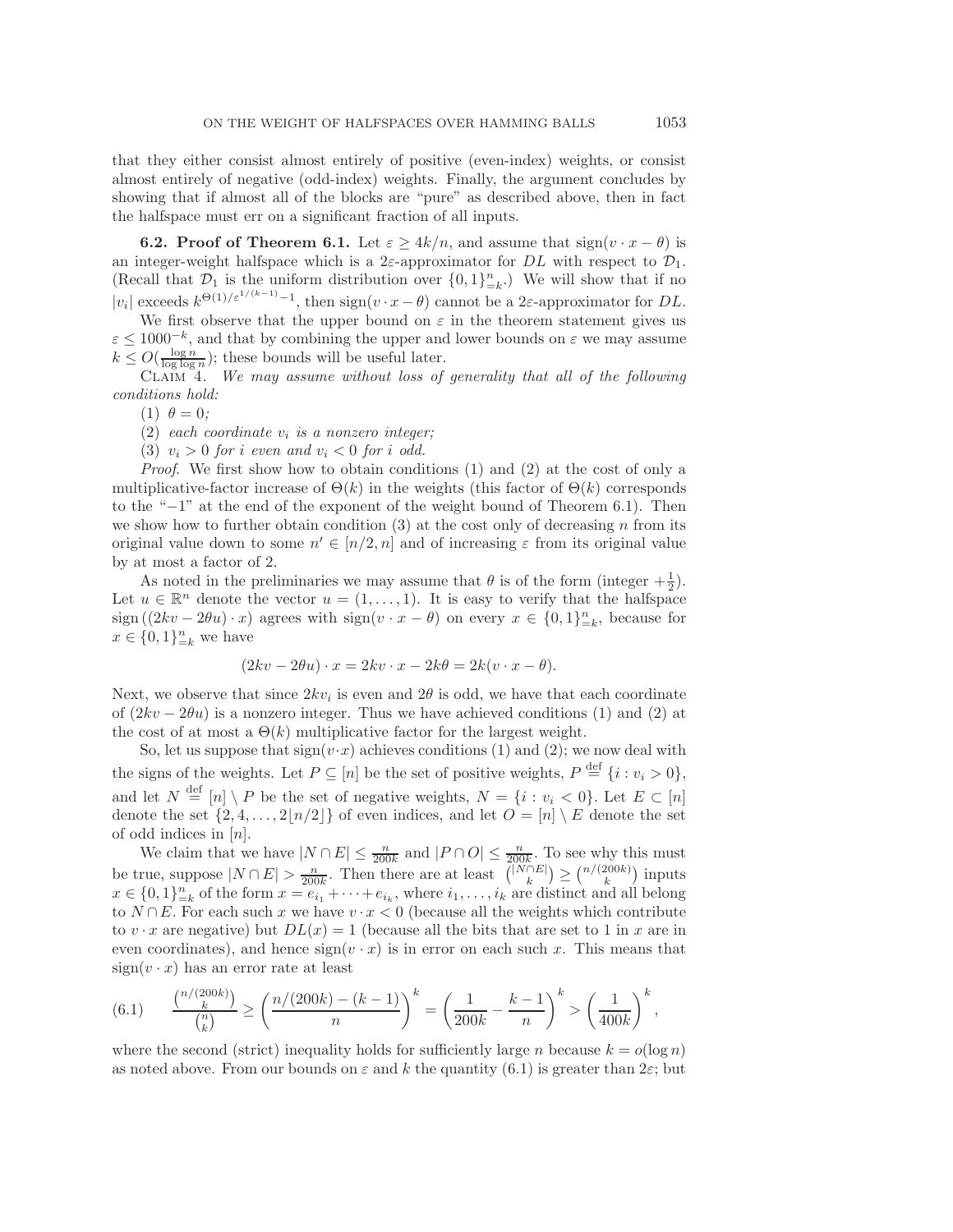this contradicts the assumption that  $sign(v \cdot x)$  is a 2 $\varepsilon$ -approximator of f over  $\{0,1\}_{k=1}^n$ . Thus it must indeed be the case that  $|N \cap E| \leq \frac{n}{200k}$ . The same argument works for  $P \cap O$ . Thus we have established that indeed  $|N \cap E| \leq \frac{n}{200k}$ .  $P \cap O$ . Thus, we have established that indeed  $|N \cap E| \leq \frac{n}{200k}$  and  $|P \cap O| \leq \frac{n}{200k}$ .

So an overwhelming majority of the even i lie in P, and an overwhelming majority<br>so an overwhelming majority of the even i lie in P, and an overwhelming majority<br>and i lie in N. Let C' be defined as  $C' - (P \cap E) \cup (N \cap O)$  in of the odd i lie in N. Let G' be defined as  $G' = (P \cap E) \cup (N \cap O)$ ; intuitively, G' is the set of "good" indices i for which  $v_i$  has the "right" sign. The preceding paragraph gives us that  $|G'| \geq (1 - \frac{1}{100k})n$ .<br>Viewing the elements of  $G'$ 

Viewing the elements of  $G'$  as being sorted in increasing order, it may be the case that  $G'$  contains multiple consecutive even elements or multiple consecutive odd elements, i.e., we could have  $G' = \{1, 3, 5, 7, 8, 10, 11, 14, ...\}$  and the first 4 points in  $G'$  would all belong to O. Let G be the subset of  $G'$  obtained by going through the points of  $G'$  from smallest to largest and greedily keeping the first (odd, even, odd, even, ...) points of alternating parity that we encounter (so if  $G'$  were as in the above example, we would have  $G' = \{1, 8, 11, 14, ...\}$ . For a point i (like 3 in the above example) to be discarded from  $G'$ , it must be the case that  $i - 1$  does not belong to  $G'$ . Since at most  $\frac{n}{f}$  points do not belong to  $G'$ , we have that the number of points  $G'$ . Since at most  $\frac{n}{100k}$  points do not belong to  $G'$ , we have that the number of points<br>in  $G'$  that are discarded in constructing  $G$  from  $G'$  is at most  $\frac{n}{\sqrt{n}}$ . Thus overall we in G' that are discarded in constructing G from G' is at most  $\frac{n}{100k}$ . Thus overall we<br>have that  $|G| > (1 - \frac{1}{n})n$ . Consequently, of the  $\binom{n}{k}$  points in  $\frac{1}{n} \cdot 1 \cdot 1^n$  at least have that  $|G| \ge (1 - \frac{1}{50k})n$ . Consequently, of the  $\binom{n}{k}$  points in  $\{0, 1\}_{k=k}^n$ , at least

$$
\binom{|G|}{k} \ge \binom{(1 - \frac{1}{50k})n}{k}
$$

of them are of the form  $x = \sum_{j=1}^{k} e_{ij}$ , where all k of the distinct indices  $i_1, \ldots, i_k$ belong to  $G$ . Since

$$
\frac{\binom{(1-1/(50k))n}{k}}{\binom{n}{k}} \ge \left(\frac{n(1-1/(50k)) - (k-1)}{n}\right)^k = \left(\left(1 - \frac{1}{50k}\right) - \frac{k-1}{n}\right)^k
$$

$$
\ge \left(1 - \frac{1}{25k}\right)^k \ge \frac{1}{2},
$$

this is at least half of the points in  $\{0,1\}_{k=k}^n$ . Let us restrict the halfspace sign( $v \cdot x$ ) to the domain  $\{0,1\}_{n=0}^G$ . Even if all the error points of sign( $v \cdot x$ ) were to lie in  $f(0,1)G$ the domain  $\{0,1\}^{\mathcal{G}}_{=k}$ . Even if all the error points of  $sign(v \cdot x)$  were to lie in  $\{0,1\}^{\mathcal{G}}_{=k}$ , since  $\text{sign}(v \cdot x)$  has error rate at most  $2\varepsilon$  over  $\{0,1\}_{-k}^n$ , it must have error rate at most  $A \varepsilon$  over  $I \cap 1 \cdot G$ . Moreover, since the points in  $G$  (going from smallest to largest) most  $4\varepsilon$  over  $\{0,1\}_{k=1}^G$ . Moreover, since the points in G (going from smallest to largest) alternate parity (odd, even, odd, even, ...) we have that DL over the domain  $\{0,1\}^G$ is completely isomorphic to DL over the domain  $\{0,1\}^{|G|}$ . Thus it suffices to analyze the halfspace  $\text{sign}(v \cdot x)$  over the domain  $\{0,1\}^{|\mathcal{G}|}_{=k}$ . As claimed in the first paragraph of the proof the number of variables has gone down by at most a factor of 2 (from of the proof, the number of variables has gone down by at most a factor of 2 (from n to  $|G|$ ) and the error bound has at most doubled from  $2\varepsilon$  to  $4\varepsilon$ , so the claim is proved.  $\Box$ proved.

Using the above claim, for the rest of the proof we assume that the halfspace sign( $v \cdot x$ ) satisfies conditions (1)–(3). Next, as described in the overview at the start of this subsection, we divide the weights into disjoint blocks according to their magnitudes and show that almost all the blocks are "pure" (composed almost entirely of even-indexed weights, or almost entirely of odd-indexed weights).

Fix  $\pi : [n] \rightarrow [n]$  to be a permutation which sorts the weights  $v_1, \ldots, v_n$  in increasing order of magnitude, i.e.,  $0 < |v_{\pi(1)}| \le |v_{\pi(2)}| \le \cdots \le |v_{\pi(n)}|$ . (If the weights  $v_i$  have all distinct magnitudes, then there is a unique such permutation π, and otherwise we fix any such π.) Let  $b \stackrel{\text{def}}{=} \Theta(1)/\varepsilon^{1/(k-1)}$ . If any weight has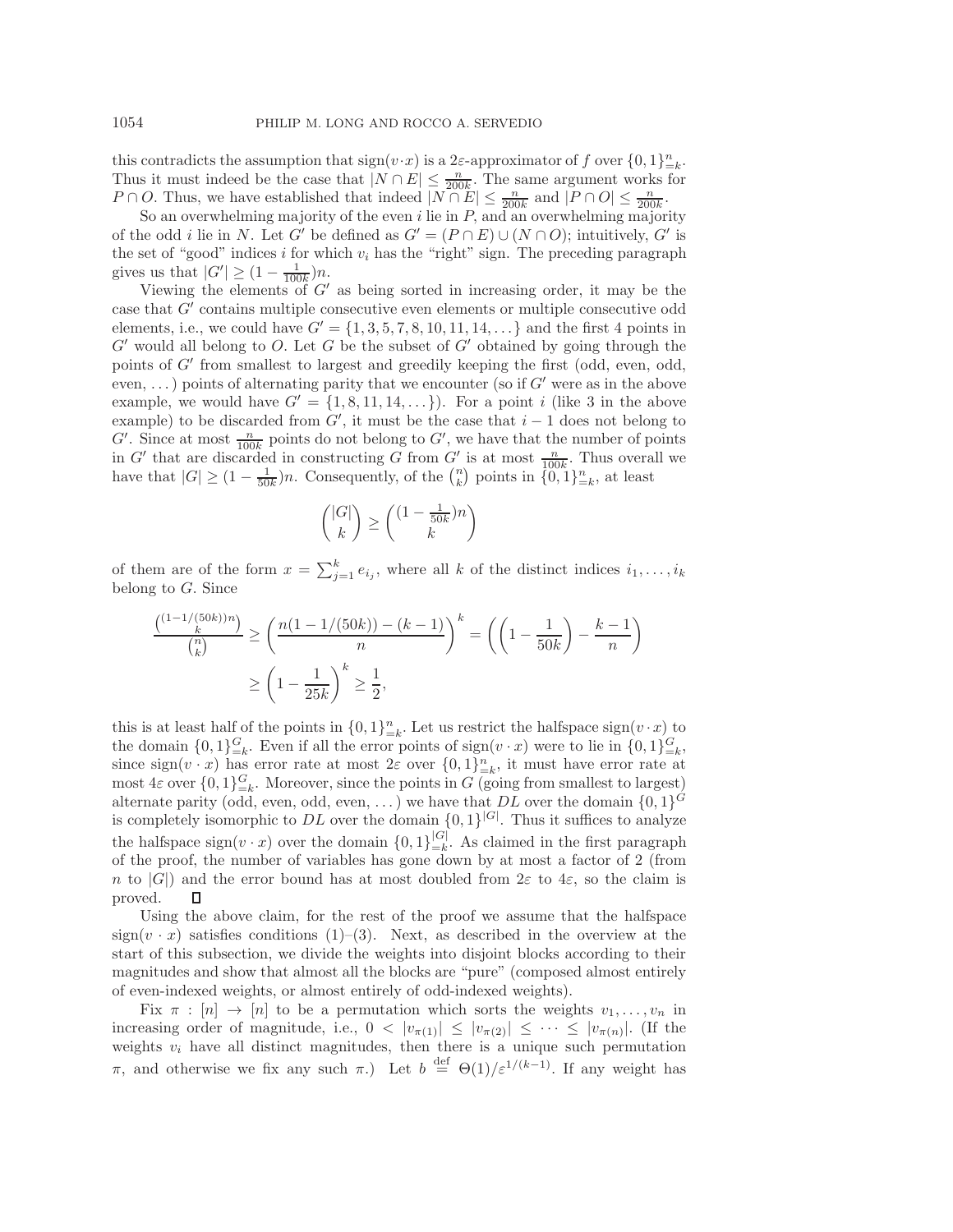$|v_i| > (k/2)^{b/1000}$ , then we are done, so we assume that each i has  $|v_i| \le (k/2)^{b/1000}$ . We partition [n] into b blocks  $S_1, \ldots, S_b$  whose sizes are as nearly even as possible, i.e.,

$$
S_1 = \{\pi(1), \ldots, \pi(|S_1|)\}, \ldots, S_b = \{\pi(n-|S_b|+1), \ldots, \pi(n)\},\
$$

where there is a fixed value  $s \approx n/b$  such that  $|S_i| \in \{s, s + 1\}$  for all  $1 \leq i \leq b$ . Note that  $S_1$  consists of the smallest-magnitude weights,  $S_2$  consists of the next-smallestmagnitude weights, and so on.

We say that a block  $S_i$  is *pure* if at least  $\frac{999}{1000}$  of the coefficients  $(v_j)_{j \in S_i}$  have the example of  $S_i$  have the sign: equivalently  $S_i$  is pure if at least this fraction of the elements of  $S_i$  have same sign; equivalently,  $S_i$  is pure if at least this fraction of the elements of  $S_i$  have the same parity (almost all are even, or almost all are odd). We say that a pure block is "pure odd" ("pure even") if  $\frac{999}{1000}$  of its elements are odd (even). A block which is not pure is said to be *impure*.

<span id="page-20-0"></span>We have the following lemma.

LEMMA  $6.2$ . *At least*  $\frac{998}{1000}$ *b blocks are pure.*<br>*Proof* We introduce a different potion, the

*Proof*. We introduce a different notion, that of a block being "narrow," and use this notion to prove the lemma. We show that at least  $\frac{999}{1000}$  of all blocks are narrow, and that at most  $\frac{1}{1000}$  of all blocks are both narrow and impure; this gives the lemma.

For a block  $S_j$  let  $R_j \geq 1$  denote the ratio (largest magnitude of any weight in the block)/(smallest magnitude of any weight in the block), i.e.,  $R_j = |v_{\pi(i_1)}|/|v_{\pi(i_2)}|$ , where  $\pi(i_1), \pi(i_2) \in S_j$  and  $|v_{\pi(i_1)}| \leq |v_{\pi(i')}| \leq |v_{\pi(i_2)}|$  for all  $\pi(i') \in S_j$ . (Note that this ratio is well defined for all  $i-1$  b because each weight  $v_i$  is nonzero.) We this ratio is well defined for all  $j = 1, \ldots, b$  because each weight  $v_i$  is nonzero.) We say that a block  $S_j$  is *narrow* if  $R_j \leq k/2$ .

We first show that at least  $\frac{999}{1000}$  blocks are narrow. Recall that  $|v_{\pi(n)}| \le$  $(k/2)^{b/1000}$ . Since  $|v_{\pi(n)}| \ge |v_{\pi(n)}|/|v_{\pi(1)}| \ge \prod_{i=1}^{b} R_i$  it must be the case that at least  $\frac{999}{1000}$  blocks are narrow, since otherwise we would have  $\prod_{i=1}^{b} R_i > (k/2)^{b/1000}$ .

We next claim that if more than  $b/1000$  blocks  $S_i$  are both narrow and impure, then we have  $Pr_{x \in \{0,1\}_{-\kappa}^n}[\text{sign}(v \cdot x) \neq DL(x)] > 2\varepsilon$ . To see this, fix any block  $\ell$  that is both narrow and impure. Consider an input  $x = \sum_{j=1}^{k} e_{ij}$  chosen uniformly from  $f(0, 1)^n$  conditioned on  $i_i$ , all belonging to  $S_i$ . Some sign—oither positive or  $\{0,1\}_{-k}^{n}$  conditioned on  $i_1,\ldots,i_k$  all belonging to  $S_{\ell}$ . Some sign—either positive or<br>negative—must constitute the majority of the largest  $\frac{1}{2000}$  elements of  $\{v_i\}_{i \in S_{\ell}}$ ; say<br>that sign is positive. W positive subset of the  $\frac{1}{2000}$  largest elements of  $\{v_i\}_{i \in S_\ell}$ . On the other hand, the smallest  $(1 - 1)$  of the elements of  $\{v_i\}_{i \in S_\ell}$  must also contain at least  $\frac{1}{\ell}$ .  $|S_\ell|$  negative  $(1 - \frac{1}{2000})$  of the elements of  $\{v_i\}_{i \in S_\ell}$  must also contain at least  $\frac{1}{2000} \cdot |S_\ell|$  negative<br>elements (because  $S_\ell$  is impure) and with probability  $\frac{1}{2}$  the elements  $v_i$ elements (because  $S_{\ell}$  is impure), and with probability  $\frac{1}{2^{O(k)}}$  the elements  $v_{i_1}, \ldots, v_{i_{k-1}}$ will all belong to this set of negative elements. Thus, under the conditioning on  $x$ described above, with probability at least  $1/2^{O(k)}$  we have that

(6.2) 
$$
(-1)^{i_1} = \cdots = (-1)^{i_{k-1}} \neq (-1)^{i_k},
$$

i.e.,  $i_1, \ldots, i_{k-1}$  all have the same parity (odd or even) but  $i_k$  has the opposite parity (even or odd, respectively). However, since  $S_{\ell}$  is narrow, the magnitude of  $v_{i_k}$  can be at most  $k/2$  times the minimum magnitude of any of  $v_{i_1}, \ldots, v_{i_{k-1}}$ . Since  $k \geq 3$ , it follows that we have that  $sign(v \cdot x)=(-1)^{i_1}$ ; but this is incorrect since  $DL(x)$  =  $(-1)^{i_k}$  (because  $i_k$  is the largest value in  $i_1,\ldots,i_k$ ). Thus, conditioned on  $i_1,\ldots,i_k$  all belonging to  $S_{\ell}$ , we have that x is classified incorrectly by  $sign(v \cdot x)$  with probability at least  $1/2^{O(k)}$ . The probability (over a random  $x \in \{0,1\}_{k=1}^n$ ) that all k coordinates of x<br>belong to S<sub>s</sub> is easily seen to be at least  $1/(2b)^k$ . Assuming that at least  $h/1000$  blocks belong to  $S_{\ell}$  is easily seen to be at least  $1/(2b)^{k}$ . Assuming that at least  $b/1000$  blocks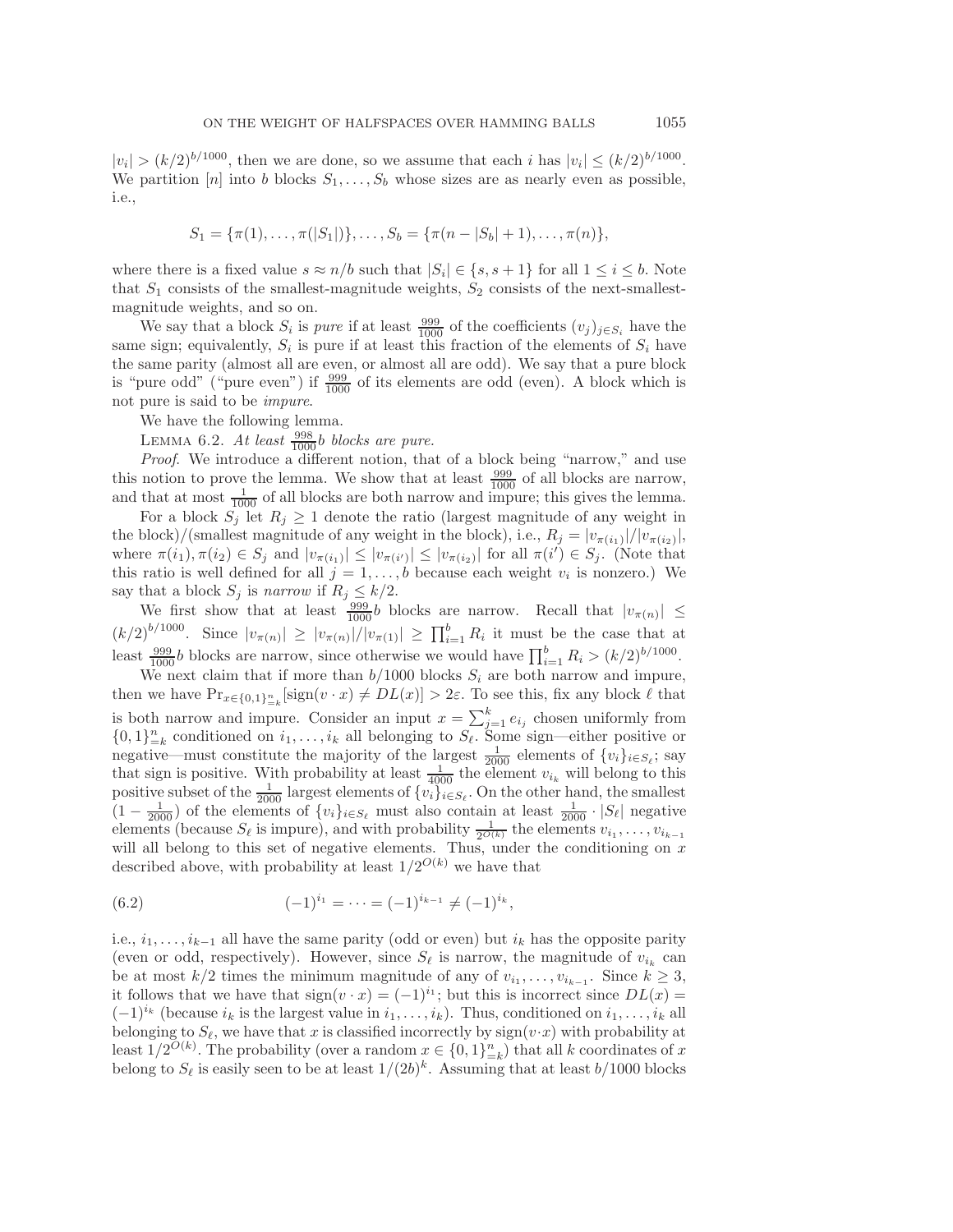are both narrow and impure, we get that overall the error rate  $\Pr_{x \in \{0,1\}_{k=0}^n}[\text{sign}(v \cdot x) \neq D(L(x))]$  is at least  $DL(x)$  is at least

$$
\frac{b}{1000} \cdot \frac{1}{(2b)^k} \cdot \frac{1}{2^{O(k)}},
$$

which exceeds  $2\varepsilon$  by our choice of b.

From the above paragraph, we may conclude that at most  $b/1000$  blocks  $S_i$  are both narrow and impure. Since at least  $\frac{999}{1000}b$  blocks are narrow, at least  $\frac{998}{1000}b$  of the blocks are both narrow and pure, and Lemma 6.2 is proved b blocks are both narrow and pure, and Lemma [6.2](#page-20-0) is proved.

At this point we have shown that at least  $\frac{998}{1000}$  of the b blocks are pure. Let pure<sub>1</sub>  $\lt$  pure<sub>2</sub>  $\lt \cdots \lt$  pure<sub>b</sub>, be the indices of the pure blocks, where from the above<br>lamma we have  $h' > \frac{998}{2}h$ . To conclude the proof we now show that if there are so lemma we have  $b' \ge \frac{998}{1000}b$ . To conclude the proof we now show that if there are so many pure blocks, then the error of sign(x, x) must exceed  $2\varepsilon$ many pure blocks, then the error of  $sign(v \cdot x)$  must exceed  $2\varepsilon$ .

The following terminology will be useful: Given an index  $\kappa \in [n-1]$  we define the "upshift"  $up(\kappa)$  to be  $up(\kappa) = \kappa + 1$ . For a set  $S \subset [n]$  we define  $up(S)$  to be the set

$$
up(S) = \{j+1 : j \in S\}.
$$

It is clear that  $|up(S)| = |S|$  for all S, and that if a  $\rho$  fraction of S is even (odd), then a  $\rho$  fraction of  $up(S)$  is odd (even).

Consider any  $\ell \in \{1, ..., b'\}$  for which  $S_{\text{pure}_\ell}$  is a pure even block. (There are<br>exert  $\frac{49}{12}$  such  $\ell$ 's since half of all indices are odd, half are even and  $99.8\%$  of all at least  $\frac{49}{100}$  such  $\ell$ 's, since half of all indices are odd, half are even, and 99.8% of all<br>indices belong to a pure block). We say that S is unshift-decreasing if at least indices belong to a pure block.) We say that  $S_{\text{pure}_\ell}$  is *upshift-decreasing* if at least  $\frac{45}{100}$  of the elements  $j \in S_{\text{pure}_\ell}$  are even and have  $up(j) \in S_{\ell'}$  for some  $\ell' < \text{pure}_\ell$ , and we say that  $S$  is *uns* we say that  $S_{\text{pure}_\ell}$  is *upshift-increasing* if at least  $\frac{45}{100}$  of the elements  $j \in S_{\text{pure}_\ell}$  are<br>even and have  $un(j) \in S_{\text{tot}}$  for some  $\ell' > \text{pure}_\ell$ . Since (at least) 99.9% of the elements even and have  $up(j) \in S_{\ell'}$  for some  $\ell' > \text{pure}_{\ell}$ . Since (at least) 99.9% of the elements  $i \in S$  are even and thus have  $un(i)$  odd, at least 99.8% of the elements  $i \in S$  $j \in S_{\text{pure}_\ell}$  are even, and thus have  $up(j)$  odd, at least 99.8% of the elements  $j \in S_{\text{pure}_\ell}$ are even and have  $up(j)$  in some block  $S_k$  with  $k \neq pure_\ell$ , so  $S_{pure_\ell}$  must be either upshift-decreasing or upshift-increasing.

We consider two cases.

*Case* I: *at least half of all pure even blocks*  $S_{pure}$  *are upshift-decreasing.* In this case, there are at least  $\frac{49}{200}$  pure even upshift-decreasing blocks  $S_{\text{pure}_\ell}$ .

For  $S_{\text{pure}}$  a pure even upshift-decreasing block, let  $G_{\text{pure}} \subset S_{\text{pure}}$  denote the set

 $G_{\text{pure}_{\ell}} = \{ j \in S_{\text{pure}_{\ell}} : j \text{ is even and } up(j) \in S_{\ell'} \text{ for some } \ell' < \text{pure}_{\ell} \}$ 

so  $|G_{pure_\ell}| \geq \frac{4}{10} \cdot \frac{n}{b}$  (since  $|S_{pure_\ell}| \approx \frac{n}{b}$ ). Let  $L_{pure_\ell}$  denote the lower half of the elements in  $G$  and let  $U = G \setminus L$  denote the upper half of the elements (so for in  $G_{\text{pure}_\ell}$ , and let  $U_{\text{pure}_\ell} = G_{\text{pure}_\ell} \setminus L_{\text{pure}_\ell}$  denote the upper half of the elements (so for every  $\alpha \in L_{\text{pure}_\ell}$  and  $\beta \in U_{\text{pure}_\ell}$  we have  $\alpha < \beta$ ). We have  $|L_{\text{pure}_\ell}|, |U_{\text{pure}_\ell}| \geq \frac{2}{10} \cdot \frac{n}{b}$ .<br>Fix an  $\ell$  such that  $S$  is a pure even upshift decreasing block. Consider the set

Fix an  $\ell$  such that  $S_{\rm pure_\ell}$  is a pure even upshift-decreasing block. Consider the set of all inputs  $x = e_{i_1} + \cdots + e_{i_k} \in \{0,1\}_{-k}^n$  for which  $i_1, \ldots, i_{k-1}$  all belong to  $L_{pure}$ <br>and it belongs to  $un(U)$ . By the cardinality bounds of the previous paragraph and  $i_k$  belongs to  $up(U_{pure})$ . By the cardinality bounds of the previous paragraph there are at least

$$
|up(U_{\text{pure}_{\ell}})| \cdot \binom{|L_{\text{pure}_{\ell}}|}{k-1} \ge \left(\frac{2n}{10b}\right) \cdot \binom{\frac{2n}{10b}}{k-1}
$$

possible such outcomes for x, so the probability that a random  $x \in \{0,1\}_{k=k}^n$  is of this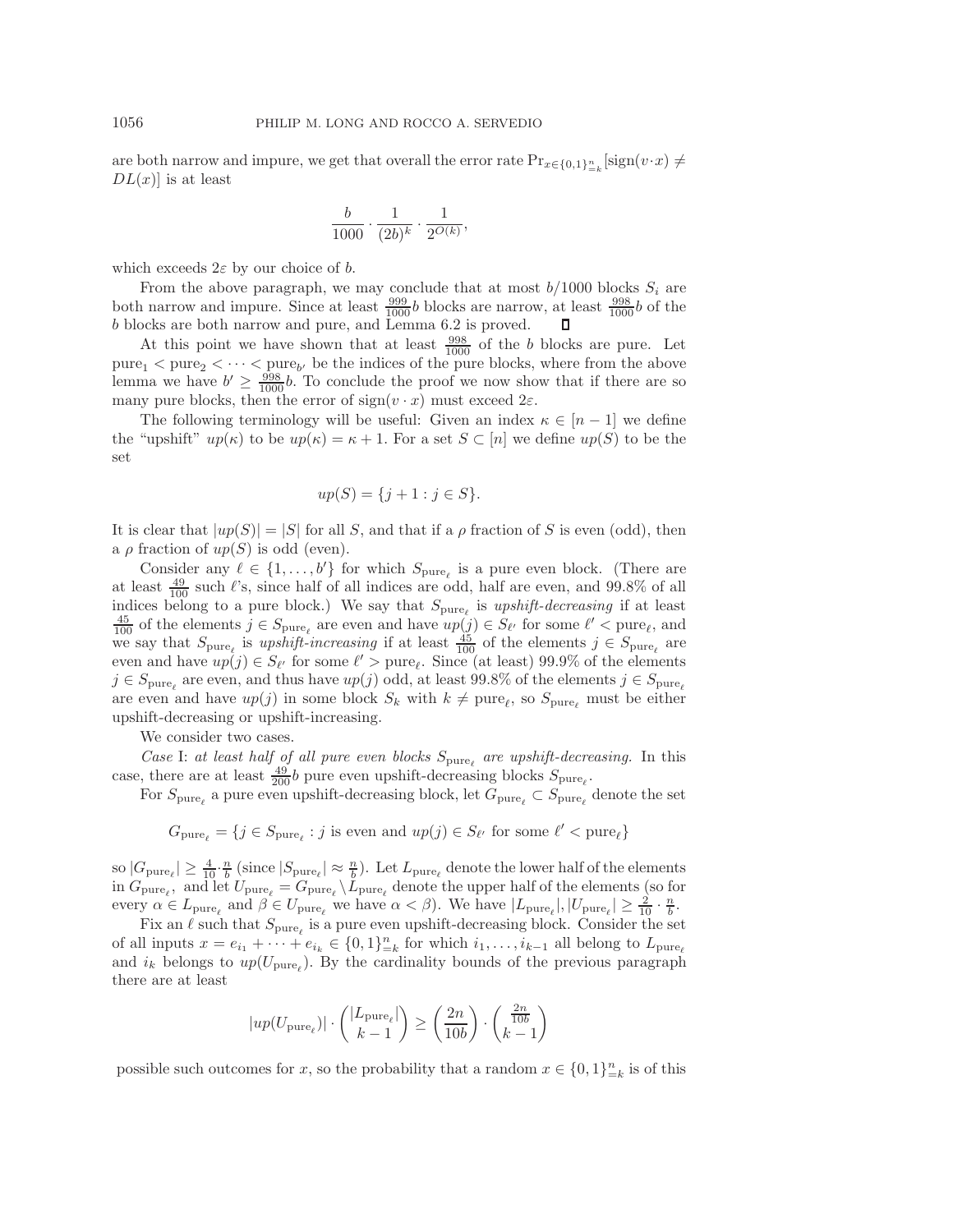sort is at least

$$
\frac{\left(\frac{2n}{10b}\right) \cdot \left(\frac{2n}{h^{0}}\right)}{\binom{n}{k}} > \frac{k \cdot \frac{2n}{10b} \left(\frac{2n}{10b} - (k-2)\right)^{k-1}}{n^k} > k \cdot \frac{2}{10b} \cdot \left(\frac{2}{10b} - \frac{k-2}{n}\right)^{k-1} \\
 > k \cdot \frac{2}{10b} \cdot \left(\frac{1}{10b}\right)^{k-1} \ge \frac{1}{2^{\Theta(k)}} \cdot \frac{1}{b^k}.
$$

For such an x we have that  $v_{i_1}, v_{i_2}, \ldots, v_{i_{k-1}} > 0$  (since  $i_1, \ldots, i_{k-1}$  are even),  $v_{i_k} < 0$ (since  $i_k$  is odd), and  $|v_{i_1}|, \ldots, |v_{i_{k-1}}| \ge |v_{i_k}|$  (since  $i_k$  belongs to  $S'_\ell$  for some  $\ell' < \text{pure}_\ell$ )<br>and  $i_k$   $\ldots$  all belong to  $S'_k$ ). These conditions together give us sign( $v_k$ ) (e.  $\pm$ and  $i_1,\ldots,i_{k-1}$  all belong to  $S_{pure}$ ). These conditions together give us sign(v · ( $e_{i_1}$  +  $\cdots + e_{i_k}$ ) = +1. But since we have  $i_k \in up(U_{pure_k})$  and  $i_1, \ldots, i_{k-1} \in L_{pure_k}$ , it must be the case that  $i_1, \ldots, i_{k-1} < i_k$ ; since  $i_k$  is odd this means  $DL(x) = -1$ , so  $sign(v \cdot x)$  is incorrect on such x. Taking a union bound across all  $\frac{49}{200}b$  possibilities<br>for  $\ell$  that make  $S_{\ell}$  a pure even upshift-decreasing block, we get that overall for  $\ell$  that make  $S_{\text{pure}_{\ell}}$  a pure even upshift-decreasing block, we get that overall

$$
\Pr_{x \in \{0,1\}_{-\kappa}^n}[\text{sign}(v \cdot x) \neq DL(x)] \ge \frac{49}{200}b \cdot \frac{1}{2^{\Theta(k)}b^k},
$$

which is larger than  $2\varepsilon$ .

We now turn to the second case.

*Case* II: *at least half of all pure even blocks*  $S_{\text{pure}_\ell}$  *are upshift-increasing.* In this case there are at least  $\frac{49}{200}b$  pure even upshift-increasing blocks  $S_{\text{pure}_\ell}$ . Recall that in an upshift-increasing block, at least  $\frac{4}{10}$  of the elements  $j \in S_{pure_\ell}$  are even and have  $up(j) \in S_{\ell'}$  for some  $\ell' > pure_{\ell'}$ .<br>The analysis of this case is

The analysis of this case is quite similar to that of Case I; the difference is that we consider a slightly different event. For  $S_{\text{pure}}$  a pure even upshift-increasing block, let  $G_{\text{pure}_{\ell}} \subset S_{\text{pure}_{\ell}}$  denote the set

$$
G_{\text{pure}_{\ell}} = \{ j \in S_{\text{pure}_{\ell}} : j \text{ is even and } up(j) \in S_{\ell'} \text{ for some } \ell' > \text{pure}_{\ell} \}
$$

so  $|G_{pure_\ell}| \geq \frac{4}{10} \cdot \frac{n}{b}$  $|G_{pure_\ell}| \geq \frac{4}{10} \cdot \frac{n}{b}$  $|G_{pure_\ell}| \geq \frac{4}{10} \cdot \frac{n}{b}$ .<sup>1</sup> As before, let  $L_{pure_\ell}$  denote the lower half of the elements<br>in  $G$  and let  $U = G \setminus L$  denote the upper half of the elements  $G_{\text{pure}_\ell} \leq 10^{-6}$ . As before, the  $L_{\text{pure}_\ell}$  denote the upper half of the elements<br>in  $G_{\text{pure}_\ell}$ , and let  $U_{\text{pure}_\ell} = G_{\text{pure}_\ell} \setminus L_{\text{pure}_\ell}$  denote the upper half of the elements (so for every  $\alpha \in L_{pure_{\ell}}$  and  $\beta \in U_{pure_{\ell}}$  we have  $\alpha < \beta$ ). As before, we have  $|L_{\text{pure}_\ell}|, |U_{\text{pure}_\ell}| \geq \frac{2}{10} \cdot \frac{n}{b}.$ <br>Fix an  $\ell$  such that S

Fix an  $\ell$  such that  $S_{\text{pure}_{\ell}}$  is a pure even upshift-increasing block. Consider the set of all inputs  $x = e_{i_1} + \cdots + e_{i_k} \in \{0,1\}_{k=1}^n$  for which  $i_1, \ldots, i_{k-1}$  all belong to  $up(L_{pure_k})$ <br>and it belongs to  $U = \begin{cases} 2 & \text{if } k \neq i \end{cases}$  the probability that a random  $x \in \{0, 1\}^n$  is and  $i_k$  belongs to  $U_{\text{pure}}$ , <sup>[2](#page-22-1)</sup> As in Case I the probability that a random  $x \in \{0,1\}_{k=1}^n$  is<br>of this sort is at least  $\frac{1}{x}$ ,  $\frac{1}{x}$ . For such an x we have that  $v_k > 0$  (since it is even) of this sort is at least  $\frac{1}{2^{\Theta(k)}} \cdot \frac{1}{b^k}$ . For such an x we have that  $v_{i_k} > 0$  (since  $i_k$  is even),  $v_{i_1}, \ldots, v_{i_{k-1}} < 0$  (since  $i_1, \ldots, i_{k-1}$  are all odd), and  $|v_{i_1}|, \ldots, |v_{i_{k-1}}| \geq |v_{i_k}|$  (since  $i_1,\ldots,i_{k-1}$  belong to  $S_{\ell_1}$  and  $S_{\ell_2}$ , respectively, for some  $\ell_1, \ell_2 > \text{pure}_{\ell}$ , whereas A belongs to  $S_{pure_{\ell}}$ ). These conditions together give that  $sign(v \cdot (e_{i_1} + \cdots + e_{i_k})) = -1$ . But since we have  $i_k \in U_{\text{pure}_{\ell}}$  and  $i_1, \ldots, i_{k-1} \in up(L_{\text{pure}_{\ell}})$  it must be the case that  $i_k > i_1, \ldots, i_{k-1}$ ; since  $i_k$  is even this means  $DL(x) = +1$ , so sign $(v \cdot x)$  is incorrect on such an  $x$ . The rest of the argument (analyzing the probability) proceeds exactly as in Case I: taking a union bound across all  $\frac{49}{200}b$  possibilities for  $\ell$  that make  $S_{\text{pure}}$ a pure even upshift-increasing block, we get that overall

$$
\Pr_{x \in \{0,1\}_{-\kappa}^n}[\text{sign}(v \cdot x) \neq DL(x)] \ge \frac{49}{200}b \cdot \frac{1}{2^{\Theta(k)}b^k},
$$

<sup>&</sup>lt;sup>1</sup>Note that in Case I we had " $\ell'$  < pure<sub> $\ell$ </sub>," whereas now we have " $\ell'$  > pure<sub> $\ell$ </sub>" in the definition of  $G_{\mathrm{pure}_\ell}.$   $^2$  Note the difference from Case I.

<span id="page-22-1"></span><span id="page-22-0"></span>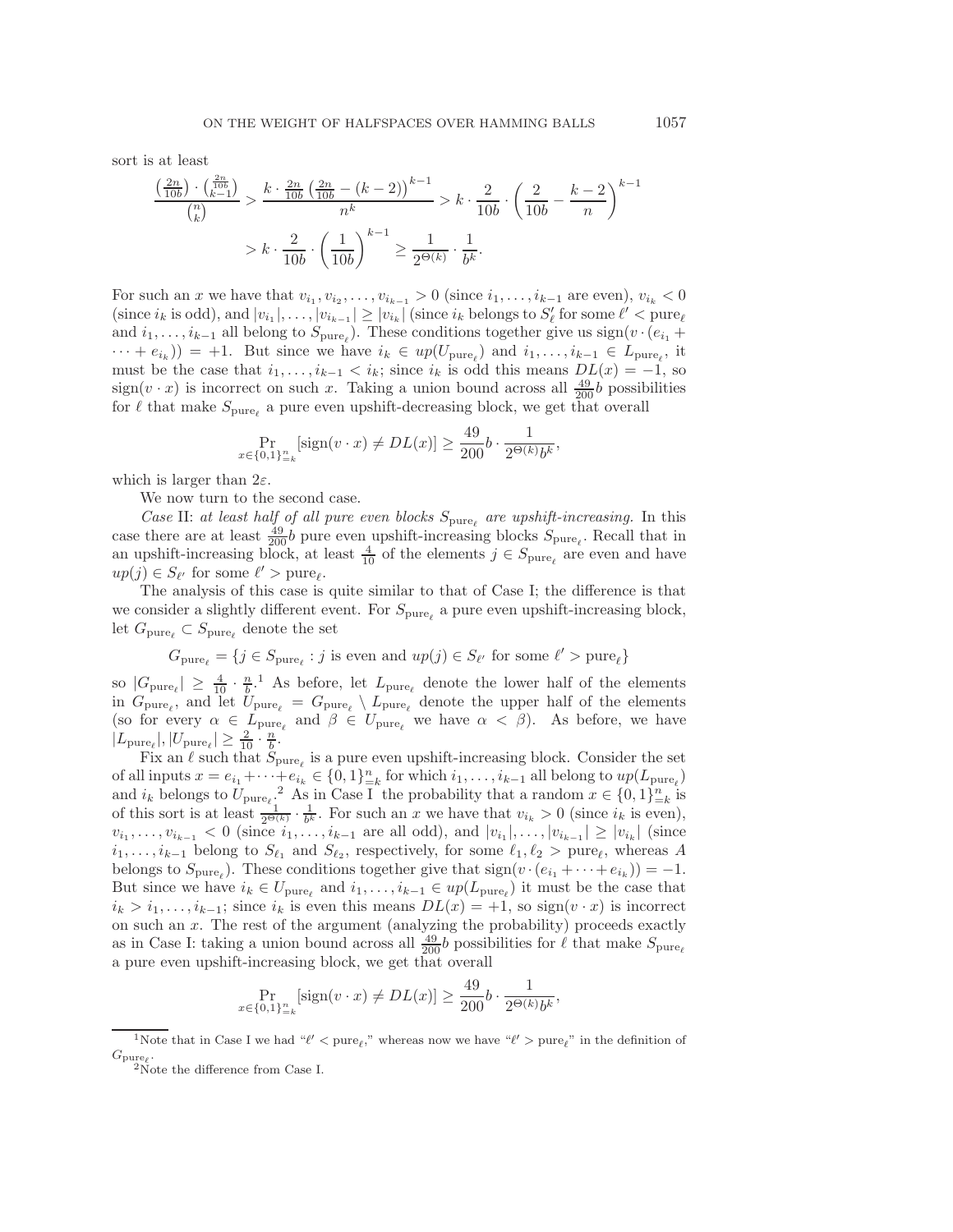which is larger than  $2\varepsilon$ . We are done in Case II, and done with the proof of Theorem [6.1.](#page-17-0)

**7. An upper bound for approximating decision lists.** At this point we have established that every halfspace over  $\{0,1\}_{\leq k}^n$  can be  $\varepsilon$ -approximated using weight  $k^{O(k/\varepsilon)}$ , and that for the DL halfspace any  $\varepsilon$ -approximator must use weight  $k^{\Theta(1)/\varepsilon^{1/(k-1)}-1}$ . It is a natural goal to close the gap between these upper and lower bounds; while we have not yet succeeded in doing this, we give a detailed analysis<br>of the DL halfspace and prove a stronger  $k^{O(k/\sqrt{\varepsilon})}$  upper bound for it. This tells us<br>that if the  $k^{O(k/\varepsilon)}$  upper bound of Theorem 5 that if the  $k^{O(k/\varepsilon)}$  upper bound of Theorem [5.1](#page-14-0) is in fact the "right answer," then any lower bound proof establishing this must use a halfspace other than DL.

<span id="page-23-0"></span>THEOREM 7.1. Let  $\varepsilon, k, n$  satisfy  $\varepsilon = \omega(k^2/n)$ . Then there is an  $\varepsilon$ -approximator *for the function* DL *over*  $\{0,1\}_{\leq k}^n$  *that has weight*  $k^{O(k/\sqrt{\varepsilon})}$ .<br>*Proof* Becall that the obvious balance representation

*Proof*. Recall that the obvious halfspace representation for DL as

$$
\operatorname{sign}\bigg(\sum_{i=1}^n (-2)^i x_i\bigg)
$$

has weight  $2<sup>n</sup>$ . We first present a simple construction with an easy analysis that gives an  $\varepsilon/2$ -approximator of weight  $k^{\overline{O}(k/\varepsilon)}$  under distribution  $\mathcal{D}_2$  (this yields an  $\varepsilon$ approximator over  $\{0,1\}_{k=k}^{n}$  by Observation [2](#page-13-1) and our choice of  $\varepsilon$ ). This of course only<br>recovers the general result of Theorem 5.1 but then we will sharpen this  $DL$ -specific recovers the general result of Theorem [5.1,](#page-14-0) but then we will sharpen this  $DL$ -specific simple construction and analysis to prove the theorem.

We assume that  $\varepsilon$  is of the form 1/integer, and we define  $r \stackrel{\text{def}}{=} k/\varepsilon$ . Note that  $r < n$  by the assumed lower bound on  $\varepsilon$ .

We partition [n] into r blocks  $S_1, \ldots, S_r$  whose sizes are as nearly even as possible, i.e.,

$$
S_1 = \{1, \ldots, |S_1|\}, \ldots, S_r = \{n - |S_r| + 1, \ldots, n\},\
$$

where there is a fixed value  $s \approx n/r$  such that  $|S_i| \in \{s, s + 1\}$  for all  $1 \leq i \leq r$ . For  $j \in [n]$  let  $bl(j) \in [r]$  denote the index of the block  $S_{bl(j)}$  that contains j. For  $1 \leq j \leq n$  let  $w_j \stackrel{\text{def}}{=} (-1)^j (2k)^{bl(j)}$ . It is clear that  $\max_{j \in [n]} |w_j| = (2k)^r = (2k)^{k/\varepsilon}$ .<br>We claim that  $\text{sign}(w, x)$  is an  $O(\varepsilon)$ -approximator for  $DL(x)$  over  $\mathcal{D}_2$ . To establi

We claim that  $sign(w \cdot x)$  is an  $O(\varepsilon)$ -approximator for  $DL(x)$  over  $\mathcal{D}_2$ . To establish this, consider an input  $x = e_{i_1} + \cdots + e_{i_k}$  drawn from  $\mathcal{D}_2$ ; i.e.,  $(i_1, \ldots, i_k)$  is drawn uniformly from  $[n]^k$ . Let  $b^*$  denote  $\max\{bl(i_1), \ldots, bl(i_k)\}\$ . Since the weights increase by a factor of  $2k$  between successive blocks, it is easy to see that if there is precisely one index  $j \in [k]$  for which  $bl(i_j) = b^*$ , then  $sign(w \cdot x) = (-1)^{\max\{i_1, \ldots, i_k\}}$  agrees with the value  $DL(x)$ . So we have that  $Pr_{x \sim \mathcal{D}_2}[\text{sign}(w \cdot x) \neq DL(x)]$  is at most the probability that there are at least two distinct indices  $j_1, j_2 \in [k]$  such that  $bl(i_{j_1}) = bl(i_{j_2}) = b^*$ . It is clear that for each  $\ell \in [r]$ , the probability that both *none of*  $bl(i_1), \ldots, bl(i_k)$  *lie in*  $[\ell+1,\ldots,r]$  and *at least two of*  $bl(i_1),\ldots,bl(i_k)$  *equal*  $\ell$  is at most

$$
O(1) \cdot \left(\frac{\ell}{r}\right)^k \cdot \frac{k^2}{\ell^2}.
$$

Summing over  $\ell = 1, \ldots, r$ , we get that  $Pr_{x \sim \mathcal{D}_2}[\text{sign}(w \cdot x) \neq DL(x)]$  is at most

$$
\sum_{\ell=1}^r O(1) \cdot \frac{k^2}{r^k} \cdot \ell^{k-2} = O\left(\frac{k}{r}\right) = O(\varepsilon)
$$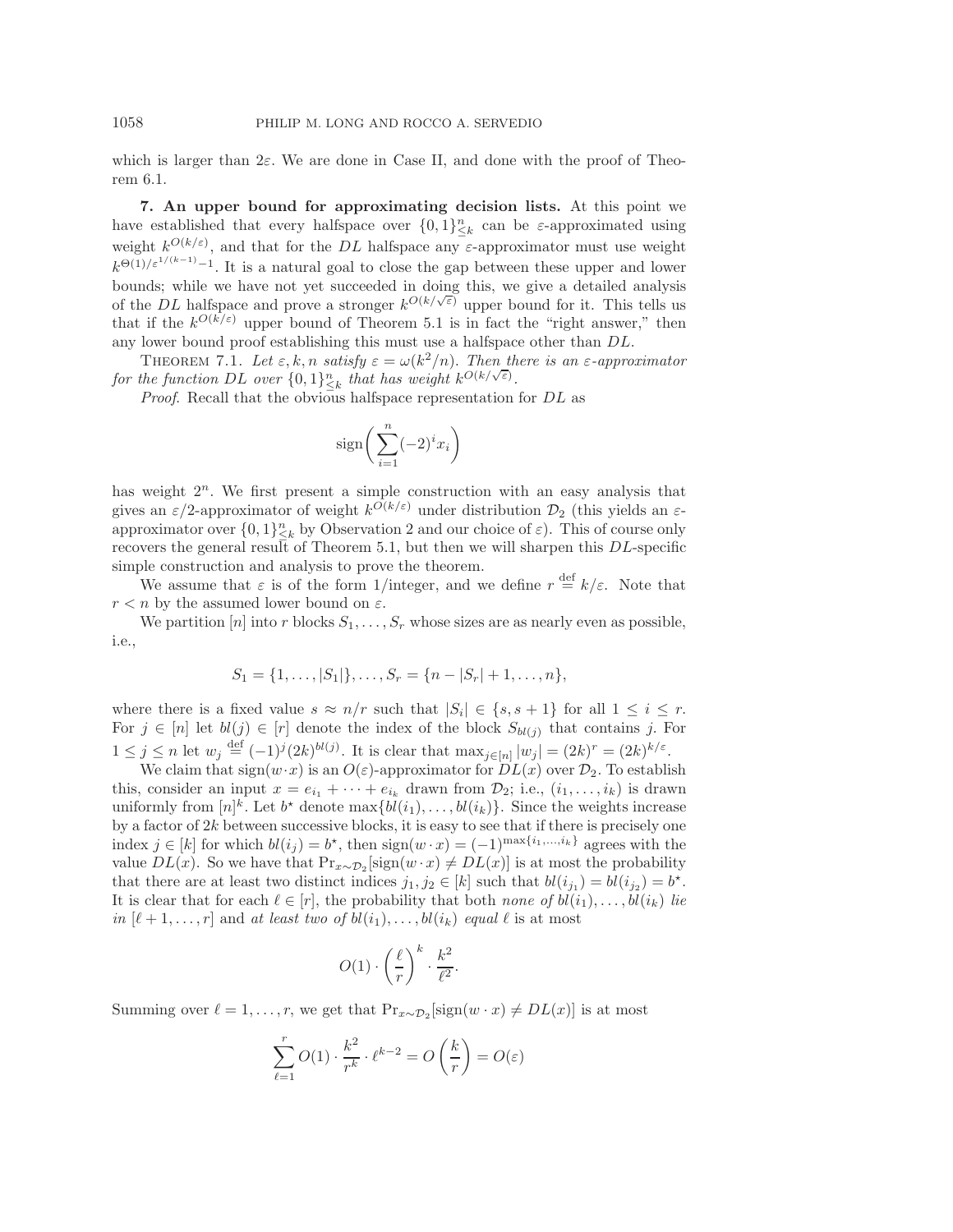by our choice of  $r = k/\varepsilon$ . This concludes the initial simple construction and analysis.

We now build on the above simple construction to prove Theorem [7.1.](#page-23-0) The idea is to have the magnitude of the weights increase gradually within each block while keeping the sign of each weight correct as in the earlier construction. This lets us argue that in order for an input to be misclassified, it must have the "top two" bits that are set to 1 being quite close to each other, as well as a third input bit set to 1 that is also close to these top two. This more stringent condition lets us give a stronger bound on the probability of failure, which lets us use smaller weights to achieve an overall failure probability of  $\varepsilon$ .

We now take  $r = k/\sqrt{\varepsilon}$ . As before we may assume this is an integer which is less than *n*. We define *r* blocks of variables  $S_1, \ldots, S_r$  and  $bl(\cdot)$  as before.

We define integer weights  $w_1, \ldots, w_n$  as follows. For each j the sign of  $w_j$  is  $(-1)^j$ . The magnitude of the weights is defined as follows: First,  $|w_1| = (2k)^r$ . If the first weight in block  $S_i$  (say its index is  $\alpha_i + 1$ ) has  $|w_{\alpha_i+1}| = C$ , then the magnitudes of weights increase linearly in that block from C to  $(2k)C$ ; i.e., for  $j \in \{1, \ldots, |S_i|\}$  we have

$$
|w_{\alpha_i+j}| = C + C \cdot \left\lceil \frac{(2k-1) \cdot j}{|S_i|} \right\rceil,
$$

so the final weight in block  $S_i$  has magnitude  $|w_{\alpha_i+|S_i|}| = (2k)C$ . If the final weight  $w_{\alpha_i+|S_i|}$  of block  $S_i$  has magnitude  $(2k)C$ , then the first weight  $w_{\alpha_i+|S_i|+1} = w_{\alpha_{i+1}+1}$ of the next block has magnitude  $(4k^2)C$  (so there is a factor-of- $(2k)$  increase in the weights between each pair of successive blocks). It is clear that all weights are integers and that the largest one has magnitude  $|w_n| \leq (2k)^r \cdot (2k)^{2r} = k^{O(r)}$ . The halfspace we consider is  $sign(w \cdot x)$ .

Consider an input  $x = e_{i_1} + \cdots + e_{i_k}$  drawn from  $\mathcal{D}_2$ , so  $(i_1, \ldots, i_k)$  is drawn uniformly from  $[n]^k$ . As before let  $b^*$  denote  $\max\{bl(i_1), \ldots, bl(i_k)\}\)$ . As before, the only way that it is possible for  $sign(w \cdot x)$  to disagree with  $DL(x)$  is if there is some  $\ell \in [r]$  such that both *none of*  $bl(i_1), \ldots, bl(i_k)$  *lie in*  $[\ell+1, \ldots, r]$  and *at least two of*  $bl(i_1), \ldots, bl(i_k)$  *equal*  $\ell$ . (Our subsequent analysis will impose even more conditions that must be satisfied in order for  $sign(w \cdot x)$  to be incorrect on x.)

Fix any  $\ell \in [r]$ . The probability that both

• none of 
$$
bl(i_1), \ldots, bl(i_k)
$$
 lie in  $[\ell+1, \ldots, r]$ 

and

• at least two of  $bl(i_1), \ldots, bl(i_k)$  equal  $\ell$ 

is at most  $k^2$  times the probability that both

• none of  $bl(i_1), \ldots, bl(i_k)$  lie in  $[\ell+1,\ldots,r]$ 

and

• 
$$
bl(i_1) = bl(i_2) = l;
$$
  
condition on this over

let us condition on this event. Let us write  $i_1 = \alpha_{\ell} + j_1$  and  $i_2 = \alpha_{\ell} + j_2$ ; we have that  $j_1, j_2$  are selected independently and uniformly from  $\{1, \ldots, |S_\ell|\} \approx \{1, \ldots, n/r\}.$ This means that  $||w_{i_1} - w_{i_2}||$  is essentially distributed as

$$
\left| w_{\alpha_{\ell}+1} \cdot \frac{(2k-1) \cdot (j_1 - j_2)}{|S_{\ell}|} \right|
$$

(we have omitted ceiling operators for readability; it is easy to check that this omission does not significantly affect the subsequent analysis), and consequently  $x$  is classified incorrectly only if at least one of the  $k-2$  values  $(|w_{i_j}|)_{j=3,\dots,k}$  is at least  $|w_{\alpha_{\ell+1}}\cdot\cdot\cdot|$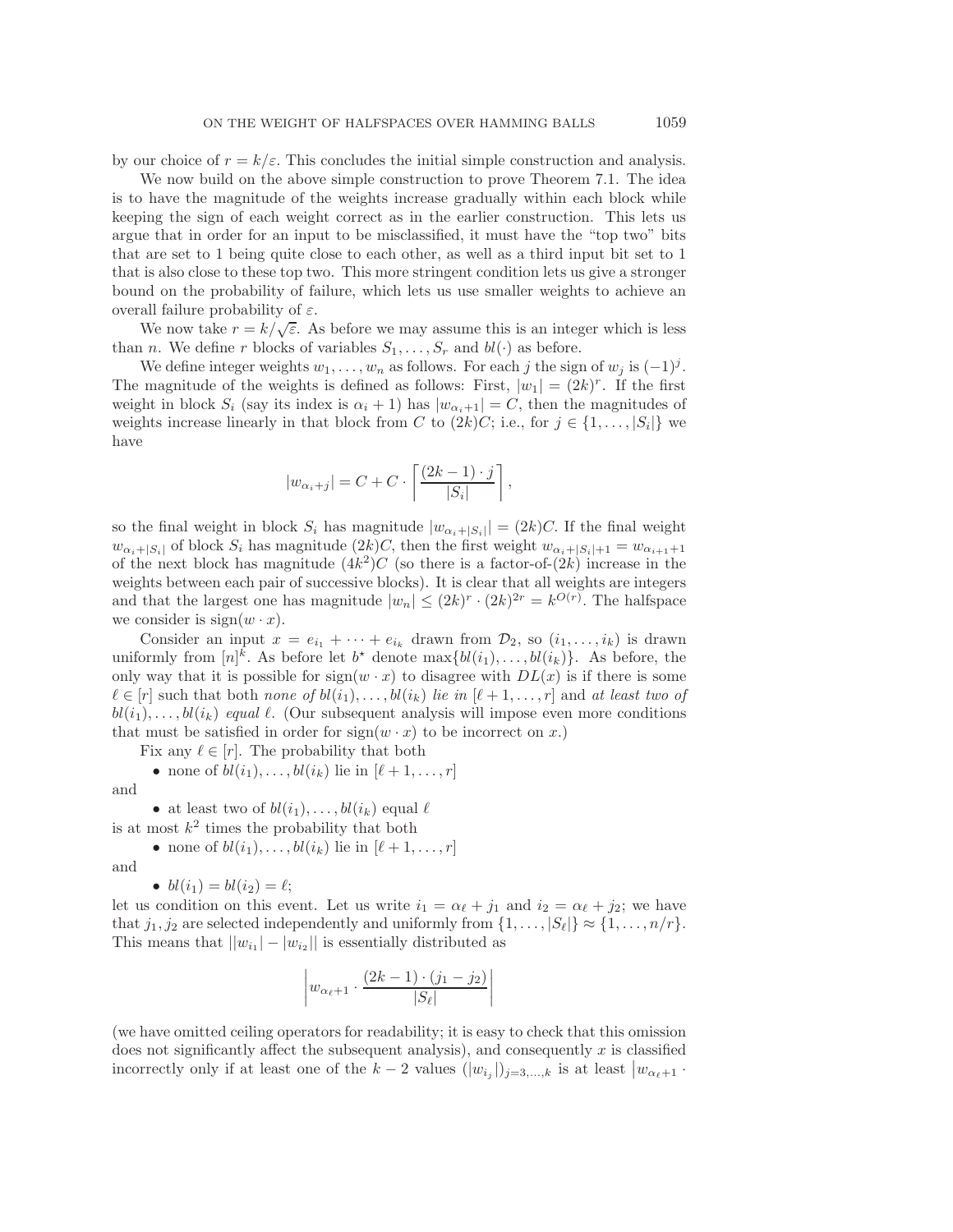$(j_1-j_2)$  $\left|\frac{S-1-32}{S}\right|$ , for otherwise the cumulative effect of the other  $k-2$  weights would not be  $\frac{S-1}{S}$ large enough to offset the effect of  $w_{i_1}$  and  $w_{i_2}$ .

Let  $c \in \{0, 1, \ldots\}$  be such that  $|j_1 - j_2|/|S_\ell| \in ((2k)^{-(c+1)}, (2k)^{-c}]$ . Since every possible outcome for  $|j_1 - j_2|$  (where  $j_1, j_2$  are drawn independently from  $\{1, \ldots, |S_\ell|\}$ has probability at most  $O(1)/|S_{\ell}|$ , we have that for each c the value  $Pr[|j_1 - j_2|/|S_{\ell}|] \in$  $((2k)^{-(c+1)},(2k)^{-c}]$  is at most  $O((2k)^{-c})$ . Because the weights increase by a factor of 2k between successive blocks, this means that the only way that  $|w_{i_j}|$  can be at least  $|w_{\alpha_{\ell+1}} \cdot \frac{(j_1-j_2)}{|S_{\ell}|}$  is if  $bl(i_j)$  belongs to  $\{\ell-c-1, \ell-c, \ldots, \ell\}$  (recall that because of our conditioning we have  $bl(i_j) \leq \ell$ ). Because of the conditioning described earlier,<br>for each fixed  $i \in \{3, \ldots, k\}$  this occurs with probability  $O(1+\epsilon)/\ell$ . Taking a union for each fixed  $j \in \{3, \ldots, k\}$  this occurs with probability  $O(1+c)/\ell$ . Taking a union bound over k – 2 different j's, the probability that any  $|w_{i,j}|$  is as large as would be necessary to cause an error is at most  $O((1+c)k)/\ell$ .

Putting all the pieces together and summing over all possible values  $\ell = 1, \ldots, r$ , we have that

$$
\Pr_{x \sim \mathcal{D}_2}[\text{sign}(w \cdot x) \neq DL(x)] \leq \sum_{\ell=1}^r O(1) \cdot \left(\frac{\ell}{r}\right)^k \frac{k^2}{\ell^2} \cdot \sum_{c=0}^\infty O((2k)^{-c}) \cdot \frac{O((1+c)k)}{\ell}
$$

$$
= O(1) \cdot \frac{k^3}{r^k} \sum_{\ell=1}^r \ell^{k-3} \sum_{c=0}^\infty \frac{1+c}{(2k)^c}
$$

$$
= O(1) \cdot \frac{k^2}{r^2},
$$

which is  $O(\varepsilon)$  by our choice of r. The theorem is proved. П

**8. Conclusion.** We have studied exact and approximate representations of halfspaces over the Hamming ball  $\{0,1\}_{-\kappa}^{n}$ , giving upper and lower bounds on the weight<br>of such representations. While our upper and lower bounds are fairly close, there are of such representations. While our upper and lower bounds are fairly close, there are still several open questions that naturally suggest themselves for follow-up work. In particular, our Theorem [5.1](#page-14-0) gives a weight upper bound of  $k^{O(k/\varepsilon)}$  which is independent of n but depends superexponentially on  $k$ ; we suspect that it may be possible to improve this dependence on  $k$ . Even for fixed  $k$  there is a gap between our upper bound, which is exponential in  $\varepsilon^{-1}$ , and our lower bound, which is exponential in  $\varepsilon^{-1/(k-1)}$ . It would be interesting to close this gap.

Finally, a broader goal for future work is to explore the implications of our newly established weight bounds on the effectiveness of various margin-based learning algorithms over  $\{0,1\}_{\leq k}^n$ .

## REFERENCES

- <span id="page-25-0"></span>[1] N. ALON AND V. H. VU, Anti-Hadamard matrices, coin weighing, threshold gates, and indecomposable hypergraphs, J. Combin. Theory Ser. A, 79 (1997), pp. 133–160.
- <span id="page-25-2"></span>[2] B. Boser, I. Guyon, and V. Vapnik, A training algorithm for optimal margin classifiers, in Proceedings of the Fifth Annual Workshop on Computational Learning Theory, 1992, pp. 144–152.
- <span id="page-25-3"></span>[3] A. DE, I. DIAKONIKOLAS, V. FELDMAN, AND R. SERVEDIO, Near-optimal solutions for the chow parameters problem and low-weight approximation of halfspaces, in Proceedings of the 44th ACM Symposium on Theory of Computing (STOC), 2012, pp. 729–746.
- <span id="page-25-1"></span>[4] I. DIAKONIKOLAS AND R. SERVEDIO, Improved approximation of linear threshold functions, in Proceedings of the 24th Annual IEEE Conference on Computational Complexity (CCC), 2009, pp. 161–172.